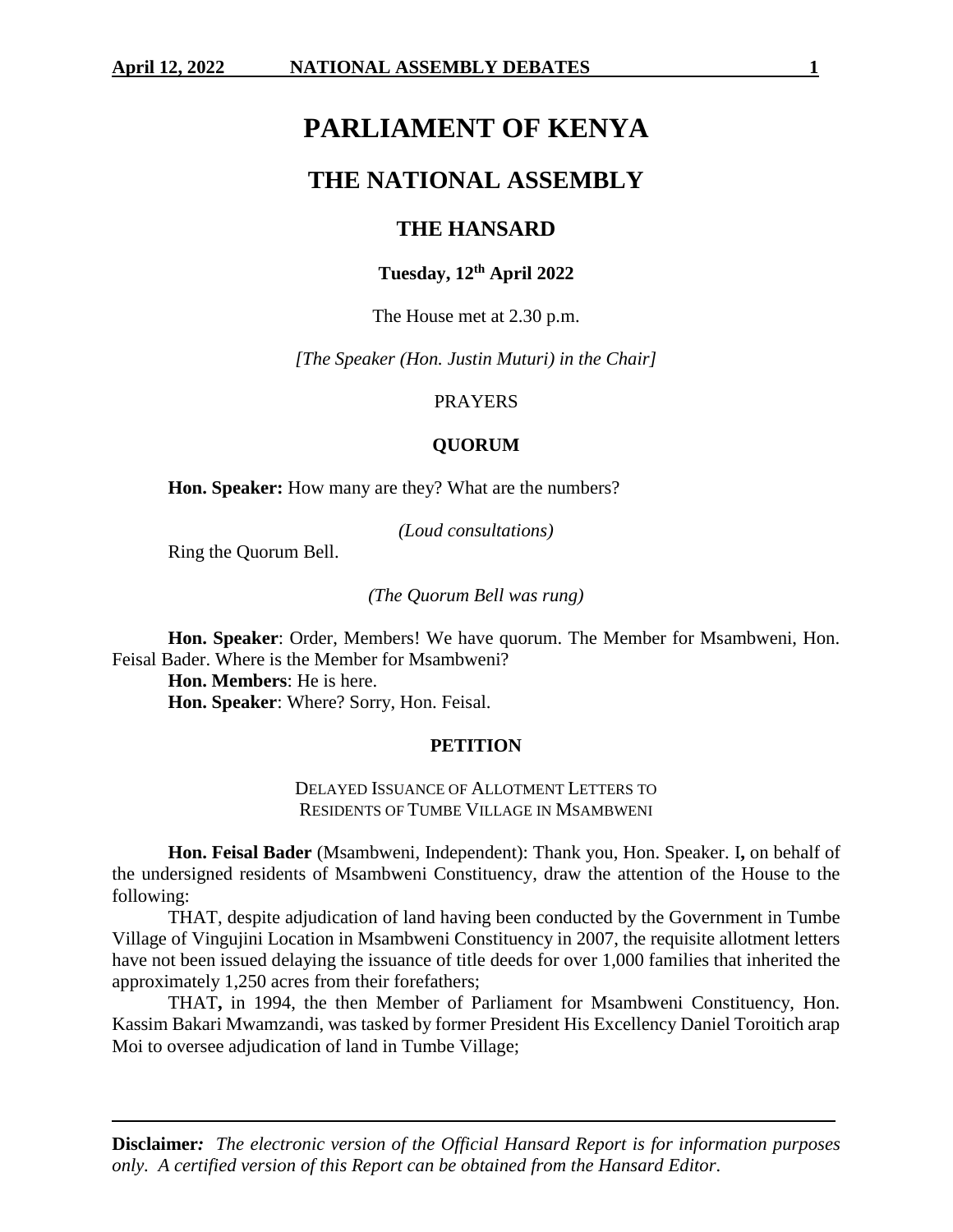THAT**,** in collaboration with the Kwale Lands Office, Hon. Mwamzandi oversaw the subdivision of the land but without the requisite physical verification of the actual situation on the ground and further, without involving the residents in the process;

THAT**,** as a result of this irregularity, virtually all persons who were allocated land were neither residents of Msambweni Constituency nor the original residents of Tumbe village but personal and political friends of the then Member of Parliament;

THAT**,** approximately 100 households that had been allocated parcels of land each measuring one hectare were issued with title deeds in unclear circumstances;

THAT**,** in 1997, residents of Tumbe Village challenged the adjudication in court, and in 2007, during the tenure of the then Minister of Lands Hon. Kivutha Kibwana, re-adjudication was undertaken that saw each occupant maintaining their original parcel of land;

THAT**,** following the issuance of land identification numbers pending allotment letters and title deeds, the residents did not follow up on the matter in court because they were assured of timely processing of allotment letters;

THAT**,** to-date the allotment letters have not been issued, which has led several persons who were irregularly issued with title deeds arising out of the first adjudication to harass and attempt to forcefully evict some of the residents, but have so far been unable to do so because what is indicated on the title deeds is different from what is on the ground;

THAT**,** efforts by the petitioners to have the matter addressed by the relevant authorities have been futile,

AND THAT, the issues in respect of which this Petition is made are not pending before any court, or before any constitutional or legal body.

Now, therefore, your humble Petitioners pray that the National Assembly, through the Departmental Committee on Lands:

- (i) Urges both the Ministry of Lands and the National Land Commission to recognise the second adjudication exercise conducted in 2007 and to fast track the issuance of allotment letters and title deeds to the residents of Tumbe Village; and,
- (ii) Makes any other recommendations it deems appropriate in the circumstances of the Petition.

And your Petitioners will ever pray. Thank you.

**Hon. Speaker**: I will allow a few comments. Member for Tharaka.

**Hon. George Gitonga** (Tharaka, DP): Thank you very much, Hon. Speaker. First and foremost, congratulations. You are now a principal in one the biggest coalitions in Kenya which we are proud of and for this, we congratulate you.

Second, I support the Petition by the Member for Msambweni. We have always said that land is very emotive. The Government should move with speed and title all lands, including solving disputes which go as far as the National Land Commission (NLC) is concerned and the issue in Msambweni touches on this. Also, I have severally raised issues about land in Tharaka; Mukothima and Turima divisions of Tharaka South Sub-County and even Gakurungu Location of Chiakaringa Sub-County. All these areas need attention and the citizens are worried that the life of this Government has come to an end, with a promise that land problems will be solved. Yet, nothing has been done. Let the Government move with speed and solve land issues in this country.

Thank you, Hon. Speaker.

**Hon. Speaker**: Member for Yatta.

**Hon. Charles Kilonzo** (Yatta, Independent): Thank you, Hon. Speaker. Before I make a comment on this Petition, I will not take the route my good friend, the lawyer has taken. On my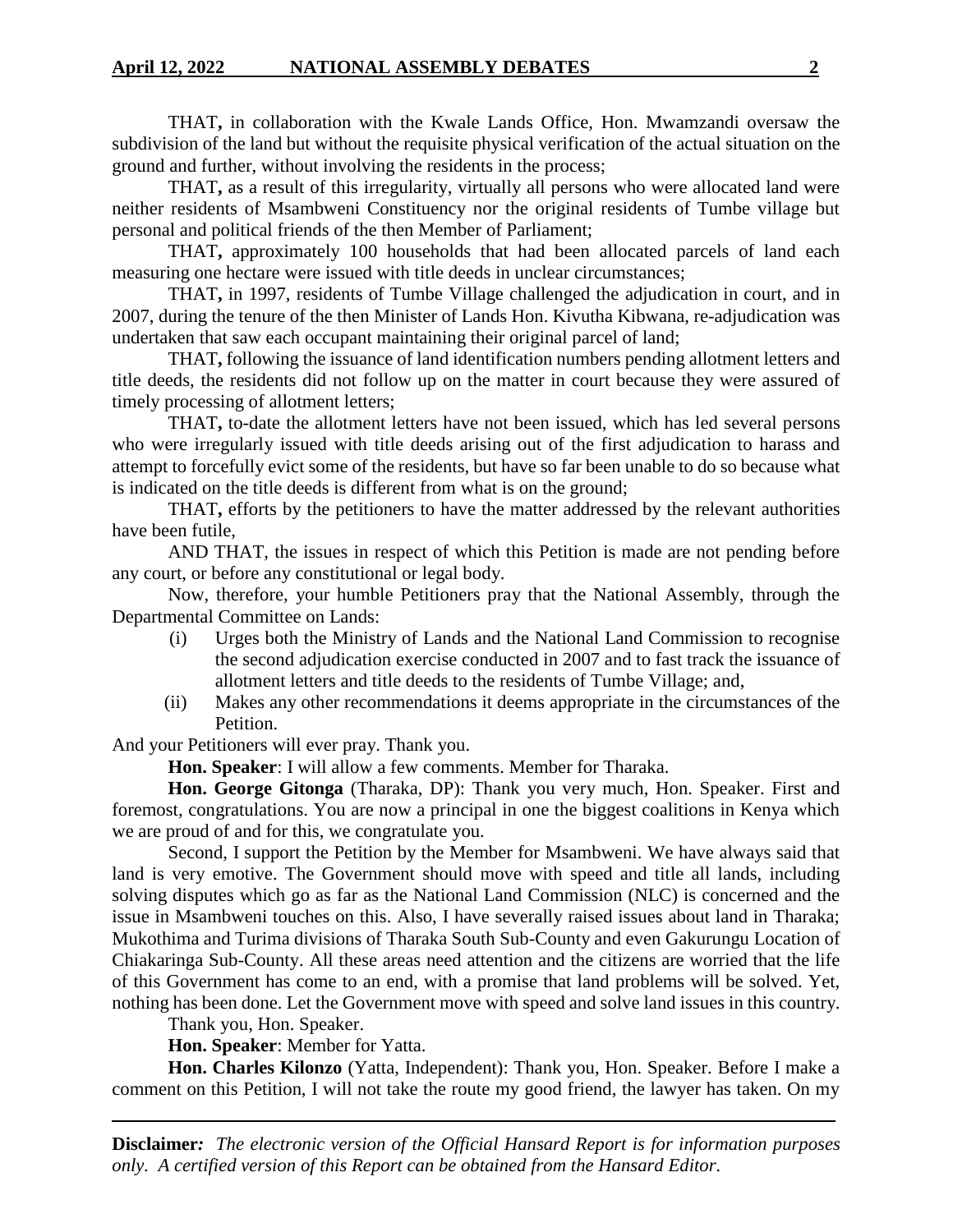side, we are mourning and were looking forward to you joining us in *Azimio.* Though, there is still time for you to change your mind.

Hon. Speaker, as I support this Petition. Where I come from, we have a similar matter as has been addressed by Members of Parliament. In Yatta, ever since I was in school and during the last three terms I have served, there has been the issue of the Ministry of Lands trying to get justice for the poor people who have occupied land in various parts of this country.

There is no justification why people who have occupied land for over 40 years cannot get titles for their land. So, as I support this Petition, I want to inform the Ministry of Lands that this problem is not only in Msambweni, but in other areas like Ndalani-Haraka Settlement Schemes and other parts of this country. We need justice for the poor people and this way we will not have issues of land clashes.

Hon. Speaker, I support.

**Hon. Speaker**: Hon. Sankok.

**Hon. David ole Sankok** (Nominated, JP): Thank you, Hon. Speaker. I congratulate you for joining the best 'collusion' that is not deficient of trust and has all Kenyans.

**Hon. Members**: Not collusion but coalition.

**Hon. David ole Sankok** (Nominated, JP): Yes. Thank you, very much, Hon. Speaker. As I support what Feisal from Msambweni has said on this Petition…

**Hon. Olago Aluoch** (Kisumu West, FORD-K): On a point of order, Hon. Speaker.

**Hon. Speaker**: There is a point of order from Hon. John Olago Aluoch.

**Hon. Olago Aluoch** (Kisumu West, FORD- K): Hon. Speaker it is not for me to correct my friend in Parliament. But there is a requirement that before you become a Member of Parliament, you must be proficient in both English and Swahili.

#### *(Laughter)*

I heard Hon. Sankok say that you are a member of a collusion. Coalition and collusion are completely different. Collusion is negative, you better know that if you have to speak about it.

**Hon. David ole Sankok** (Nominated, JP): Of course, what you are thinking about is what I meant. It depends on where you were born, brought up and who your English teacher was. You are not here to teach me English pronunciations.

Anyway, thank you very much, Hon. Speaker, for joining the Kenya Kwanza Alliance. You are now in the correct coalition party.

## *(Laughter)*

I know you are not a man who can be intimidated. Neither am I. I know there are forces out there and one of them is the Member who has just spoken. They have tried to intimidate you in media houses and on social media that they will bring an impeachment Motion. Why not try and bring that impeachment Motion so that we see it? In fact, I saw the Secretary-General of one of the smallest political parties, a village party called Jubilee Party, namely, Kioni, saying that he will bring that Motion of impeachment. There is nobody who can dare you. You have led us with a lot of diligence. You are a mobile encyclopaedia when it comes to the Constitution and all the Members here support you. So, if they want to try, let them do so. They are interjecting me because they know that they had some other issues, but they saw that we are ready and prepared. When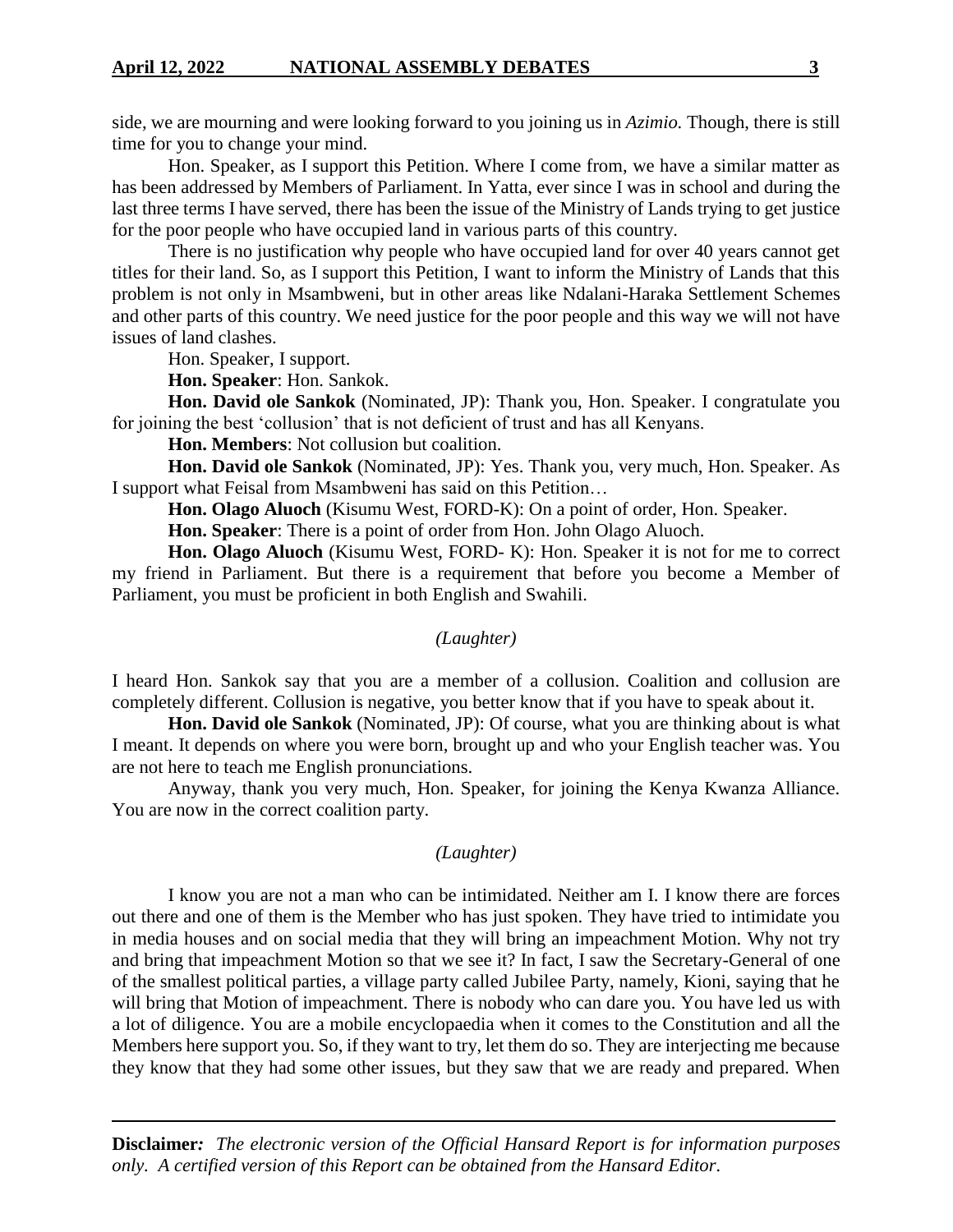you see Didmus Barasa here with that cap, when you see Osoro is also present, know that you have defence forces with you.

I support this Petition. We should look into all land issues. We have the Truth, Justice and Reconciliation Commission (TJRC) Report. There is a lot of land, especially in our region, like the Kedong Ranch which should also be looked into because we were lied to that it was bought from W*azungu*. How can you buy land from a M*zungu*? Is there a M*zungu* that was a Maasai? The issue of land is very emotive.

Because they fear to bring that impeachment Motion today, we shall revisit. In any case, the Speaker is part of the Kenya Kwanza Alliance. The Deputy Speaker is part of the Kenya Kwanza Alliance.

#### *(Loud consultations)*

**Hon. Speaker**: Let us have Hon. Pukose.

**Hon. (Dr.) Robert Pukose** (Endebess, JP): Thank you, Hon. Speaker for allowing me to contribute to this Petition by Hon. Feisal. From the onset, I congratulate you as the party leader of the Democratic Party - the oldest party in this country which is associated with good economic progress and with our former President, Hon. Mwai Kibaki. I congratulate you for joining the Kenya Kwanza Alliance and making sure that we form the next government.

On this Petition, it is important that we have had several reports. We had the Ndung'u Land Report which looked into issues of irregular land allocations within the country. This House has done a disservice to the nation. We needed to have looked at the Ndung'u Report. We needed to look at historical land injustices that were tackled by the Committee led by Ambassador Kiplagat.

Issues of land, especially in the Coast region and the Rift Valley, are very emotive. There are also issues about title deeds. We recently passed the Supplementary Budget which had title deeds' issues in it. It is important that the Committee is just and deals with all the areas where people need title deeds all over the country, but not for political expedience.

Thank you, Hon. Speaker. I support the Petition.

**Hon. Speaker**: Let us have the Member for Kwanza.

**Hon. Ferdinand Wanyonyi (**Kwanza, FORD – K): Thank you very much, Hon. Speaker. I take this opportunity to weigh in on this Petition. It is very timely and the Departmental Committee on Lands in this House should move fast.

I want to correct my brother. Hon. Pukose should also listen. We have a problem in Trans Nzoia. When the Whites came from South Africa, they ended up in Trans Nzoia. We have many issues of title deeds and land-grabbing. The Departmental Committee on Lands should move fast. The Ministry should also move fast to sort out this problem once and for all.

It is not only at the Coast. We have a lot of problems even in Trans Nzoia. Every day, the first thing I get is a call from somebody complaining about title deeds or whose land has been grabbed or taken. We should ask the Ministry, through the Departmental Committee on Lands, to move fast and sort out this problem once and for all. It is very emotive and can even cause civil disobedience.

Hon. Speaker, thank you for this opportunity.

**Hon. Speaker:** Let us have the Member for North Imenti.

**Hon. Rahim Dawood** (North Imenti, JP): Thank you, Hon. Speaker. First, I agree with Hon. Bader from Msambweni. I join him in supporting this Petition as well.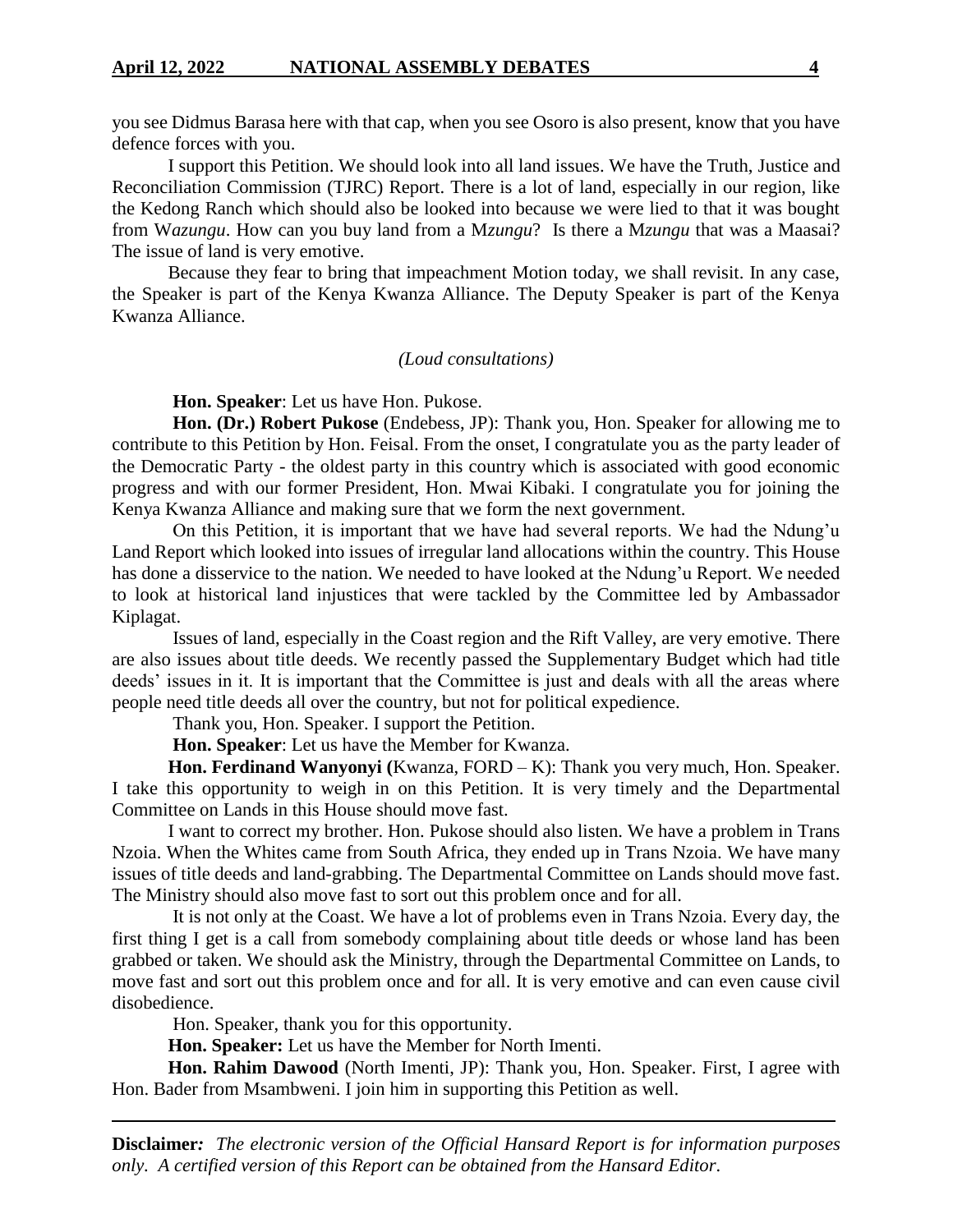As my colleague from Tharaka has said, we have an issue. Our boundaries were done in the 1960s and 1970s by the *Njuri-Ncheke*. We have had meetings. I am surprised that even after asking Questions four times regarding the boundaries, up to date, the Government has not seen the need to give us those boundaries. We have had meetings at the Office of the President. We have waited. We were called for a meeting in Embu together with the Regional Commissioner and the governors of Meru and Tharaka counties. *Mheshimiwa* Murugara knows about it, but still the Government does not want to touch on matters regarding boundaries. We need to know whether we will let people fight over boundaries or whether the Government will deal with it.

I agree with the Petitioner and hope that we can sort this boundary issue once and for all. **Hon. Speaker:** Let us have the Member for Lamu.

**Hon. (Ms.) Ruweida Obo** (Lamu CWR, JP): Asante, Mheshimiwa Spika. Naunga wenzangu mkono, lakini sitakupa pongezi. Tuna masikitiko. Mheshimiwa Spika ni muungwana. Alikuja Lamu kutufungulia *maternity shelter,* lakini mtu yeyote aliye mbali na Rais Uhuru Kenyatta atanisamehea. Uhuru ni Rais. Uhuru ni Rais. Uhuru ni President. Mumpe heshima yake. Mumpe heshima yake. Msiniletee. Ni Rais wenu na mtamtambua. Akitoka mtajua kama alifanya au hakufanya.

#### *(Loud consultations)*

**Hon. Speaker:** Order, Members! Allow the Member for Lamu to contribute.

**Hon. (Ms.) Ruweida Obo** (Lamu CWR, JP): *Uhuru is in Kenya to stay*. Aende wapi? Wafisadi waende. Msituletee. *We will not be intimidated*. Aende wapi, Uhuru? Atabaki hapa hapa na mtamtambua. Mtatambua kazi nzuri ambayo amefanya akimaliza muda wake. Aende wapi?

#### *(Loud consultations)*

**Hon. Speaker:** Order, Members! Please. Let there be decorum. Allow every Member to say their bit. Even if you do not agree, please, just allow people to freely express themselves. Let us have the Member for Emuhaya.

**Hon. Omboko Milemba** (Emuhaya, ANC): Thank you, Hon. Speaker, for giving me this chance to comment on this Petition that talks about land, specifically about land at the Coast. The truth is that people at the Coast, and in particular Msambweni, have really suffered on the issue of land. Most of them do not have title deeds. It is true that they live as squatters on their own land, which is not right.

Land ownership in this country is founded on the First Occupancy Theory by a man called Samuel Pufendorf who stated that those who first settled in a place became the owners of that land. That is possibly why many communities are where they are. However, when you go to the Coast, you find that the Pufendorf Theory is not applicable because the original members and people at the Coast do not have their land. This will never die. Many people imagine that it will end, but it will not because history is clear. They have their own traditions and know that that is their land. The faster the Government can tackle the issue of land, specifically in Msambweni and at the Coast, the better because the truth is that their land was taken away.

Thank you, Hon. Speaker. I support the Petition.

**Hon. Aden Duale** (Garissa Township, JP): Thank you, Hon. Speaker. As I support this Petition, land is a very emotive issue and more so, in the Coast Province. I want to speak to the people of the Coast. It is not about petitioning, but how you vote on  $9<sup>th</sup>$  August. If you want the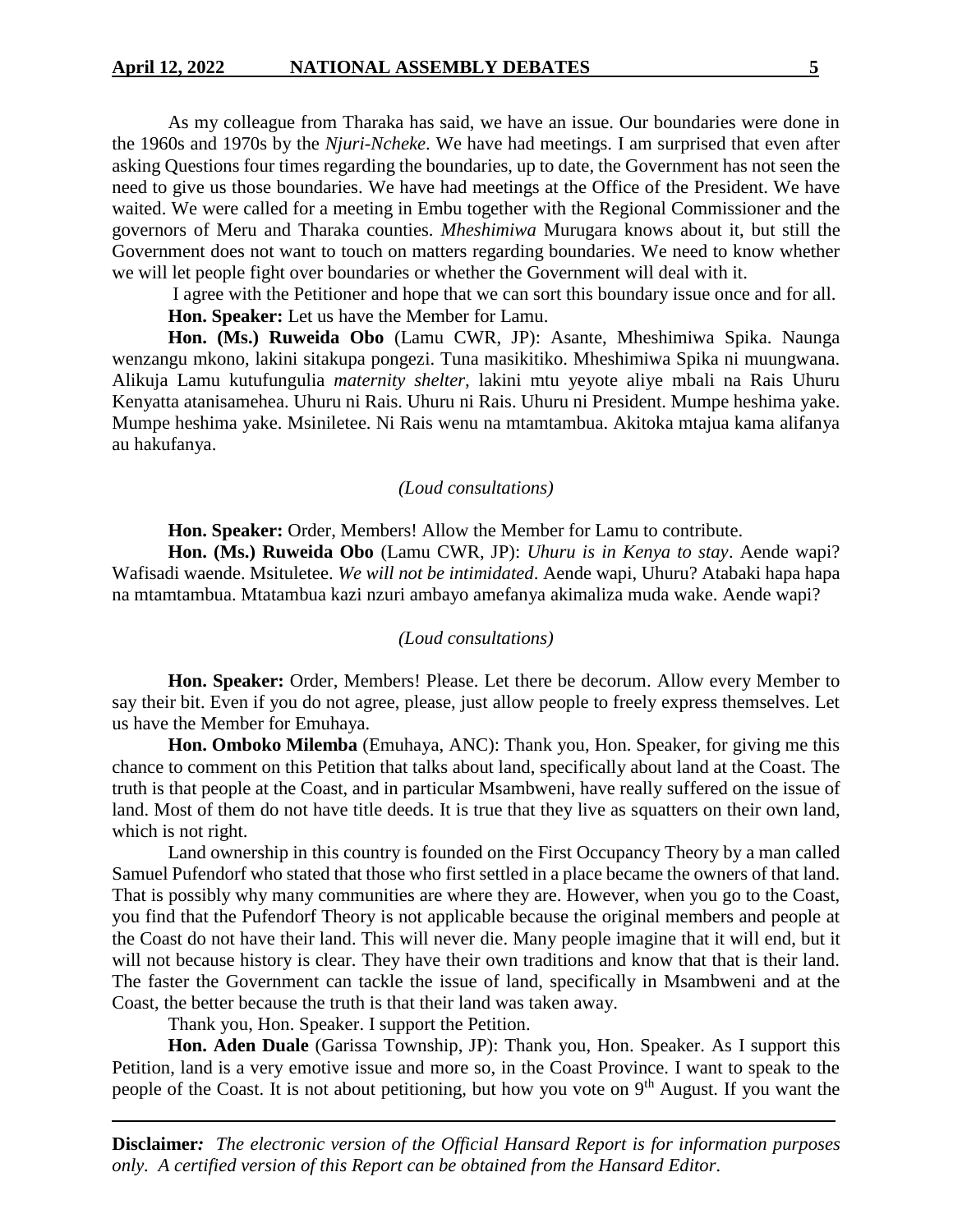issue of land to be resolved and never to come back as a Petition, elect a Kenya-Kwanza Government. We are not philanthropies and will resolve this. I want to talk to my brothers, the Muslim leaders in Msambweni and other Kenyans in the Coast. On 9<sup>th</sup> August stand behind Governor Mvurya and the leadership of the Coast in Kwale. I am telling you never again will you find a Petition on the floor of this House asking about land redistribution. You know those who stole your land even in darkness.

Let us not allow them. I support.

**Hon. Speaker:** Member for Wajir North. Hon. Abdisalan.

**Hon. Ibrahim Ahmed** (Wajir North, ODM): Thank you, Hon. Speaker. I have no doubt you are a friend to both divides of this House and a close friend. But having said that, of course, you are entitled to your political choice. I have no doubt impartiality will definitely be observed in this House. Those making a lot of noise on the other side should also respect that once the Speaker is here, he has nothing to do with Kenya-Kwanza and the funny things you are mentioning; he is a neutral body.

The issue of land as mentioned by Members is very emotive. I was in Isiolo some few days ago and five people who are my close relatives have lost their lives. I can assure you that the county is under siege from all sides. For us to save lives and livelihoods of the population of this country, the Government must move very fast to settle issues of boundaries and anything related to title deeds.

In the event, we carryout research to understand the number of lives we have lost with regards to boundary related issues; in my own constituency, I have lost more than 300 lives. I do not know why this Government is so slow in relation to issues of boundaries. It is the right time we moved with speed. I have no iota of doubt in my mind and I want to repeat strongly that, I have no iota of doubt in my mind, that should Raila Amollo Odinga be the next President of this country, land related issues will be an issue of the past.

**Hon. Speaker:** Member for Kikuyu.

**Hon. Kimani Ichung'wah** (Kikuyu, JP): Thank you, Hon. Speaker. I rise to support this Petition by Hon. Feisal on behalf of the people of Tumbe village. If you listen to the Petition carefully, you will realise this is a matter that started in the 1990s. The reason why these people are yet to be given title deeds, even after the community has gone to court and the land adjudicated baffles everybody.

As many Members have said, the question of land is a very emotive issue. A few weeks ago, I was in Kwale particularly Msambweni Constituency. It is shocking that a whole 3,000 acres in Gazi village is owned by one family and almost half of Shimba Hills in Kwale is also owned by one family. If you read through this Petition, you will see the problems of land in this country emanate from political patronage and state capture of our Republic since we became an Independent State.

In this Petition, the Petitioners are telling us that many people who were allocated this land on paper, were campaigners of the then Member of Parliament who is named in the Petition.

Therefore, as a House, we must take this issue of land more seriously than it has been by successive regimes, more so in the Coast Province and particularly, the counties of Kwale, Taita Taveta and Kilifi. If from the early 1990s the people of Kwale…

**Hon. Speaker:** Let us have Hon. Fatuma Gedi. Sorry. Before you start, Hon. Fatuma, I will restore your time. Remember we established standards that comments on Petitions should only be for two minutes. So, it is good to time yourself well so that you do not spend time on matters that may not be in the Petition.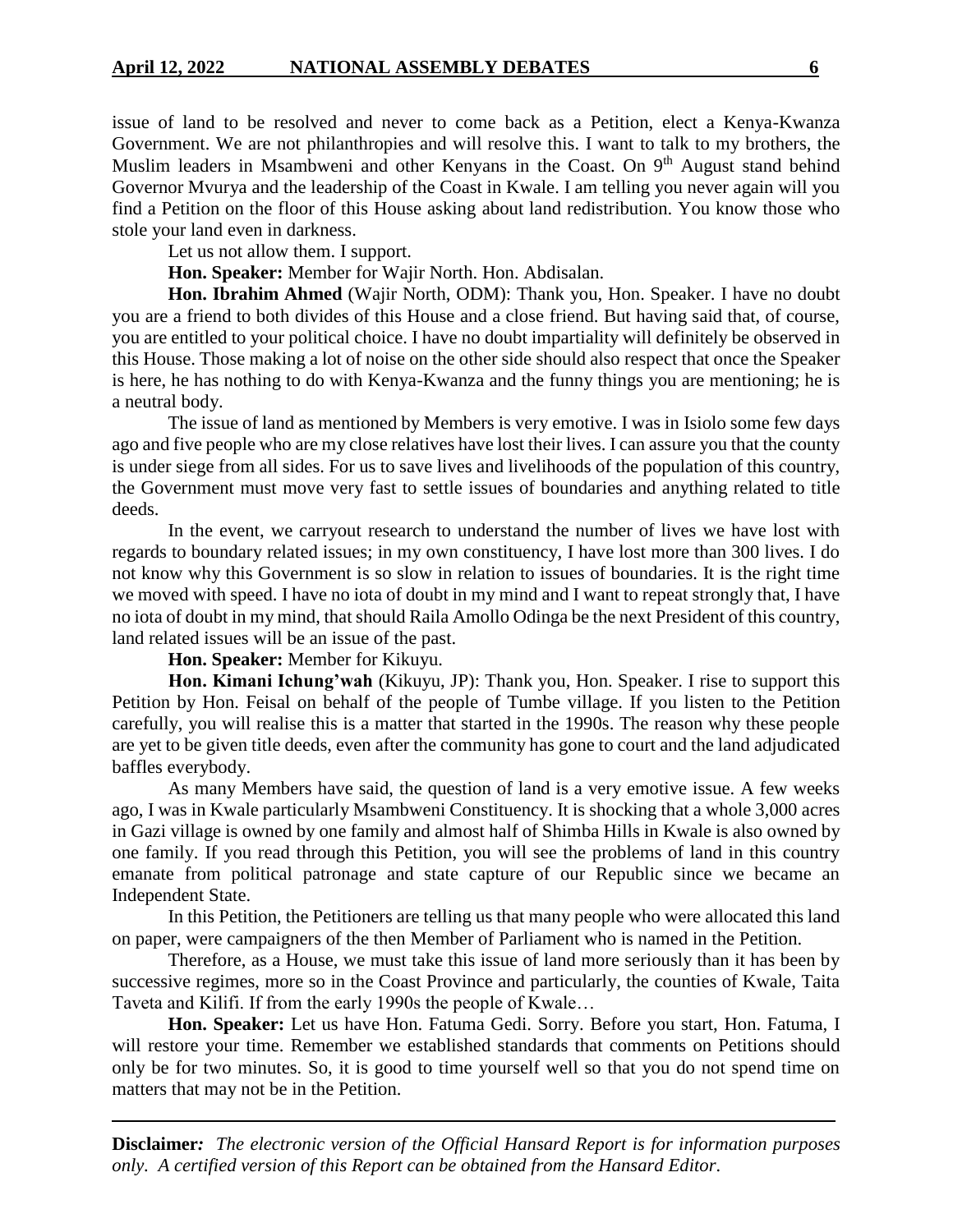# **April 12, 2022 NATIONAL ASSEMBLY DEBATES 7**

Hon. Fatuma Gedi, you have your two minutes

**Hon. (Ms.) Fatuma Gedi** (Wajir CWR, PDR): Thank you, Hon. Speaker. I will contribute. The issue of land is complex and very sensitive. As leaders, we need to advise or bring solutions where we can instead of hurling abuses, pointing fingers and inciting Kenyans against leaders. I agree with the Petitioner that there is a problem, but it is not only at the Coast, it is everywhere in this country. Everybody has the same problem.

When we talk about land-grabbing, we know those who do so including land that belonged to students of Lang'ata Primary School. We know the person who grabbed that land. If it is about grabbing land, we know who owns land in Taita Taveta. We know who grabbed land in Laikipia. It is the same person - the presidential candidate of the Kenya Kwanza Alliance. He is the father of land grabbers, *Arap Mashamba*. We know the person who has a heart for uniting this country and who wants to end land-grabbing. It is none other than Hon. Raila Odinga.

**Hon. Speaker**: What is your point of order? There is a point of order.

**Hon. Kimani Ichung'wah** (Kikuyu, JP): On point of order, Hon. Speaker. I am on a point of order.

**Hon. (Ms.) Fatuma Gedi** (Wajir CWR, PDR): Hon. Speaker, I beg you for one thing. As you sit in that Chair, remember where you have come from!

**Hon. Speaker:** Sorry, Hon. Fatuma. Do not get worked up. You still have 34 seconds so, do not worry. They cannot get lost. You know me. They will not get lost, therefore, do not get worked up.

**Hon. Kimani Ichung'wah** (Kikuyu, JP): Thank you, Hon. Speaker. I rise on a point of order. You realise that in my contribution, I avoided politicising the issue of land because it is very emotive and has caused problems in this country.

My point of order is that Hon. Fatuma Gedi has said that the person who grabbed land I do not know where is a candidate in the Kenya Kwanza Alliance. In line with our procedures, when one mentions candidates of particular coalitions who are known and are not here to defend themselves, Hon. Fatuma Gedi is obliged to either substantiate and provide evidence that that particular candidate has grabbed land.

#### *(Hon. (Ms.) Shamalla Jennifer consulted loudly)*

I can hear shouting and a lot of loud consultations from Hon. Shamalla. She must also be aware that when I mentioned a family that owns 3,000 acres of land in Kwale, I did not in any way insinuate which family. But if challenged, I can offer evidence on which family it is, what land they own and where. It is only right that Hon. Fatuma Gedi either substantiates or withdraws and apologises, especially for naming the leader of the biggest and leading coalition that will form the Government after the 2022 Elections.

**Hon. Speaker:** Let us have Hon. Fatuma Gedi.

**Hon. (Ms.) Fatuma Gedi** (Wajir CWR, PDR): Thank you, Hon. Speaker. It is in the public domain including in court orders that one, William Samoei Ruto, grabbed land including Lang'ata Primary School land. I have no apologies to make on that. I can provide the details. Weston Hotel is one. Taita Taveta is one. Muteshi is another. There is also Laikipia. I can give you the records. You have a corrupt presidential candidate!

*(Loud consultations)*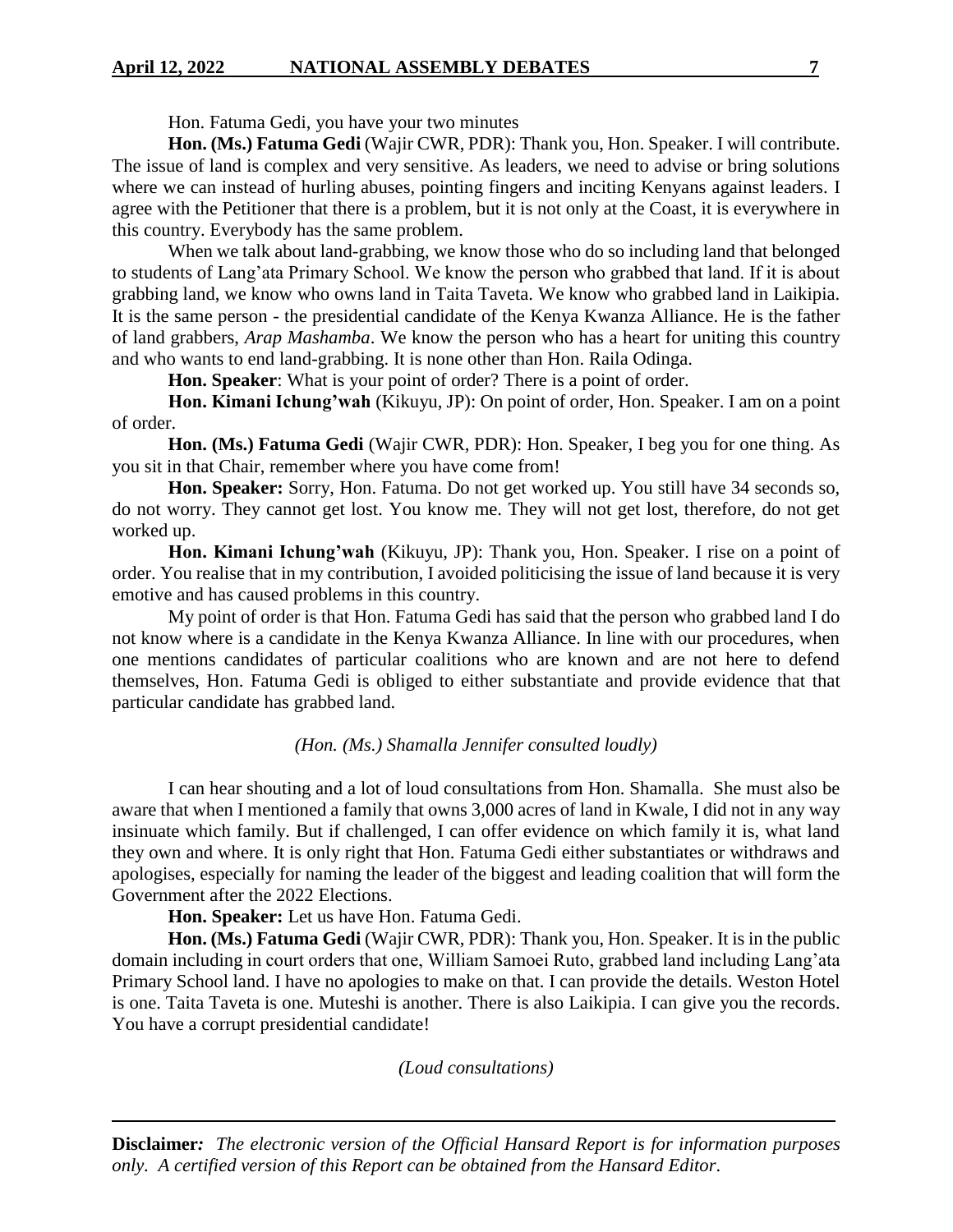**Hon. Speaker:** Very well.

 **Hon. (Ms.) Fatuma Gedi (**Wajir (CWR), PDR): Kwendeni huko.

**Hon. (Dr.) Robert Pukose** (Endebess, JP): On a point of order, Hon. Speaker.

**Hon. Speaker**: What is your point of order?

**Hon. (Dr.) Robert Pukose** (Endebess, JP): Hon. Speaker, with all due respect Hon. Fatuma Gedi is on record, and the *Hansard,* claiming that William Ruto grabbed land. Can she provide evidence or substantiate in this House? She must provide evidence or withdraw.

**Hon. Speaker**: Hon. Fatuma Gedi are you able to provide the evidence by way of substantiation?

**Hon. (Ms.) Fatuma Gedi** (Wajir (CWR), PDR): Hon. Speaker, give me two days and I will bring details on how William Ruto has grabbed land in this country.

**Hon. Speaker**: Very well. Hon. Fatuma you are the one who has undertaken to provide evidence. Do not listen to those giving you stories out there, but to what I am saying. Ordinarily, we do not allow people to say they will provide evidence after two days. When you say something here, you are expected to have materials, but given the gravity of what you have just said, I will allow you. Therefore, on Thursday,  $14<sup>th</sup>$  April 2022, at 2.30 p.m., we expect Hon. Fatuma Gedi to… It is only fair we allow her time to provide the material she has alluded to.

**Hon. Members**: All the parcels of land that she has mentioned.

**Hon. Speaker**: Hon. Fatuma you said that you will provide evidence. You talked about Taita Taveta, Laikipia and even Wajir? Can you go on record?

# *(Loud consultations)*

Please do not put words into her mouth. Hon. Fatuma.

**Hon. (Ms.) Fatuma Gedi** (Wajir (CWR), PDR): Hon. Speaker, I will provide on the following; Lang'ata primary, Taita Taveta, Laikipia and Muteshi*.*

**Hon. Speaker**: What is Muteshi?

#### *(Loud consultations)*

**Hon. (Ms.) Fatuma Gedi** (Wajir (CWR), PDR): Hon. Speaker, it is a 100-acre piece of land.

**Hon. Speaker**: Where?

**Hon. (Ms.) Fatuma Gedi** (Wajir (CWR), PDR): Muteshi.

**Hon. Speaker**: There is no place called Muteshi in Kenya. Hon. Members, Hon. Fatuma is serious about what she is saying. It is only that I do not know…I know the geography of this country but I do not know of any part called Muteshi.

**Hon. (Ms.) Fatuma** Gedi (Wajir (CWR), PDR): Let me clarify.

**Hon. Speaker**: Yes, please.

**Hon. (Ms.) Fatuma Gedi** (Wajir (CWR), PDR): Hon. Speaker, you already ruled that on Thursday I should bring evidence. Muteshi is land which belonged to the late Muteshi and is in Trans Nzoia.

**Hon. Speaker**: In Trans Nzoia?

**Hon. (Ms.) Fatuma Gedi** (Wajir (CWR), PDR): Yes.

**Hon. Speaker**: Very well.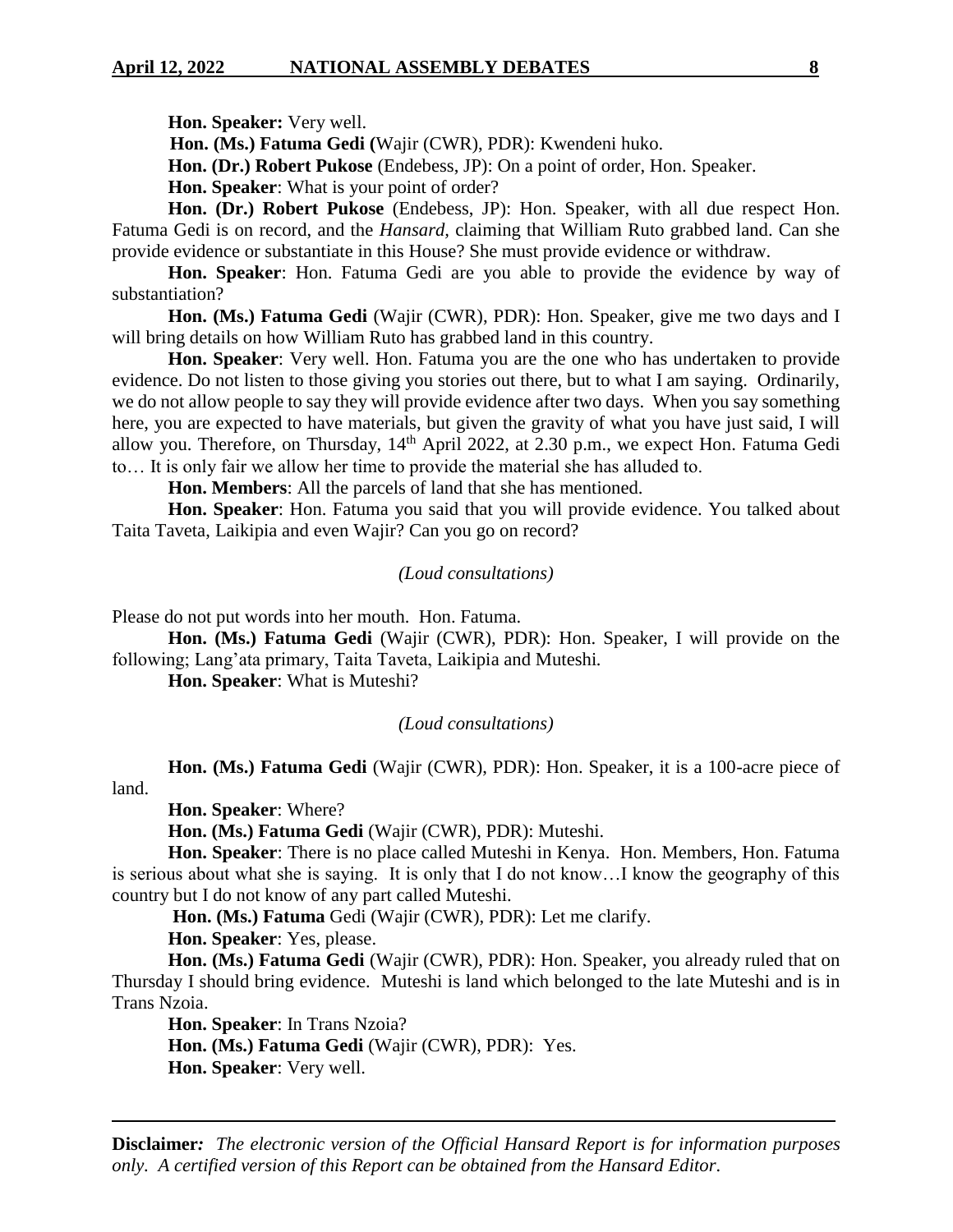**Hon. (Ms.) Fatuma Gedi** (Wajir (CWR), PDR): Hon. Speaker, if you allow me, I will bring the details on Thursday at 2.30 p.m.

I thank you.

**Hon. Speaker**: Very well, Hon. Fatuma Gedi. Hon. Members, that concludes the 30 minutes allocated on comments on Petitions. The Petition stands committed to the Departmental Committee on Lands.

Let us move to the next order.

# **PAPERS LAID**

**Hon. Speaker**: Leader of the Majority Party.

**Hon. Amos Kimunya** (Kipipiri, JP): Hon. Speaker, I beg to lay the following papers on the Table of the House:

2022/2023 Annex of Estimates of Revenue and Expenditure for State Corporations of the Government of Kenya for the Financial year ending 30<sup>th</sup> June 2023 from the National Treasury.

Legal Notice No.20 of 2022 relating to the Engineers (Scale of Fees for Professional Engineering Services) Rules, 2022 and the Explanatory Memorandum from the Ministry of Transport, Infrastructure, Housing, Urban Development and Public Works.

Reports of the Auditor-General and Financial Statements in respect of the following Institutions for the year ended  $31<sup>st</sup>$  December 2021 and the certificates therein:

- a) Kenya Reinsurance Corporation Limited;
- b) Development Bank of Kenya Limited; and,
- c) Consolidated Bank of Kenya.

Reports of the Auditor-General and Financial Statements in respect of the following Institutions for the year ended  $30<sup>th</sup>$  June 2021 and the certificates therein:

a) The Coffee Cherry Advance Revolving Fund; and,

b) The Commodities Fund.

Reports of the Auditor-General and Financial Statements in respect of the following Institutions for the year ended  $30<sup>th</sup>$  June 2020 and the certificates therein:

a) Veterinary Medicines Directorate;

b) Railway Development Levy Fund (Operations Account); and,

c) The Coffee Cherry Advance Revolving Fund.

Reports of the Auditor-General and Financial Statements in respect of the following Constituencies for the year ended  $30<sup>th</sup>$  June 2020 and the certificates therein:

a) Bomachoge Chache; and,

b) Homa-Bay Town.

Thank you, Hon. Speaker.

**Hon. Speaker**: The Chairperson of the Departmental Committee on Lands.

**Hon. (Ms.) Rachel Nyamai** (Kitui South, JP): Thank you, Hon. Speaker. I beg to lay the following Paper on the Table of the House:

Report of the Departmental Committee on Lands on its consideration of a Public Petition No.063 of 2021 by residents of Mwananguvuze village in Timbwani Ward of Likoni

Constituency regarding securing land ownership rights of Mwananguvuze residents.

Thank you, Hon. Speaker.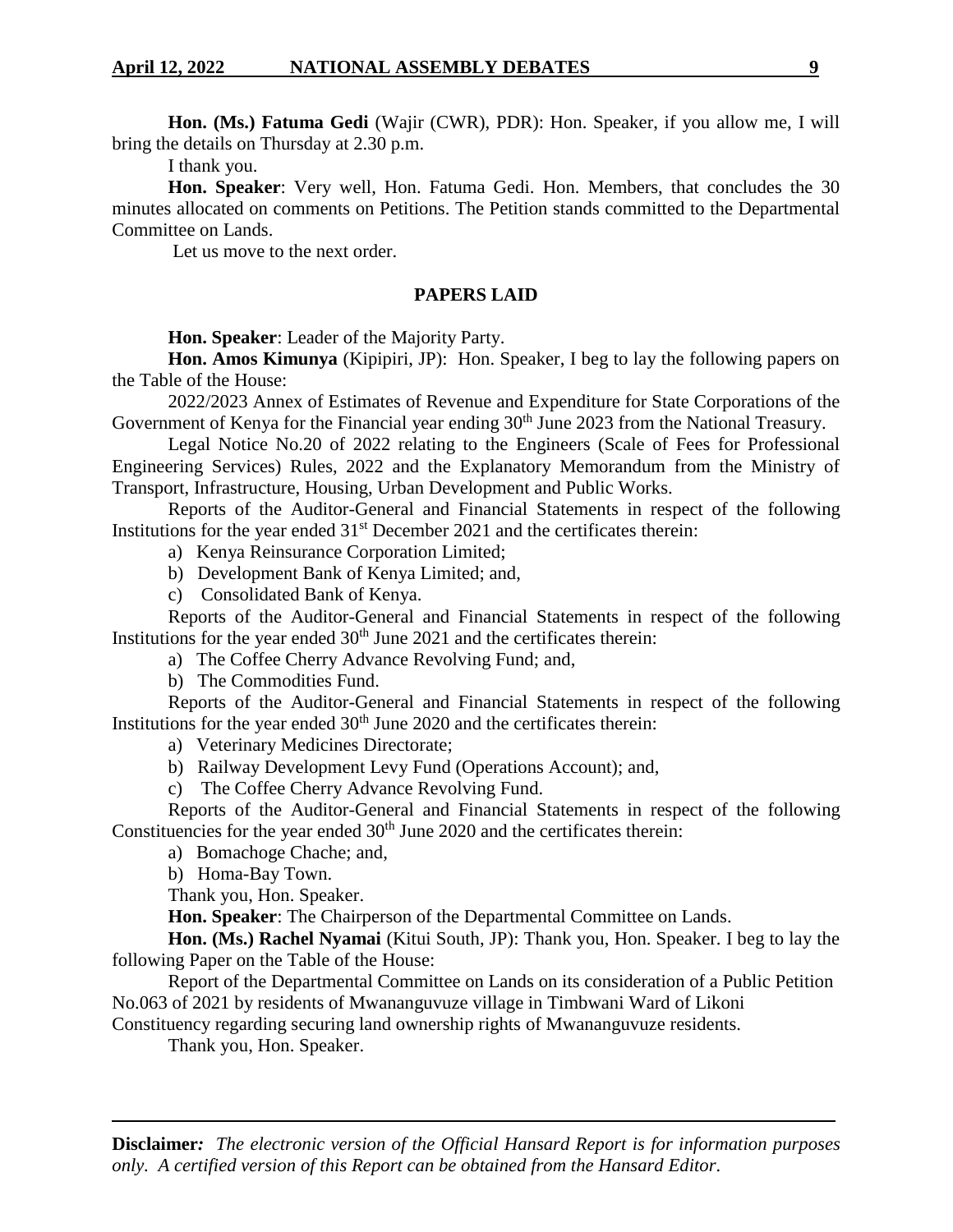**Hon. Speaker**: The Chairperson of the Departmental Committee on Finance and National Planning or a Member thereof. Member for Kitui Rural, you have become a permanent agent of necessity?

**Hon. David Mboni** (Kitui Rural, CCU): Thank you, Hon. Speaker. I beg to lay the following Papers on the Table of the House:

Reports of the Departmental Committee on Finance and National Planning on its consideration of:

- (i) Public Petition No. 09 of 2021 by aggrieved pensioners across the country regarding devolution of pension services; and,
- (ii) Public Petition No. 051 of 2021 by concerned teachers within the Republic of Kenya regarding financial support of the Central Bank of Kenya in the matter of Spire Bank Limited under Sections 34 and 36 of the Central Bank of Kenya Act. Thank you, Hon. Speaker.

**Hon. Speaker**: Very well. Next Order!

# **ORDINARY QUESTION**

**Hon. Speaker**: On the first segment on Questions, the only Question available is by the Member for Msambweni, Hon. Feisal.

# *Question No. 106/2022*

# STATUS OF INVESTIGATIONS INTO ABDUCTION OF MR. AMANI MOHAMMED MWAFUJO

**Hon. Feisal Bader** (Msambweni, Independent): Thank you, Hon. Speaker. I rise to ask Question No.106/2022 directed to the Cabinet Secretary for Interior and Coordination of National Government:

- (i) What steps has the Ministry taken to ensure that Mr. Amani Mohammed Mwafujo of ID No. 26006118, who was allegedly abducted by security officers on 21st March 2022 at Shanzu Bus Stage, Mombasa County, after being released from Shimo la Tewa GK Prison, has been located and re-united with his family?
- (ii) What is the status of investigations into the said abduction as reported at the Bamburi Police Station on 22nd March 2022 vide Occurrence Book No. 13/22/03/2- 22?
- (iii) What measures has the Ministry put in place to address increased cases of mysterious disappearances of persons across the Country?

Thank you, Hon. Speaker.

**Hon Speaker**: The Question will be replied to before the Departmental Committee on Administration and National Security.

The next segment is Request for Statements. Member for Isiolo North, Hon. Hassan Oda Hulufo, you have a request.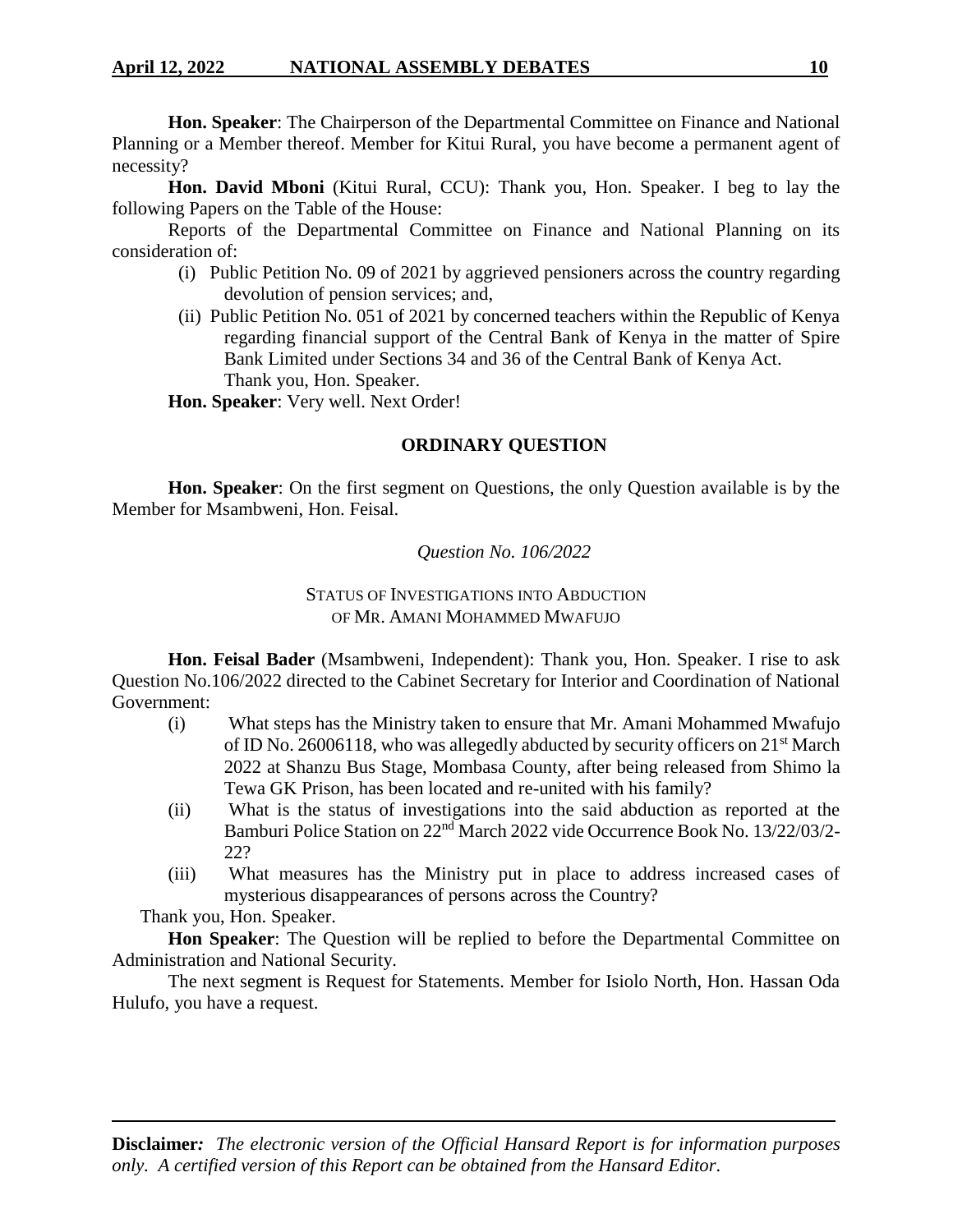# **REQUEST FOR STATEMENT**

# INSECURITY IN ISIOLO COUNTY

**Hon. Hassan Hulufo** (Isiolo North, KPP): Thank you, Hon. Speaker. Pursuant to Standing Order No.44(2)(c), I wish to request for a Statement from the Chairperson of the Departmental Committee on Administration and National Security, regarding the recent insecurity in Isiolo County for the last three months.

There has been an influx of armed herders from Samburu County and Laisamis Sub-County of Marsabit County into Isiolo Central Sub-County and Kom Division of Merti Sub-County. This is of great concern in that there have been persistent raids by immigrant herders leading to loss of lives, injuries, loss of property and livestock such as cattle, camel, sheep and goats, invasion of wildlife-protected areas posing risks to endangered wildlife species and loss of revenue from tourist hotels.

Further, there have been attacks on road users and travelers on Isiolo-Kom Road and Merti-Gotu-Isiolo Road, leading to killings, injuries and mass displacement of Isiolo pastoralist communities from parts of Isiolo Central, Kom Division and part of Kinna Division.

Further, there has also been interruption of public transport from Merti Sub-County to Isiolo County headquarters, displacement of people, and disruptions of livelihood at an unprecedented level.

It is against this background that I seek a Statement from the Chairperson of the Departmental Committee on Administration and National Security on the following:

- (i) Could the Chairperson explain measures that the Government has put in place to enhance security in the region, and in particular consideration of restoring public sector transport between Merti Sub-County and Isiolo County headquarters?
- (ii) Could the Chairperson explain action taken by the Government to flush out bandits, raiders and invaders across Isiolo County, including those in the game parks and when will this commence?
- (iii) Could the Chairperson explain whether investigations have been undertaken, if any, to determine who is arming and providing logistical support and what measures are in place to bring them to book?
- (iv) What plans has the Ministry put in place to take stock of National Police Reservists in Samburu County and Laisamis Sub-County and Conservancy Rangers and state whether there is any possible involvement in the mayhem?

Thank you, Hon. Speaker.

**Hon. Speaker:** Let us have the Chairperson of the Departmental Committee on Administration and National Security, Hon. Mwathi.

**Hon. Peter Mwathi** (Limuru, JP): Thank you Hon. Speaker. Indeed, just about a week ago, the Committee on its own motion engaged the Cabinet Secretary of Interior and Coordination of National Government regarding that matter. He only gave us a brief on what is happening and we asked him to bring details. Going by the fact that there is now a request for a Statement, I believe that within two weeks, we will be able to deliver.

**Hon. Speaker**: Let us have Hon. Hulufo.

**Hon. Hassan Hulufo** (Isiolo North, KPP): Hon. Speaker, what is happening in Isiolo is unprecedented. The magnitude is similar to what has been happening in Laikipia. Two weeks is a long time. We are losing lives. Part of the County is completely cut off. The entire Merti Sub-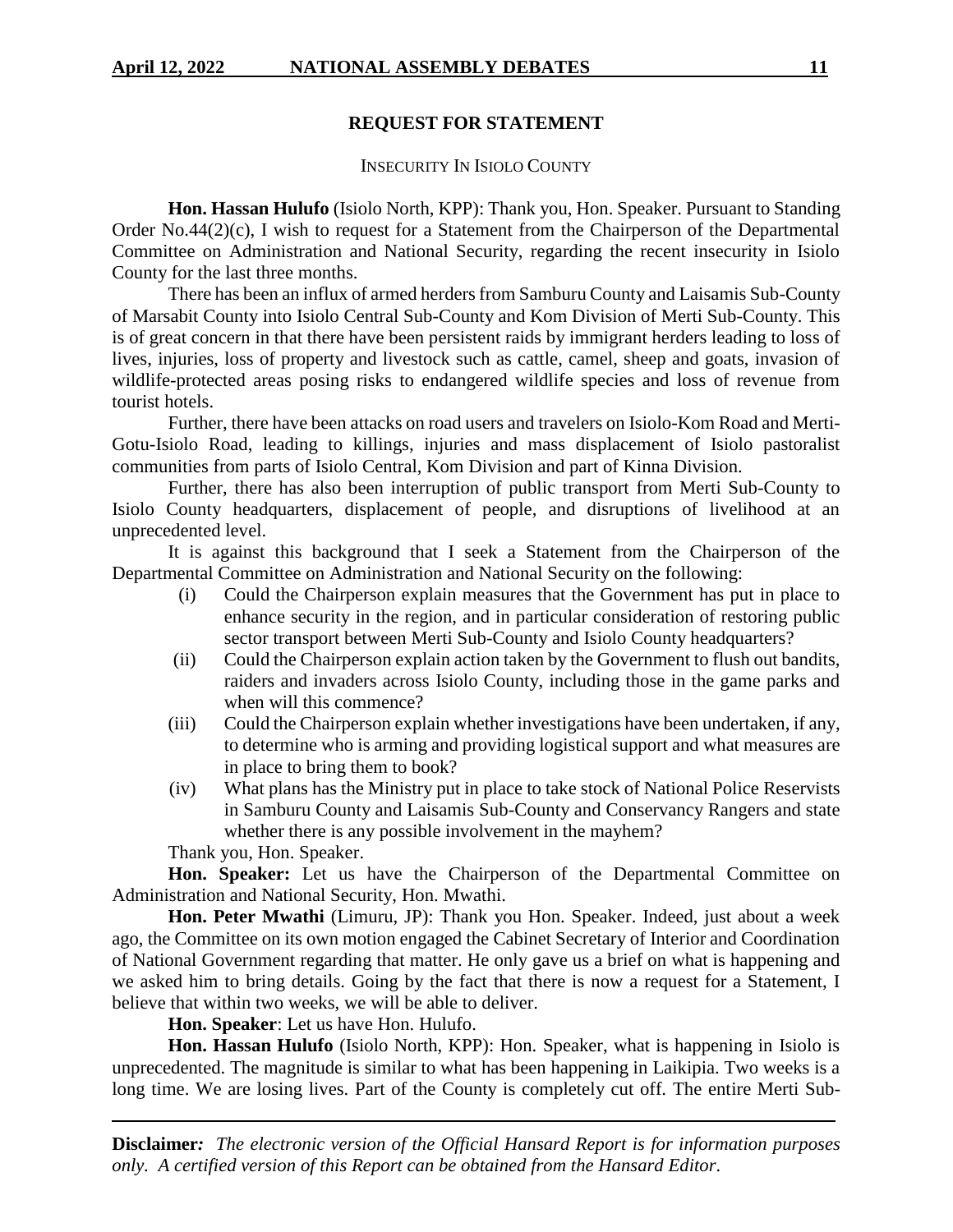County is literally under siege. I wish the Chairperson could respond to my request in the shortest time possible. Last weekend alone, we lost nine people just on the edge of Isiolo Town.

**Hon. Speaker**: Yes, Hon. Mwathi.

**Hon. Peter Mwathi** (Limuru, JP): Thank you, Hon. Speaker. I can share with the Hon. Member the report that was tabled by the Cabinet Secretary as we wait for the details. There are some measures that he is taking which are enumerated in that report and which I can share immediately with him.

**Hon. Speaker**: I imagine that everybody is aware of the Calendar of the House. Hon. Hulufo, maybe you could get in touch with Hon. Mwathi, discuss the matter and see whether there are other interventions that the Committee could take even after discussing with him.

Very well; that concludes Order No.7. Next Order.

**Hon. Kimani Ichung'wah** (Kikuyu, JP): On a point of order, Hon. Speaker.

**Hon. Speaker:** Yes?

**Hon. Kimani Ichung'wah** (Kikuyu, JP): On a point of order, Hon. Speaker. On 25<sup>th</sup> January 2022, the Political Parties (Membership) Regulations 2021 were tabled before the House and committed to the relevant Committee. It is now almost three months after the tabling of those Regulations. I am aware that the Office of the Registrar of Political Parties has been using those Regulations without either the approval or annulment of this House. The Committee has never come back to the House to advise us on whether to approve or annul those Regulations. I wanted to get your guidance, because I have a feeling that it could be a deliberate attempt to have those Regulations take effect through the attrition of time. It is only fair that we get an opportunity to interrogate what is contained in the Regulations as plenary.

Second is the issue that has just been raised on the matter of Isiolo. I wish the Chairperson of the Departmental Committee on Administration and National Security and the Vice-Chairperson, Hon. Gedi, would listen. Hon. Abdisalan had also raised the issue of insecurity in Isiolo.

**Hon. Speaker:** Which one do I listen to? **Hon. Kimani Ichung'wah** (Kikuyu, JP): Thank you, Hon. Speaker.

# *(Hon. Amos Kimunya consulted loudly)*

If you can also protect me from the Member for Kipipiri, who is the Leader of the Minority within the formerly Majority Party, to stop shouting at me from his seat and be patient, because I cannot be intimidated by the shouting of a man from Kipipiri. He knows himself. Hon. Kimunya, you either allow me time or act in a manner befitting the office you hold as the leader of the minority within the formerly Majority Party.

I am happy that Hon. Gedi and Hon. Mwathi can now listen. Hon. Abdisalan had also raised that issue of insecurity in Isiolo. I want it to be on record that it is not just Isiolo. It started in Laikipia, as the Member for Isiolo said, then it went to Baringo, in Garissa, and is now in Isiolo.

I want to report something that maybe the Chairperson of the Committee needs to get into and address, together with the Cabinet Secretary. In the run-up to elections before, we have seen these things happen and it is not a matter that we should take lightly. Beyond the regions of Baringo, Laikipia, Isiolo, Garissa and elsewhere, there is a deliberate resurgence of the M*ungiki*  menace in the Mt. Kenya region. There is an incident where the Member for Thika Town, Hon. Wainaina Jungle, was stopped by elements of the *Mungiki* from accessing a shopping centre until he paid to address members of the public. I, therefore, ask the Chairperson of the Departmental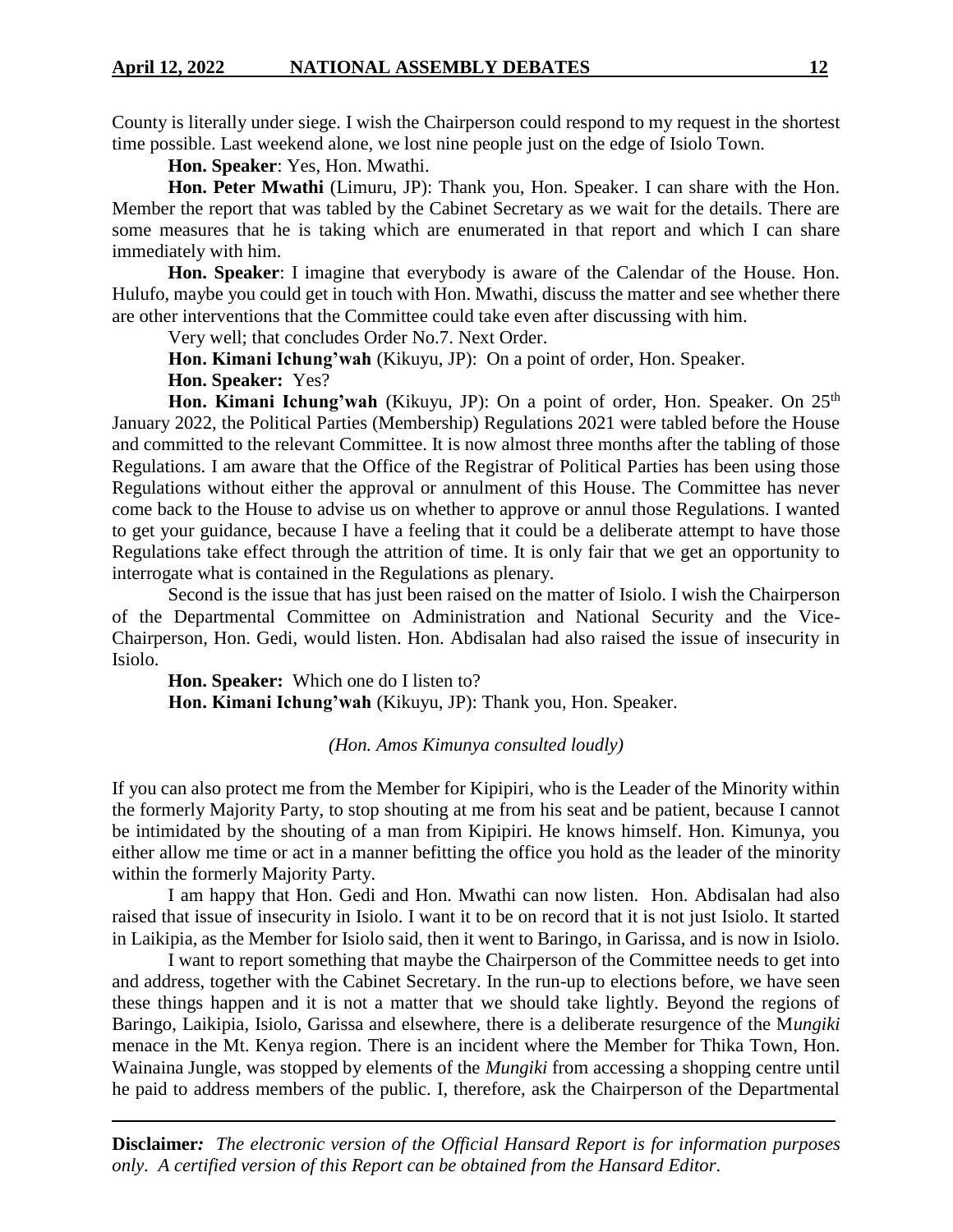Committee on Administration and National Security to please address himself to the issues of insecurity, more so, to what seems to be politically-instigated violence, be it in Isiolo, Baringo, Laikipia or in the Mt. Kenya region, where the *Mungiki* seems to be regaining its foothold. This is happening under the full view and glare of the public and the Cabinet Secretary in-charge of Interior and Coordination of National Government, Hon. Fred Matiang'i, and his Principal Secretary.

The Inspector-General of Police must listen to the alarm bells being raised by the Member for Isiolo and Hon. Abdisalan. These are issues that go beyond the normal politicking. We have allowed elements of the former *Mungiki* gang and other vigilante groups in this country to start taking charge of security, and be the ones that allow politicians to either address or not address rallies in particular areas. This is prevalent in sections of the Mt Kenya region. We have seen Kenyans dying in other sections like Isiolo and Laikipia, and the Government is just sitting and doing nothing. Is it not normal that every other week in a democratic and civilised society like ours, bodies are being recovered from River Yala, and we sit in this House to be told that we wait for two weeks for a report to be brought? If you can remember, Hon. Otiende Amollo raised the issue of the KWS officer who comes from his constituency. The officer, a member or the Armed Forces of Kenya, disappeared in the hands of people who are said to have been policemen, and the Chair said that they will get to the Cabinet Secretary and give us a report within two to three weeks. Unfortunately, after three weeks, the body of that gentleman from Rarieda was recovered from River Yala. So, it is not just extra judicial killings, but also politically instigated violence and the re-emergence of vigilante groups.

We must seriously look into this violence, as a House, to establish if they are State sponsored or they are being entertained by the State with ulterior motives. It is only this House that can rise to the occasion. I Hope my good neighbour, Hon. Mwathi, will have the courage and determination to get to the root cause of all this seemingly politically instigated violence. We will take our country down the drain if we do not look into it.

**Hon. Speaker**: Hon. Abdisalan, you made your point. This cannot be debate. It a request for a Statement. If you also wanted to make your request, you could have done the same thing that the Member for Isiolo North has done. Hon. Abdisalan, is that the reason why you came to whisper to me here?

**Hon. Ibrahim Ahmed** (Wajir North, ODM): Hon. Speaker, I returned from Isiolo yesterday and five of the nine deceased persons are my close relatives. For those who have gone to Isiolo, I can assure you that what is currently happening there is not something that can wait for the next two weeks; so many lives will be lost. I have no iota of doubt in my mind that if drastic action is not taken now, many lives will be lost. We have had a very difficult time trying to cool those people not to carry out revenge attacks. It is simple. There are only two options available here. One is carry out disarmament in communities that have continuously carried out killings of innocent people. The second one is to deploy the Kenya Police Reservists (KPR), who are under the National Police Service. That will only require the Cabinet Secretary and the Principal Secretary to check the records and take action. I want to plead with my good friend, the Chair of the Departmental Committee on Administration and National Security, not to take long. We need to save lives and livelihoods of that population. This should be seen as something unique; a lifesaving action. I plead that something be done about it in the next six days. If not, we should expect more killings.

**Hon. Speaker**: Hon. Members, there is something that we have talked about, day in day out, year in year out since 2013, about the inadequacy of this system. We still have to live with it.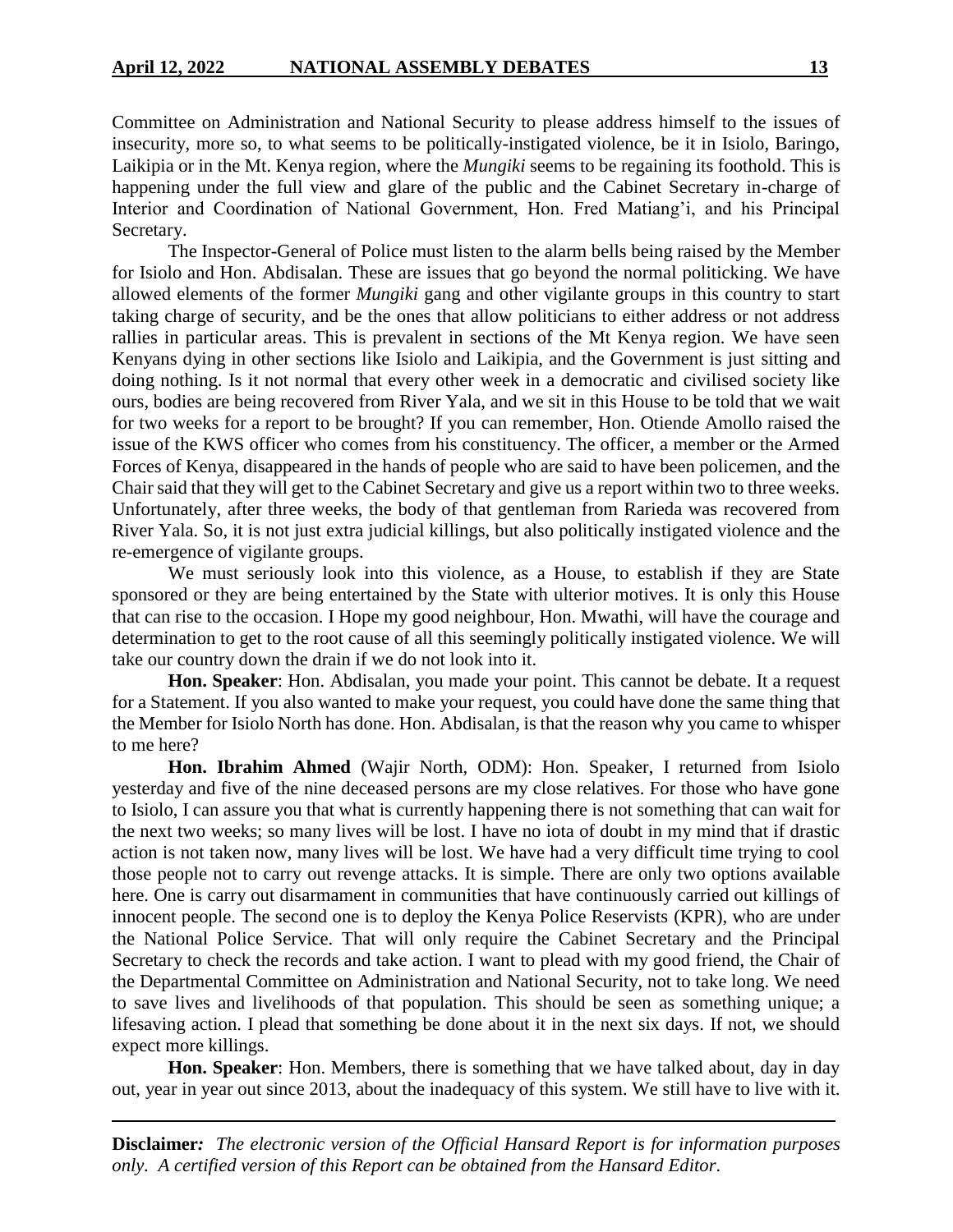Hon. Mwathi can only undertake to take this Statement. In fact, it is not him; it is Parliament that is supposed to take this Statement to the Cabinet Secretary, and the Cabinet Secretary is supposed to send Hon. Mwathi, as his agent, to read his response Statement here. If the Statement will say that they are now combing the whole place, that is what Hon. Mwathi will come and say here, and then Hon. Abdisalan will say they are not combing the area because he was there yesterday. If the Cabinet Secretary was in the House... Those of you who were in the  $11<sup>th</sup>$  Parliament know that we had proposed something we called the "General Oversight Committee." Those cabinet secretaries would be here. We will continue with this.

Hon. Mwathi?

**Hon. Peter Mwathi** (Limuru, JP): Hon. Speaker, because this is a House of rules, there is procedure on how we conduct business. I have heard the Statement request from Hon. Hulufo. I do not know where to place the debate of Hon. Ichung'wah. He spoke about River Yala, *Mungiki,* political instigated violence and State capture. I do not know how that will be captured in the records so that it can be responded to. Could it be that it was just a wild statement that did not follow procedure? I am seeking your guidance on that.

**Hon. Speaker**: Hon. Ichung'wah rose in his place claiming for a point of order. So, you will place it there. It was a point of order and he addressed all the issues you have captured very well.

**Hon. Aden Duale** (Garissa Township, JP): On a point of order, Hon. Speaker. **Hon. Speaker**: What is it, Hon. Duale's point of order?

# *(Hon. Kimani Ichung'wah spoke off record)*

**Hon. Aden Duale** (Garissa Township, JP): No, he is not distracting me. He is discussing a serious matter with me.

Hon. Speaker, I am seeking your guidance. The Minister for Finance read the budget highlights and revenue raising measures. However, Chapter 12 of the Constitution deals with matters of public finance management. The Public Finance Management (PFM) Act of 2012 anchors the National Assembly as the budget-making House. Article 95(4)(a) and (b) also anchors the National Assembly in the budget-making role. Further, Sections 35 and 40 of the PFM Act 2012 stipulate the procedure. Finally, our own Standing Orders Nos.235 and 244 stipulate the budget-making process. I want to be on record that the budget making process is not an event. It is a process. The Minister came here - although I did not have the opportunity to attend that sitting – and he kept on saying: "I propose" and "I allocate." Just before the budget reading, the Leader of the Majority Party tabled the budget estimates expenditure and revenue. I am sure you have referred that to the relevant departmental committee. From where you sit, tell us how we deal with these budget estimates that were read.

Finally, on a different matter, last week, I sought a Statement on the fuel crisis in the country, and the Vice-Chair of Departmental Committee on Energy, the Member for Baringo, who will very soon be called former…

# *(Laughter)*

Hon. Speaker, the Member for Baringo said she will be here on Tuesday to answer, but she is not here. From where I am standing, some of these Members will walk to their homes today because there is no fuel. As I drove from Karen**,** there were long queues at petrol stations. This is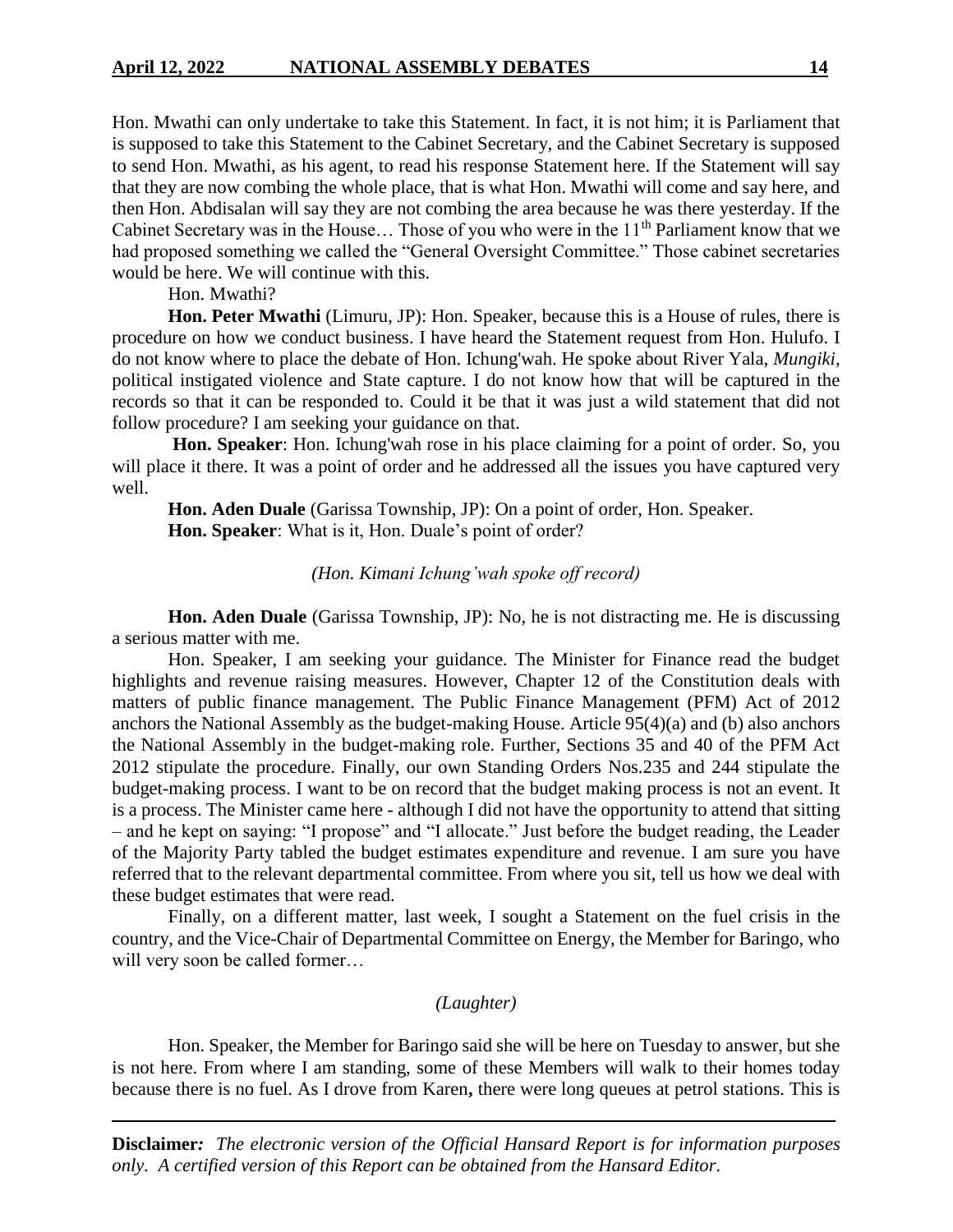a national crisis. This House, under Standing Order No.95(4) and your leadership**,** Hon. Speaker, cannot sit and decide not to deal with the Petroleum Taxes and Levies (Amendment) Bill, which is supposed to be at the Third Reading, where we can reduce taxes.

Secondly, the same Cabinet Secretary who read the budget here is sitting on over Kshs30 billion subsidy money, which he is supposed to pay to oil marketers, who have not been paid even after the President assented to the Supplementary Budget last week.

This is not a banana republic. The Vice-Chair, who took an undertaking, must come and give us the answer from the Energy and Petroleum Ministry. Even if elections are around the corner, we all took an oath to protect and talk about issues. This is not about being partisan, but Kenyan issues. Kenyans are queuing for petrol and gas. They are being told to queue for sim cards, which after I tweeted, they have now rescinded their earlier decision; and they are queuing for jobs, food and milk.

#### *(Hon. (Dr.) Robert Pukose spoke off-record)*

Hon. Speaker, I wanted you to give us direction on how to deal with the matter of the budget, because the estimates are with us. Our chairs of committees are here. Secondly, I need an answer, which I was assured of, and you directed it, and the Vice-Chair said it will be given on Tuesday, but she is now nowhere to be found. We should, in fact, suspend everything else and discuss the fuel crisis in our country.

# *(Hon. Charles Kilonzo spoke off-record)*

**Hon. Speaker:** He was on a point of order. Hon. Charles Kilonzo, let me first of all deal with the issue at hand.

On the first point, and as we all know provisions of Article 95(4)(b), it is this House that appropriates the national revenue to all the national State organs, including Parliament, the Judiciary, the National Executive and all other independent institutions and offices.

The people sitting in the National Treasury are caught up in some historical web. The language seems to be giving them a lot of problems because they were used to coming here, saying that they were going to do this and that. They have completely ignored that it is not their function to purport to allocate or appropriate. That is the function of this House, and Kenyans, and adopting the Constitution made it very clear. So, they can propose to the House. In fact, all they need to do is just look at what happens in other jurisdictions. You propose to a House with similar constitutional mandate like ours, and it will then deal with your proposals. Hon. Duale, we, however, forgive them for they know not what they say. We try to tell them that it is okay for them to propose.

Hon. Duale, several Members here and I would recall that we went through a rigorous process after the new Constitution was adopted in 2010. The 10<sup>th</sup> Parliament was then grappling with the issue of presentation of the budget. Even as the  $10<sup>th</sup>$  Parliament was enacting the PFM Act in 2012, they were unable to come up with how, as a House, they would receive those highlights. The 10<sup>th</sup> Parliament then, Hon. Charles Kilonzo, you were there unless you have forgotten, provided that the budget highlights would be presented before a committee. Because of the provisions of Article 121 on quorum in the House, you provided that that committee, being the Budget and Appropriations Committee, would comprise of 51 Members so that the House will quorate or the Committee will act like a House. However, when we came in, in 2013, we found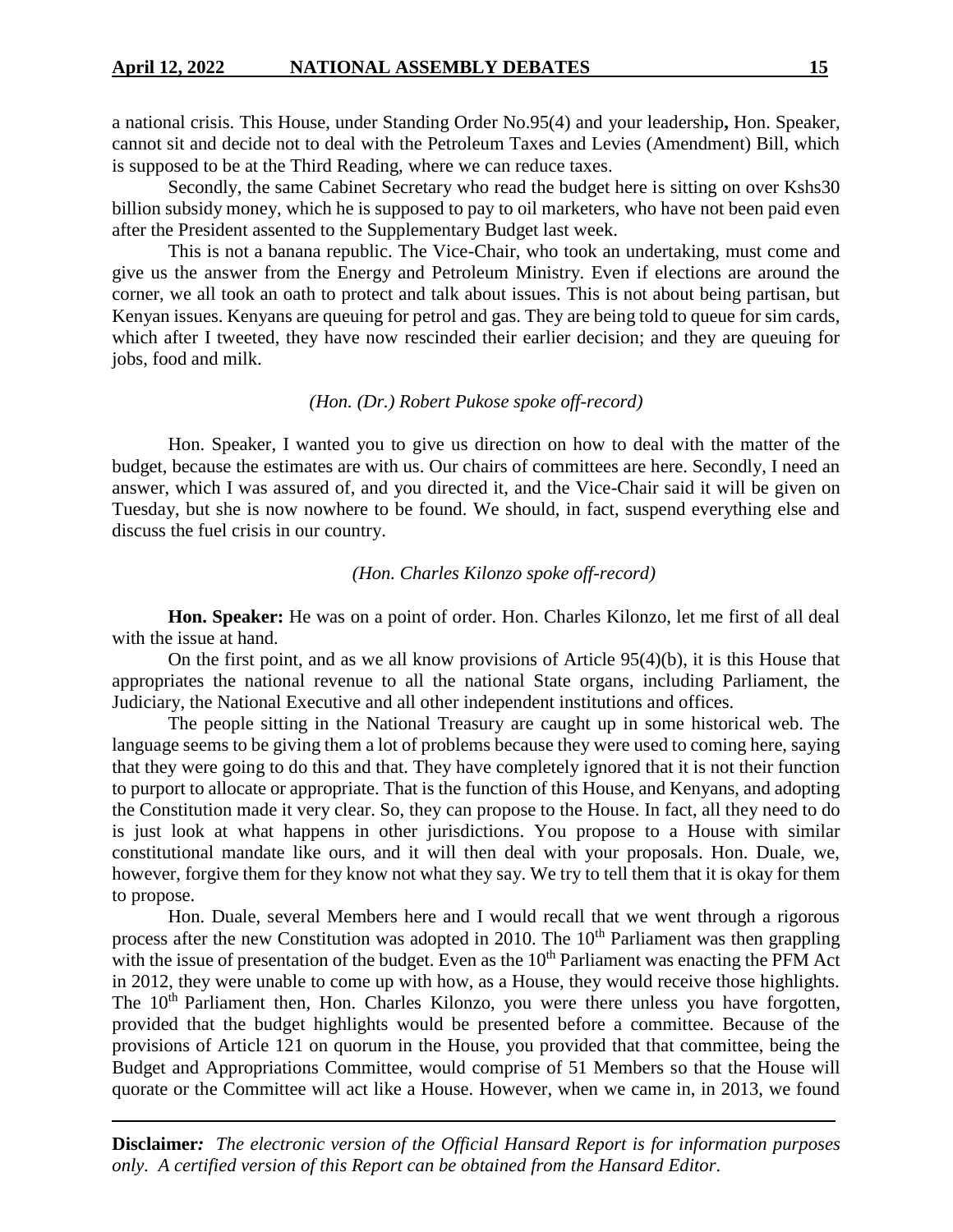that proposal quite unworkable because for the rest of East Africa, the Ministers responsible for Finance would be presenting budgets before the people's representatives in their Parliaments. It is you, Members, who then reorganised the Standing Orders quickly. I must thank the Members of the House for coming up with that proposal, and for the House to have accepted. You then provided and requested that every year, I make provision for the Cabinet Secretary, because he cannot step on the hallowed Floor of the House being an unelected official. Hon. Shamalla, he cannot purport to step where you are stepping on because you said that they are going to adulterate the hallowed Floor of the House. You directed that I prepare some space up here; some corner where he will come and patch himself with the staff, but then we give him an opportunity to be heard. That was the improvement that we had to do. Therefore, he can only come and make some proposals and then hand over the documents to the Office of the Clerk for distribution to the various departmental committees, which has already been done.

The committees are, therefore, at liberty to go and comb through the various proposals so that when you sit with the Budget and Appropriations Committee, you should agree or disagree. You are not bound by those proposals; no one is. As it is, they would still be proposals from a stranger. You are then at liberty, because the proposals act as guides. So, when you sit at the various departmental committees and you interrogate those proposals alongside other functions in the various ministries and departments, you can then present something that is well thought out before the Budget and Appropriations Committee, you can also agree on what it is that should go to each ministry, program and activity through the various Votes, items and sub items, as the case maybe.

On the first point, it was okay for the Cabinet Secretary to come and make the proposals. It may be inappropriate for them to purport to allocate or appropriate, but we forgive them for using those words. You have seen, in the recent past, people purporting and arrogating at themselves the power to make provisions having the force of law, in clear violation of Article 94. Hon. Members, so we just read that with one of those things that people get excited about.

On the second point, Hon. Kimunya and as the Leader of the Majority Party, Hon. Gladwell Cheruiyot Tung'o made a commitment on the Floor that she would be ready today, Tuesday  $12<sup>th</sup>$ April, 2022. In fact, nobody coerced her, but she is the one who offered that she would avail herself, and that is the problem. Hon. Members, I keep saying that when you make a commitment, is only fair that you honour it.

Maybe Hon. Kimunya could respond to that.

**Hon. Amos Kimunya** (Kipipiri, JP): Thank you, Hon. Speaker. Indeed, Hon. Duale requested for a Statement and the Vice-Chairlady of the Departmental Committee on Energy undertook to bring all the information required by today. I had a discussion with the Chairman of the Committee just before we got into the House, because I was following up on the same matter. He indicated that they are still waiting for information from the Ministry regarding the comprehensive matters that were raised. He said he would receive the information by tomorrow, and they would then need to process it, as a Committee, before he can bring a report on Thursday. So, he is asking for extra time because of the veracity of the information that was requested for. Obviously, they are conscious of the fact that there is a fuel shortage not just in Kenya, but it is a global phenomenon. The issues that were raised require a comprehensive answer. The Vice-Chairlady may have underestimated the magnitude of the issues. I have been assured that the Committee will receive a response by tomorrow, process the same and bring it to the House on Thursday.

*(Several Hon. Members stood on their places)*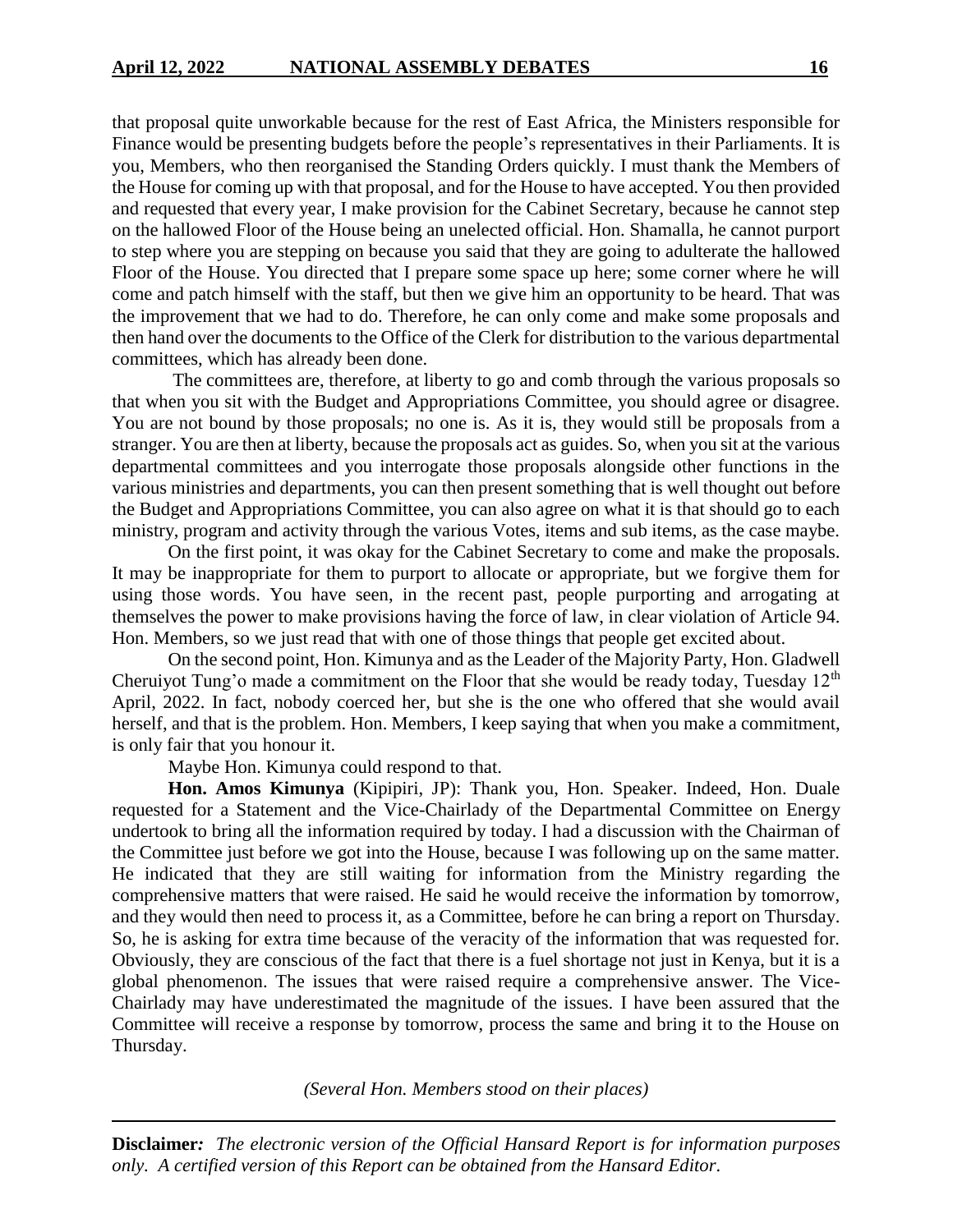**Hon. Speaker:** Hon. Members, we cannot turn the matter into a debate because that would violate the rules of the House. But Hon. Duale can react.

**Hon. Aden Duale** (Garissa Township, JP): Hon. Speaker, you are an old Member of Parliament. I served with Hon. Kimunya in the 10<sup>th</sup> Parliament when he was the Deputy Leader of Government Business and a Minister. There is a difference in parliamentary procedure between an Ordinary Question and a Question by Private Notice. A Question by Private Notice used to be on a matter of great emergency. I asked for a Statement because the matter was an emergency. That was last Wednesday. It is a serious matter. The country is watching us. We cannot keep quiet. I had to go out of my way to seek that Statement. It is not a luxury for the Principal Secretary or the Cabinet Secretary… I am told the Cabinet Secretary is vying for governorship in Turkana, I do not know who has replaced him. This is a government that cannot even replace cabinet secretaries. It is as incompetent as it is. Two weeks on and the Government cannot replace the Cabinet Secretary for Petroleum and Mining. It cannot even replace principal secretaries. We do not know what is happening.

You heard the Leader of the Majority Party saying that there is shortage of fuel, but the Cabinet Secretary for Energy, Amb. Monica Juma, said that there were over one million litres of petrol and over two million litres of diesel. The Kenya Pipeline Corporation (KPC) said we have 62 million litres of fuel.

**Hon. David ole Sankok** (Nominated, JP): They said we are wet!

**Hon. Aden Duale** (Garissa Township, JP): I cannot use that phrase. That is a different thing.

Hon. Speaker, can you ask Hon. Sankok to use parliamentary language? He is saying they said they are wet. That is not parliamentary language. In fuel terminology, they are right to say that they are wet, but many people will understand that in a different way. As a ranking Member, I do not want to use that phrase. Can we have the Statement tomorrow?

## *(Hon. T.J. Kajwang' spoke off record)*

Hon. Speaker, I want to correct Hon. T.J., because he referred to the number of votes I got in the last election. I won by over 24,000 votes. I did not win by 3,000 votes. Unless you are referring to other people here, I want to go on record that I won by over 24,000 votes. I need to correct on the *Hansard* because this is a serious matter.

The Leader of the Majority Party can fast-track the matter and bring a response tomorrow afternoon, so that we can speak for the people of Kenya.

#### *(Hon. T.J. Kajwang' spoke off record)*

**Hon. Speaker:** Just a minute. That was directed at the Leader of the Majority Party. Hon. Kimunya, Hon. Duale has made a request. Is it possible?

# *(Hon. (Ms.) Odhiambo-Mabona spoke off record)*

Hon. Millie Odhiambo, we need to hear the commitment by the Leader of the Majority Party.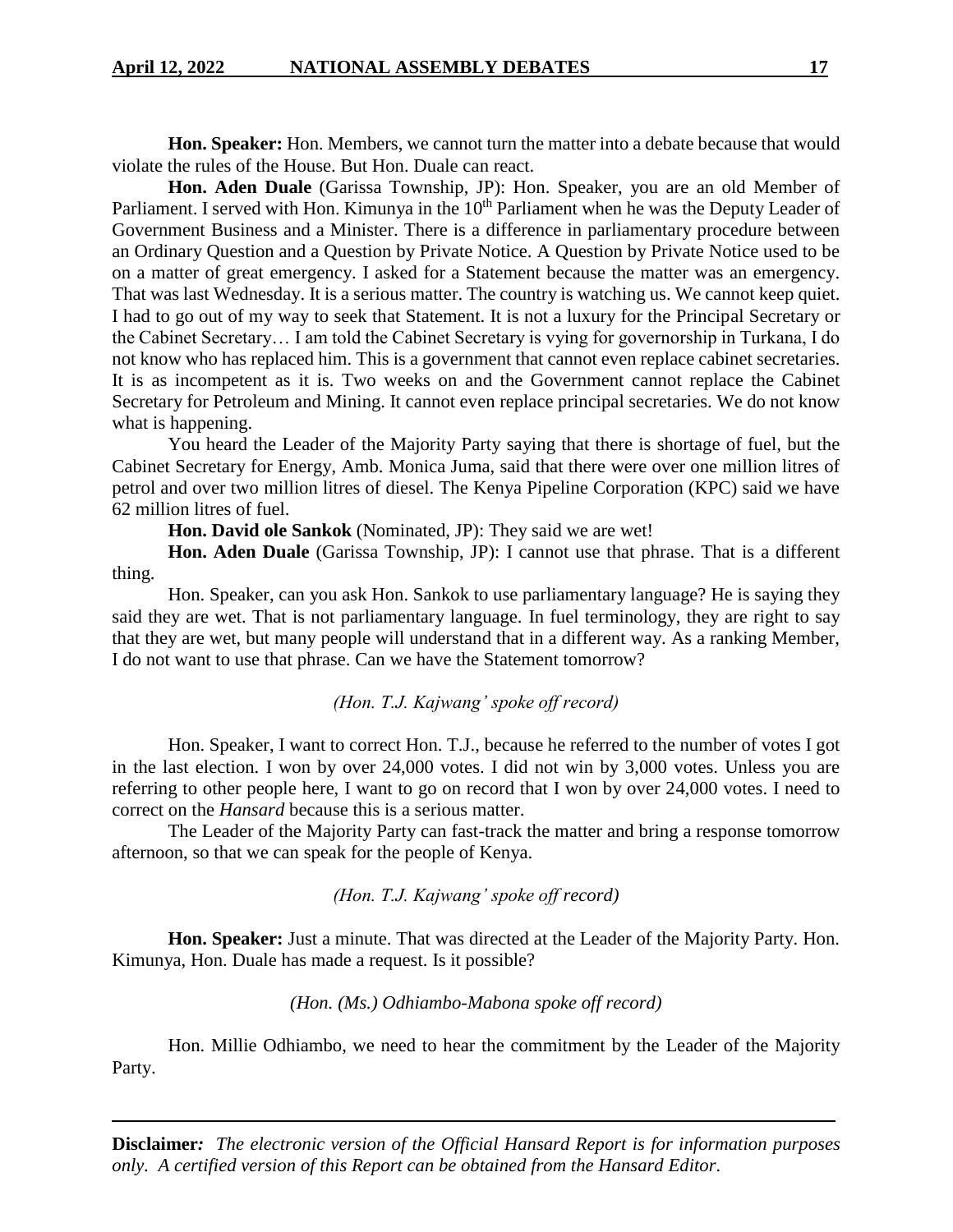**Hon. Amos Kimunya** (Kipipiri, JP): Hon. Speaker, I will try to prevail upon the Chairman of the Departmental Committee on Energy to fast-track the matter and bring a response tomorrow afternoon, if it is possible. But I am also aware that part of the problem we have is because of speculative hoarding of fuel by traders expecting a price change on Thursday, when new prices will be announced. Without speculating, I can tell those who are hoarding fuel that they will get a big surprise. They better release the fuel.

**Hon. Speaker:** There is a point of order from the Member for Yatta.

**Hon. Charles Kilonzo** (Yatta, Independent): Hon. Speaker, one advantage of having been in this House for many years is to remember history. In as far as I can remember, in most occasions, the Speaker does not allow Members to speak from both sides of their mouths. I want to give you the example of Hon. Duale. Today, he says he is fighting for the cost of fuel to be brought down, while he is the same one who lobbied for increase in VAT on fuel. Members should learn to live with their sins.

#### *(Applause)*

Another Member who has the habit of talking from both sides of the mouth is none other than the former Chairman of the Budget and Appropriations Committee, namely, Hon. Kimani Ichung'wah, and he is running away. Only last week, on the matter of security, Hon. Kimani Ichung'wah said money for security should be diverted to buy fertiliser.

# *(Applause)*

I reminded him that Members who come from the eastern and central parts of the country do not understand what it means to live in areas with insecurity. Today, he is busy talking about insecurity. The problems we have now are as a result of the former Chairman of the Budget and Appropriations Committee reducing the budget of the Ministry of Interior and Coordination of National Government. Police officers are struggling in hardship, no armoured vehicles, no protective gears, and he comes here to lecture us about insecurity.

Hon. Speaker, my appeal to you is that you do not allow those two Members who caused these problems, when they used to be sycophants of the system, to lecture us. Now that they have seen the light, they should not be given all that airtime. They are already a nuisance in this House.

## *(Loud consultations)*

**Hon. Speaker:** You know, Hon. Kilonzo, the danger of mentioning a Member's name is that they would want to respond.

**Hon. Aden Duale** (Garissa Township, JP): Hon. Speaker, the problem with Hon. Charles Kilonzo, with whom I served in the  $10<sup>th</sup>$  Parliament, is that he wants to live in history. I was the Leader of the Majority Party. I do not deny that. Now I am a ranking Member and the Member for Garissa Township, but he expects me to live in the history of the Leader of the Majority Party. If it is about speaking from both sides of the mouth on matters security, the same Charles Kilonzo has a history. His father was the Commissioner of Police when Hon. Robert Ouko was killed. He is being haunted by insecurity. Shame on you! What are you talking about? His father was a culprit. If it is about speaking from both sides of the mouth, your family needs to give us answers on how Ouko died, who was involved and everything. Shame on you!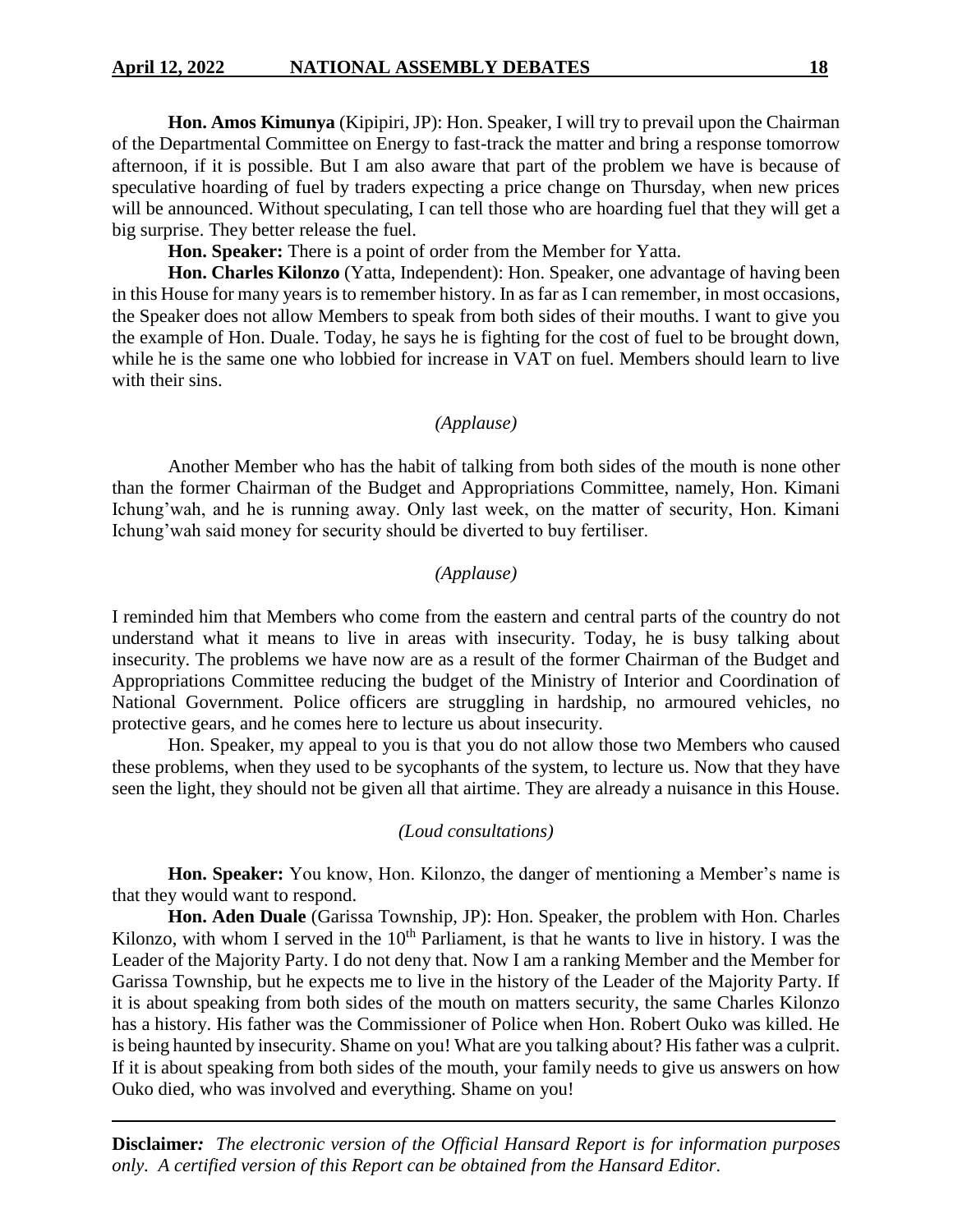## *(Loud consultations)*

**Hon. Speaker:** Now, Hon. Members, I know these are exciting times. We need to be careful. The Leader of the Majority Party has made an undertaking on the fuel issue. The matter has already been concluded.

# *(Loud consultations)*

# *(Hon. David ole Sankok spoke off record)*

Hon. Sankok, do not raise it.

First of all, the person who undertook to give the answer is not in the House. The Leader of the Majority Party has given an undertaking. Let it rest there. Even if you rise up to say that this is not correct, you have no facts. Let him bring the Statement or response, and then we can debate it.

**Hon. T.J. Kajwang'** (Ruaraka, ODM): On a point of order, Hon. Speaker.

**Hon. Speaker**: Hon. Kajwang', what is your point of order?

**Hon. T.J. Kajwang'** (Ruaraka, ODM): Hon. Speaker, something is troubling me. Is the Member for Suba North in order to say that the grandmother of the Member for Garissa Township was a colonial chief. Is this in order?

## *(Laughter)*

**Hon. Speaker**: Hon. T.J., the Member for Suba North has not talked about anybody's grandmother.

*(Several Hon. Members spoke off record)*

Hon. Members, there is one point…

*(Hon. (Ms.) Shamalla Jennifer and Hon. Kimani Ichung'wah spoke off record)*

Order, Hon. Shamalla and Hon. Ichung'wah! Hon. Ichung'wah raised a very fundamental point of order which you will unfortunately lose because of these exchanges, on the issue of the Regulations which were submitted here. They were referred to the Committee on Delegated Legislation, whose Chairman is Hon. Kamket and the Vice-Chairman is Hon. Njagagua. From experience and practice, I know that the Committee is literally run by the Member for Tharaka. He should tell us where those Regulations are. Under the Statutory Instruments Act, once the Regulations are tabled, they continue having the force of law until when they are annulled.

**Hon. Kimani Ichung'wah** (Kikuyu, JP): We want them here, so that we can annul them. **Hon. Speaker**: Hon. Murugara runs that Committee. The others are your agents.

*(Laughter)*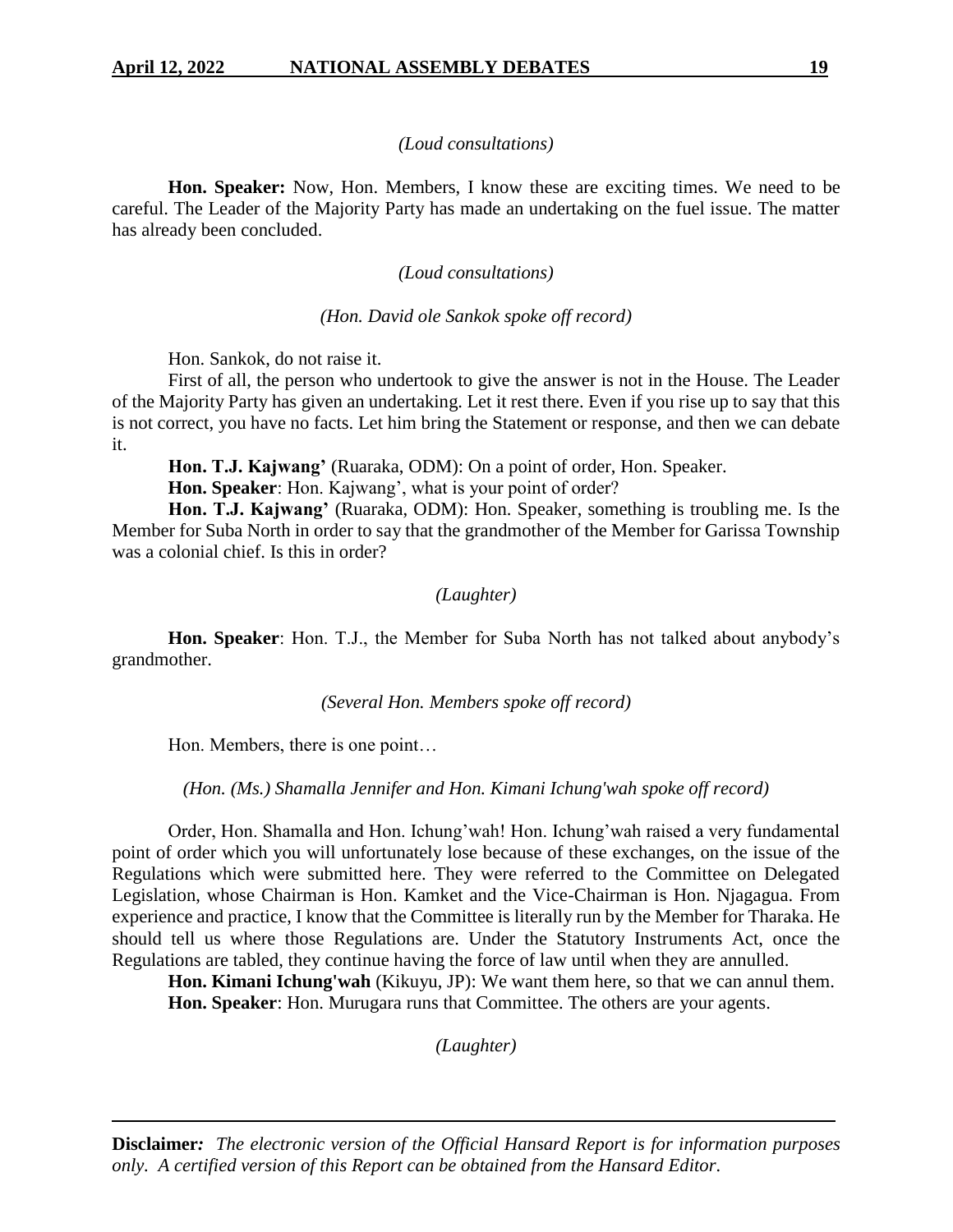**Hon. George Gitonga** (Tharaka, DP): Thank you, Hon. Speaker for those accolades. It is true that I participate actively in that Committee. We had a discussion regarding those Regulations last week in a retreat, but we have not yet made a decision on them. So, they are lying somewhere. Unfortunately, Hon. Kamket is not here, and Hon. Njagagua travelled. We need to move with speed.

**An. Hon. Member**: Where is Hon. Kamket?

**Hon. George Gitonga** (Tharaka, DP): He must be in Tiaty Constituency or complaining because they are being short-changed in Azimio la Umoja. They had very high expectations which dwindle every day. That is where he is.

## *(Applause)*

When he comes, he will say where the Regulations are, and what we are supposed to do with them. We need to take a decision and bring it to the House. As you agreed, the Committee will consider the Regulations and make a report and bring it to the House. We will not do it in the normal way. If the Committee approves the Regulations, then they move straight to operation. They have to come to the House. That was the agreement. I hope the Chairman will do it that way.

**Hon. Speaker**: The House is set to go on recess on Thursday in the evening this week and report back on 9<sup>th</sup> May, 2022.

**Hon. George Gitonga** (Tharaka, DP): That is a long time from now. The net effect is that we should table that report, possibly by tomorrow. I will get in touch with the clerk of the Committee to say that it is required here, so that we can table and debate it before the House goes on recess.

**Hon. Speaker**: Very well. It is important for that to happen. That concludes the various points that have been raised.

Let us move to the next Order.

**Hon. T.J. Kajwang'** (Ruaraka, ODM): On a point of order, Hon. Speaker. **Hon. Speaker**: Hon. Kajwang'.

# **POINT OF ORDER**

#### REDUCTION OF MEMBERS' EMOLUMENTS

Hon. T.J. Kajwang' (Ruaraka, ODM): I thank you for allowing me to rise on a point of order. You have been our bulwark in taking care of Members' welfare. As the Chair of the Parliamentary Service Commission, you do a fantastic job. You have mentored many of us to where we are.

A few things that are worrisome happened in the recent past, especially for Members from Nairobi City County and its environs like Kikuyu and Kiambaa constituencies. Some people who believe they have a constitutional mandate have drastically reduced Members' compensation to the chagrin of those Members. We are very keen. We follow the decisions of the Parliamentary Service Commission. We know that they have looked very hard at their compensations and emoluments. They have improved quite a lot in one place or the other. When it comes to the question of compensations and emoluments concerning Members, especially those from Nairobi City County and the environs, we almost have what other people refer to as running battles. You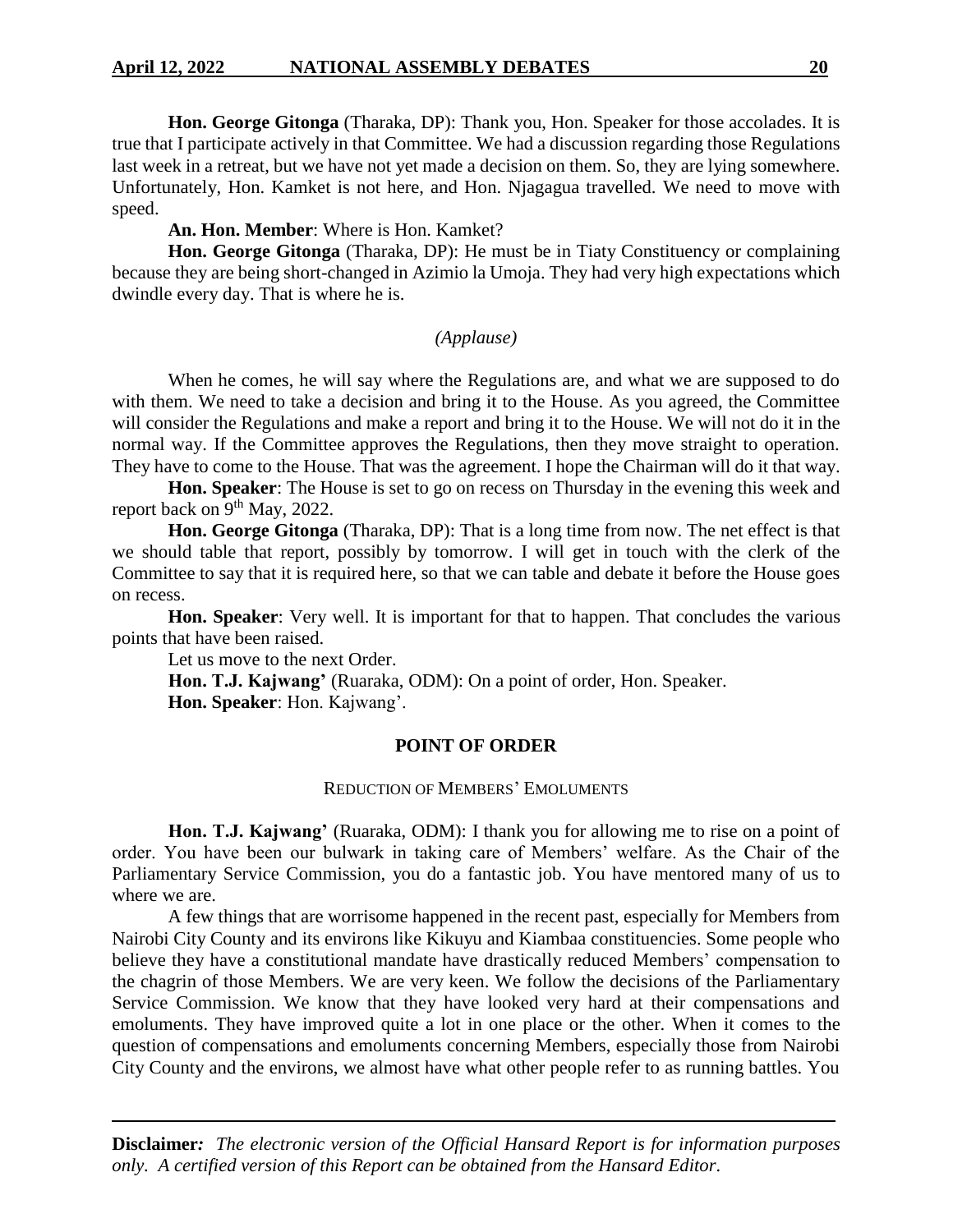stand out very clearly. Even when our principals elsewhere speak against it, you maintain your resolution that Members should be in a place they can offer service to this country.

I do not want to request for a k*amukunji,* because it is not within the Standing Orders. However, this is an issue that concerns us. Is it possible for you to resolve it by bringing us together, so that we can ventilate on it in some more details? When you retire to the Parliamentary Service Commission, you will give some guidance on the subject. As far as we are concerned, it is absolutely a big problem.

**Hon. Speaker**: Hon. Kajwang', where do you want it to be ventilated?

**Hon. Kimani Ichung'wah** (Kikuyu, JP): *Kamukunji* is the best after recess.

Hon. T.J. Kajwang' (Ruaraka, ODM): An informal meeting will be better because we will discuss matters which are not necessarily in the chamber, but which concern the welfare of these Members. I invite you to implore your wisdom and bring us together. I am sure it will not be in your chamber because you do other things which are more useful to the plenary. For example, you can call us to a k*amukunji* where we will ventilate much more on this.

**Hon. Speaker**: The most recent representations to that body contain our position on the Members from Nairobi and its environs. They are still very active there. Hon. Kajwang', maybe we can discuss this outside the plenary. I know you ably represent what the other Members would want. It is the same thing. I am sure we can discuss it.

Member for Suba North.

**Hon. (Ms.) Odhiambo-Mabona** (Suba North, ODM): Thank you, Hon. Speaker. I am not rising on the issue of whether Hon. Duale's grandfather was a colonial chief who was harassing Kenyans or not. However, in tandem with what Hon. Kajwang' is saying, there are certain things we need to discuss as a House which perhaps may not be put formally. So, I was requesting that perhaps we have a *Kamukunji* when we return. One of the issues of concern to me is that of the parliamentary calendar. You can see that most of the parties are conducting their primaries this week. I am supposed to be going for primaries on Thursday. You will find that most Members will not be here. I think most of the people in UDA were having their primaries on Thursday. The case is the same with other parties. What then happens and the official calendar says that we are going on until Thursday? Since we already know how the other parties are likely to operate going forward, can we stagger the parliamentary calendar to take that into consideration and also to take into cognizance the fact that as we go to elections in August, when you think in hindsight, it is actually miscalculated.

Talking of the National Government Constituencies Development Fund (NG-CDF), people are already asking for bursaries, especially post COVID-19 pandemic. Children are going to get stuck and parliamentarians are not going to be here. So, we are going to have a very serious crisis. There are also other issues, some of which are not so important but which, going forward, if you are looking at the traditions of Parliament… I heard Hon. Duale referring to himself as a ranking Member. He is the only person who we officially recognise as a ranking Member. We need to do an official recognition of ranking Members, the American way. Sometimes we abuse ourselves as Members of the House. I was one of the drafters of the Constitution and we intended that Chairpersons of Committee rank *pari passu* to Cabinet Secretaries. However, we are treating ourselves as second-class citizens. Those are things we need to sort out even as we come back in the next Parliament. We need to give back the House the dignity it deserves by the way we treat ourselves and by the way we treat our own systems. Those are issues we may not discuss here but in a *Kamukunji.*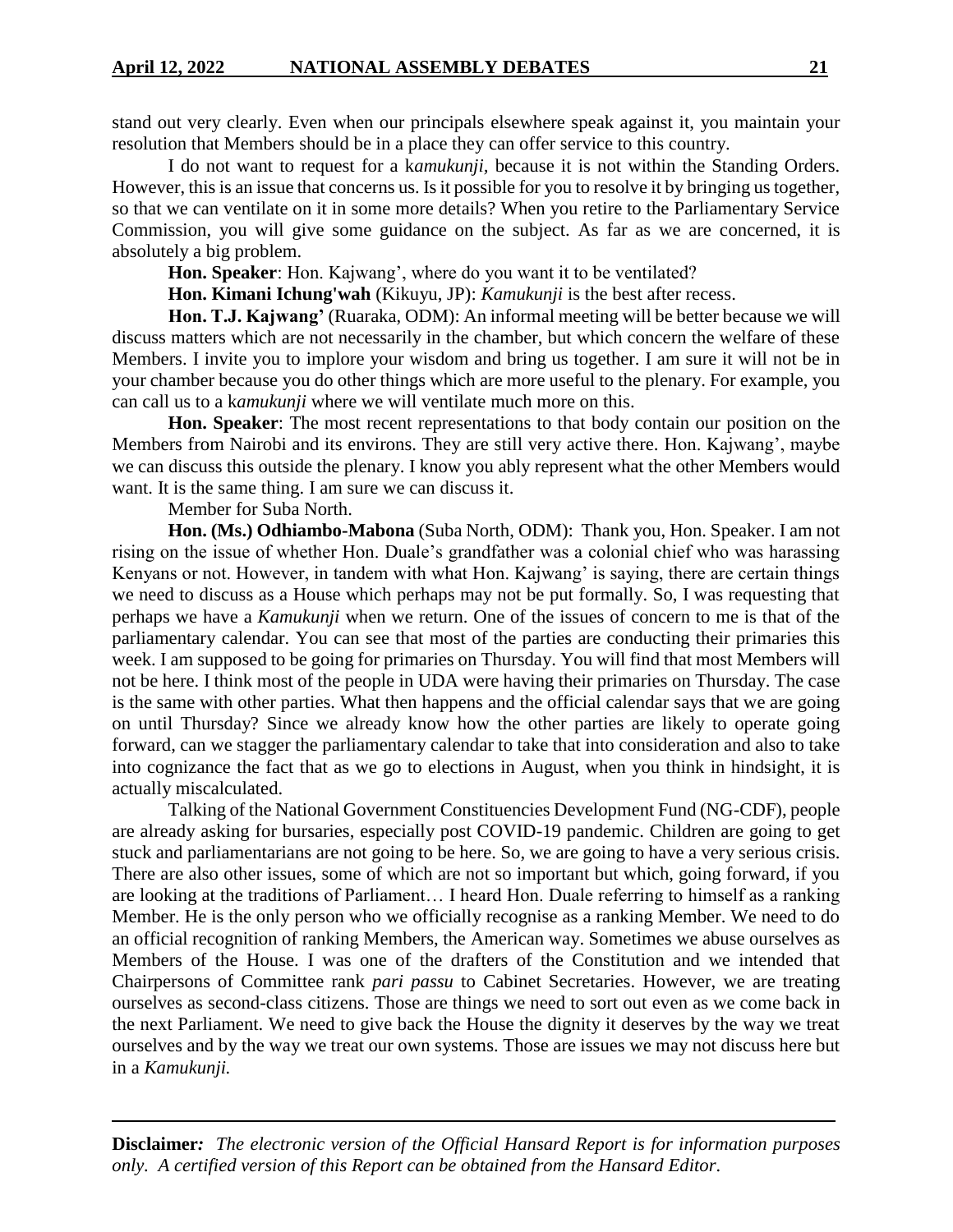**Hon. Speaker:** Well spoken, Hon. Millie Odhiambo. I expect Hon. T.J. Kajwang' to be giving us an update of where we are with the review of the Standing Orders for the next House. I noticed that Hon. T.J. and Hon. Millie Odhiambo are desirous of being back in the House. So, make good recommendations in the review so that before we adjourn *sine die* on 9<sup>th</sup> June, we will have adopted some revised Standing Orders.

The Procedure and House Rules Committee has been working. Just like Hon. Millie Odhiambo has said, I think it will be good if you have some ideas on what things to improve. You have seen the way Standing Orders are. At the end of every five-year term, we review the Standing Orders. We sit here. In fact, it is one of the worst days for whoever is Speaker – because Hon. Millie Odhiambo, Hon. Duale, Hon. Kimunya and others who were in the 10<sup>th</sup> Parliament made some rule – the Speaker has to sit throughout and go through every section of the proposed Standing Orders. I hope Hon. T.J does not come with too many proposals because it will be a terrible day for me. It is very long. Nevertheless, the points made by Hon. T.J and Hon. Millie are good. Hon. T.J, if you will be here on Thursday, you can give an update of where you are in the process of reviewing the Standing Orders.

Thank you. Next Order.

# **PROCEDURAL MOTION**

REDUCTION OF PUBLICATION PERIOD FOR SPECIFIED BILL

**Hon. Amos Kimunya** (Kipipiri, JP): Hon. Speaker, I beg to move the following Procedural Motion:

THAT, notwithstanding the provisions of Standing Order 120, this House resolves to reduce the publication period of the Finance Bill (National Assembly Bill No.22 of 2022) from 14 days to four days.

The essence of this reduction is to facilitate the First Reading of the Finance Bill so that it can be committed to the Departmental Committee on Finance and National Planning, so that they can start the work of considering it while we are on recess.

We have done this before. We started this tradition of having a publication period of 14 days, which in the old days was meant to facilitate public participation before the Bill is read the First Time. We have since introduced public participation as an integral part of the review of the Bill in the Constitution of Kenya 2010, which is also taking 14 days after the First Reading. The first 14 day-period that had been foreseen in the old days is redundant. I am hoping that that is one of the things we will be changing as we review the Standing Orders, so that a Bill is published and read immediately and then the 14 days start running, during which time it is advertised for public participation. We are now losing 14 days pre-First Reading and taking another 14 days after the First Reading to do the same thing and achieve the same objective.

This is an appeal to the House because time is not on our side. We will go for a break on Thursday. We have three to four weeks to come back and by the time we consider and finalise the appropriation, we also provide for the financing of those appropriations through the Finance Bill before we break on  $9<sup>th</sup>$  June. Because of all that, it is important that we fast-track as much as possible any Bill to do with the Finance Bill.

I beg to move and request Hon. Duale to second.

**Hon. Aden Duale** (Garissa Township, JP): Thank you, Hon. Speaker. I support that the publication period be reduced because this is a very dangerous Bill. The earlier it goes to the people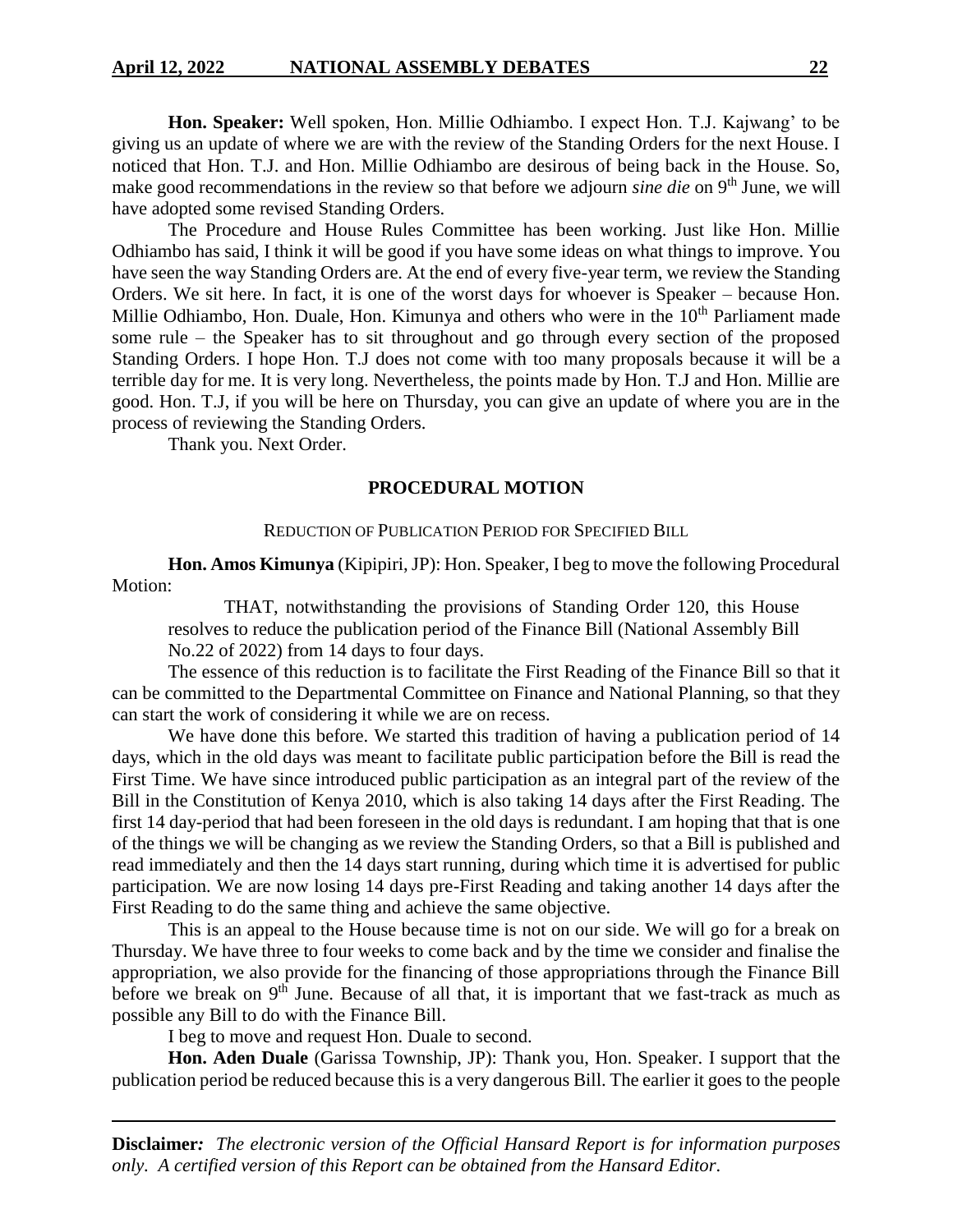of Kenya for public participation, the better. We are leaving on Thursday so that the Departmental Committee on Finance and Planning can consult as many stakeholders as possible. I have scanned through this Bill. It touches on the basic lives of our ordinary citizens in terms of taxation from *unga* to wheat to bread, water and others. I think it is good that we reduce the time so that we do not keep it. The Committee should conduct serious and conclusive public participation so that by the time we come back, it will have finished with the Budget issue and then we can pass the Finance Bill.

I beg to second.

*(Question proposed)*

**Hon. Members:** Put the Question! **Hon. Speaker:** It is the desire of the House that I put the Question.

*(Question put and agreed to)*

## **MOTION**

# EXTENSION OF PERIOD FOR CONSIDERATION OF NOMINEES TO ETHICS AND ANTI-CORRUPTION COMMISSION

**Hon. Speaker:** Leader of the Majority Party.

**Hon. Amos Kimunya** (Kipipiri, JP): Hon. Speaker, I beg to move the following Motion: THAT, pursuant to the provisions of Section 13 of the Public Appointments (Parliamentary Approval) Act, 2011 relating to extension of period for consideration of nominees for appointment to a public office, this House resolves to extend the period for consideration of the nominees submitted by His Excellency the President for appointment as members of the Ethics and Anti-Corruption Commission by a period of fourteen  $(14)$  days from  $3<sup>rd</sup>$  May 2022.

Again, Hon. Speaker, from the time we received the names in the House, if we calculate, the time will be expiring by next week when we will be away and there will be nobody to report; hence, we will lose the opportunity to receive that Report from the Committee and debate it. In keeping with our previous practice whenever we have this situation of a recess coming in between the deadline of production of a Report and discussion of that Report usually, I urge that we provide for that extension so that the whole process of consideration and reporting can be done not later than  $17<sup>th</sup>$  May 2022 when the House will be in session, within a week of the House coming back. This is just to recognise the reality of the recess we are getting into and the statutory limitations placed by the law, which we are also allowed to change through this extension with the approval of the House.

This is a straightforward matter and I ask the House to approve it.

I beg to move and ask the Vice-Chair of the Departmental Committee on Justice and Legal Affairs, Hon. T.J, Kajwang' to second.

**Hon. Speaker:** Hon. Kajwang'.

**Hon. T.J. Kajwang'** (Ruaraka, JP): Hon. T.J. Kajwang' seconded.

*(Question proposed)*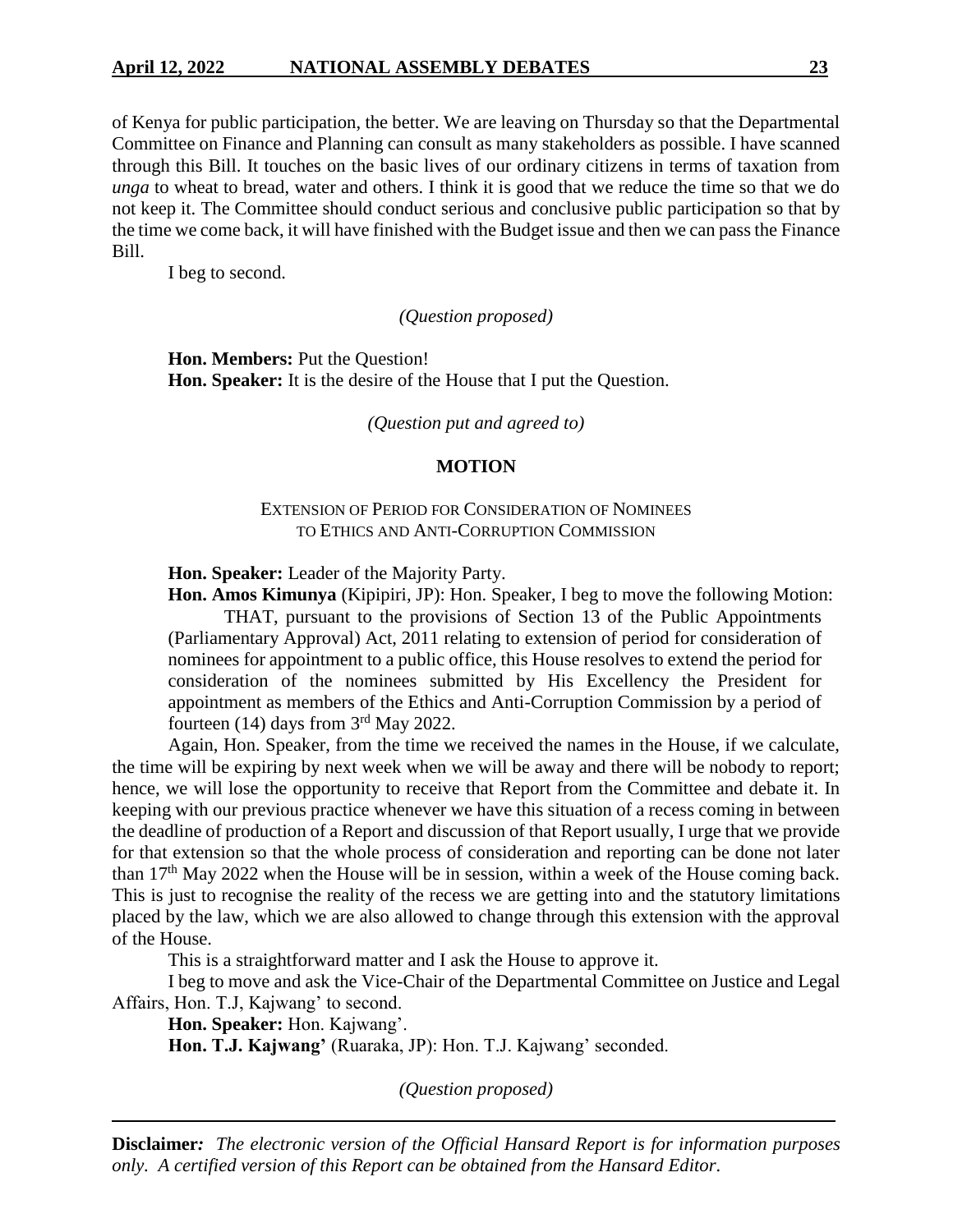**Hon. Members:** Put the Question!

**Hon. Speaker:** It is the desire of the House that I put the Question.

*(Question put and agreed to)*

# **BILL**

## *First Reading*

# THE FINANCE BILL

*(Order for First Reading read - Read the First Time and ordered to be referred to the relevant Departmental Committee)*

# **COMMITTEE OF THE WHOLE HOUSE**

*(Order for Committee read)*

*[The Speaker (Hon. Justin Muturi) left the Chair]*

# IN THE COMMITTEE

*[The Temporary Deputy Chairlady (Hon. (Ms.) Soipan Tuya) took the Chair]*

THE ELECTIONS (AMENDMENT) BILL

**The Temporary Deputy Chairlady** (Hon. (Ms.) Soipan Tuya): Hon. Members, we are now in the Committee of the whole House to consider a number of Bills. We are going to start with the Elections (Amendment) Bill (National Assembly Bill No.3 of 2022). We are on Clause 3. Vice-Chair of the Departmental Committee on Justice and Legal Affairs.

*Clause 3*

**Hon. T.J. Kajwang'** (Ruaraka, ODM): Hon. Temporary Deputy Chairlady, I beg to move: THAT, the Bill be amended by deleting Clause 3 and substituting therefor the following new Clause— Amendment of section 5 of No.24 of 2011

3. Section 5 of the principal Act is amended—

(a) in subsection (1)(b) by inserting the words "within the affected electoral area" immediately after the words "such by-election";

(b) in subsection (1)(ba) by inserting the words "of the referendum question" immediately after the word "publication";

(c) in subsection (3) by inserting the word "valid" immediately before the words "Kenyan passport";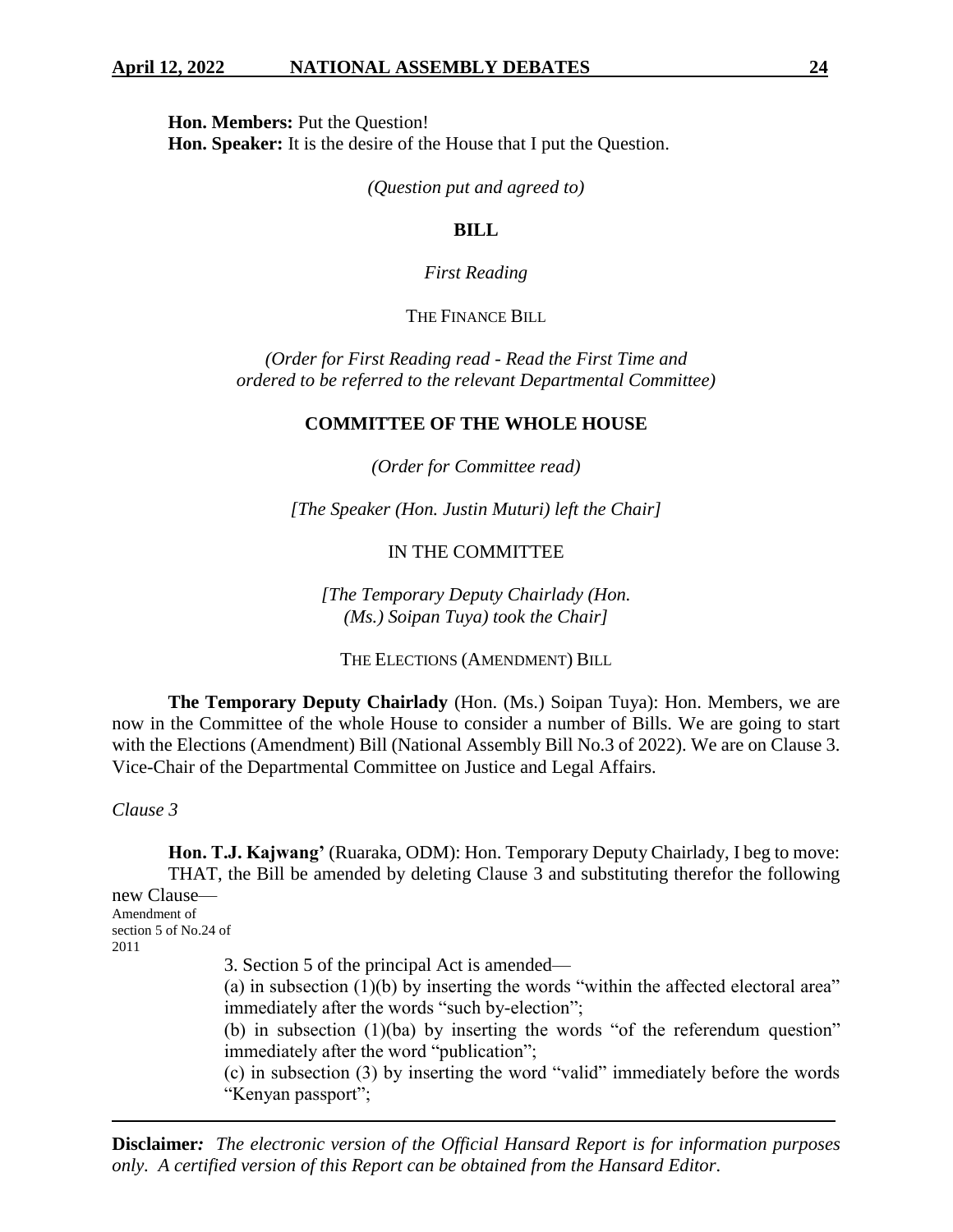(d) by inserting the following new subsection immediately after subsection 3— "(3A) A person who registers as a voter during the period when registration of voters is suspended for the purposes of a by-election as contemplated under subsection (1)(b) shall not be eligible to contest in the electoral area affected by the by-election".

**The Temporary Deputy Chairlady** (Hon. (Ms.) Soipan Tuya): Speak to it a little bit for Members to follow.

**Hon. T.J. Kajwang'** (Ruaraka, ODM): I realise that I have to explain many of these things because when we sat the other time many Members sought for explanation. So, I will be as brief as I can and try to capture the mood of the House.

Clause 3 has to do with what we saw in Kibra, in the Mariga case, in which although he was not a registered voter in the affected electoral area, he contested in the Kibra by-election. It was a very untidy way of doing things. We also have to have a way through which to standardise the process. If, for example, in the unlikely event that there is a by-election in Kipipiri, voters from Ruaraka should not stop registering just because there is a by-election in Kipipiri. So, when we add those words, they are supposed to insulate that kind of issue. This relates to parts (a), (b) and (d). Part (c) is as in the Order Paper. It is not a big issue. Of course, there is no valid passport, a passport is a passport. It has to be genuine and valid for it to be a passport. However, we are for abundance of caution that it should be a valid passport. This is on behalf of the people in the diaspora, whose passports have expired for one reason or the other. These people vote at the embassies and we need to be clear that they need to have renewed their passports for them to vote. This is the justification for clause 3.

*(Question of the amendment proposed)*

*(Question, that the words to be left out be left out, put and agreed to)*

*(Question, that the words to be inserted in place thereof be inserted put and agreed to)*

*(Clause 3 as amended agreed to)*

*Clause 4*

**The Temporary Deputy Chairlady** (Hon. (Ms.) Soipan Tuya): Hon. Chair. **Hon. T.J. Kajwang'** (Ruaraka, ODM): Hon. Temporary Deputy Chairlady, I beg to move

–

THAT, the Bill be amended by deleting Clause 4 and substituting therefor the following new clause – Amendment of section 6 of No. 24 of 2011. 4. Section 6 of the principal Act is amended— (a) by deleting subsection (1) and substituting therefor the following

new subsections— "(1) The Commission shall cause the Register of Voters to be opened for inspection by members of the public at all times. (1A) The Commission shall rectify the particulars of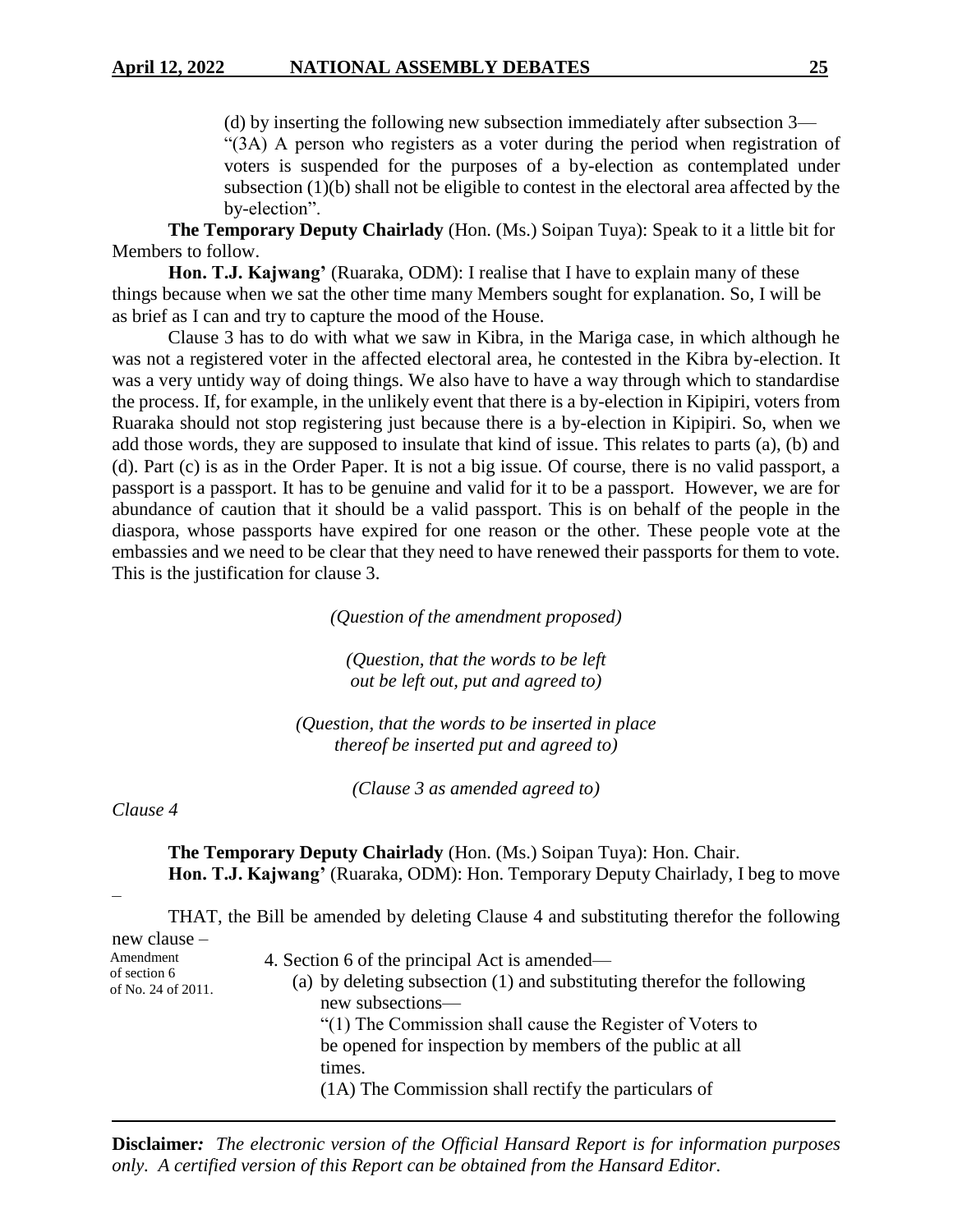voters at all times except—

- (a) in the case of a general election or an election under Article 138 (5) of the Constitution, during the sixty-day period before the date of the election;
- (b) in the case of a by-election, between the date of the declaration of the vacancy of the seat concerned and the date of such by-election; or
- (c) in the case of a referendum, between the date of the publication of the referendum question and the date of the referendum".
- (b) by deleting subsection (2).

This is on the register of voters. There are two things here; inspection of the register and verification. Inspection is a continuous activity that should go on every time. However, just a few days to an election, voters should have an opportunity to verify that their details are properly captured in the voters register. We needed to break these two components so that one refers to inspection and the other to verification. This now shows that voter registration is continuous but rectification is limited to the period before a by-election or an election.

#### *(Question of the amendment proposed)*

**The Temporary Deputy Chairlady** (Hon. (Ms.) Soipan Tuya): Hon. Millie.

**Hon. (Ms.) Odhiambo-Mabona** (Suba North, ODM): Thank you, Hon. Temporary Deputy Chairlady. Even though I agree with Hon. T.J, I wish that the Committee would also take cognizance of an emerging issue that we are not only dealing with the Independent Electoral and Boundaries Commission's (IEBC) register but parties now have registers which need to go through the same process. It does not matter if you are dealing with two political parties or wherever because we have brought new amendments affecting elections. We brought a more recent amendment that people can only vote through parties. How then do we verify the party register for public use? This is something that the Committee should pick up as well.

Otherwise, I support.

**The Temporary Deputy Chairlady** (Hon. (Ms.) Soipan Tuya): Hon. Chair, do you want to say something about what Hon. Millie has raised?

**Hon. T.J. Kajwang'** (Ruaraka, ODM): Hon. Temporary Deputy Chairlady, the Member for Suba North is absolutely right. The concept of political parties is something we are strengthening. It is now emerging that membership registers are becoming an important component of it. Last month, the Members of this House were not worried. However, in the last two weeks, Members have been experiencing diarrhoea having realised that as they have been doing work in this House, people who had money in their pockets were busy registering people out there. The question of registers is important. We will take it up within the Political Parties Act instead of the Elections Act.

I thank you.

*(Question, that the words to be left out be left out, put and agreed to)*

*(Question, that the words to be inserted in place thereof be inserted put and agreed to)*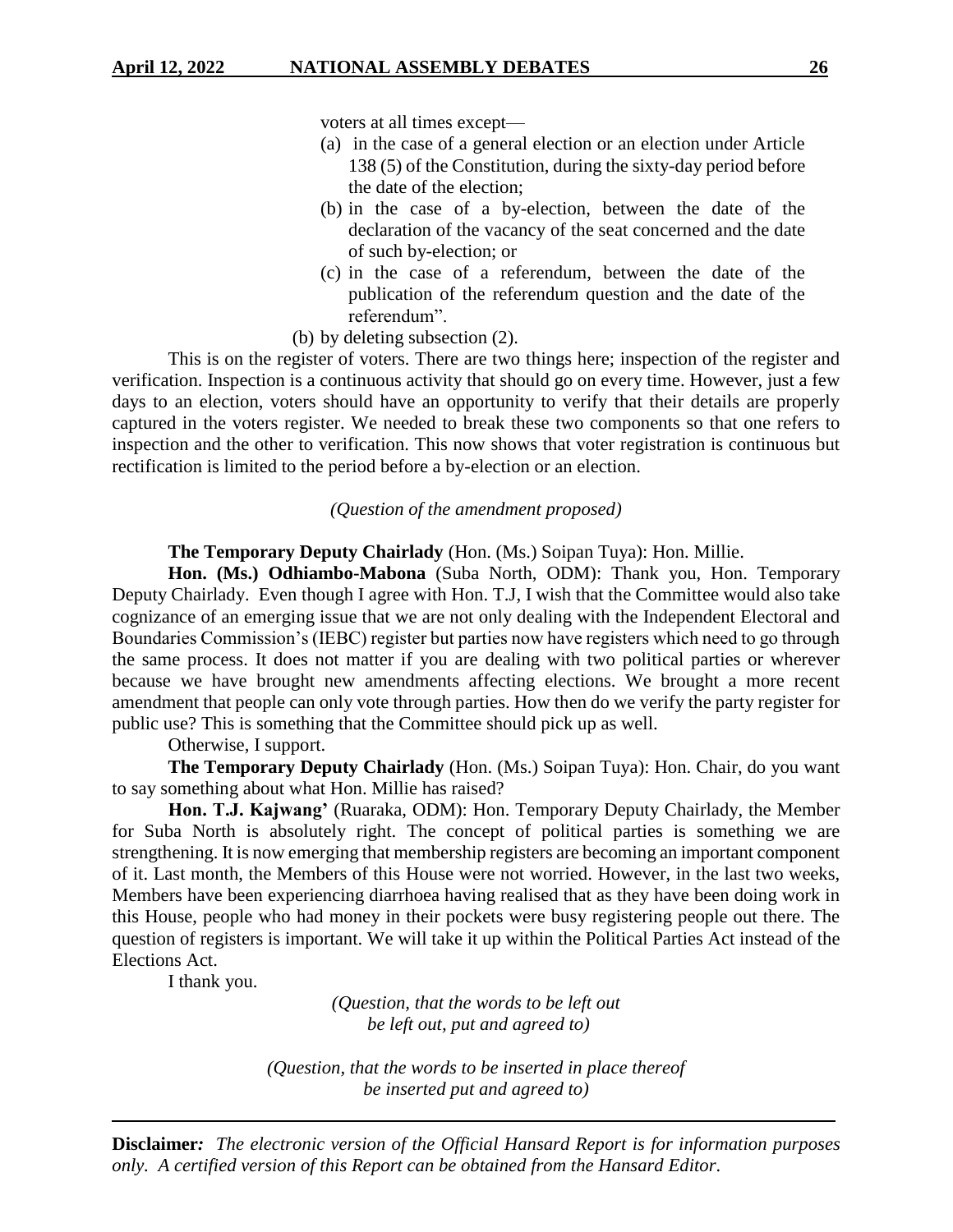*(Clause 4 as amended agreed to)*

*Clause 5*

**The Temporary Deputy Chairlady (**Hon. (Ms.) Soipan Tuya): We have two amendments. Hon. Chairman, move yours first.

**Hon. T.J. Kajwang'** (Ruaraka, ODM): Hon. Temporary Deputy Chairlady, I beg to move – THAT, the Bill be amended by deleting Clause 5.

**The Temporary Deputy Chairlady (**Hon. (Ms.) Soipan Tuya): Why?

**Hon. T.J. Kajwang'** (Ruaraka, ODM): This is where we are currently. Members are not in possession of the principal Bill. There is currently mass movement of voters, especially in towns. When people hear that I am issuing bursaries in my constituency today, they change their voting stations to my constituency so that they can benefit. The next day, when Hon. Oluoch, who is my neighbour is issuing bursaries, they all migrate there. There is a problem with this mass movement.

Hon. Oluoch and I, who sit in the same Committee, agreed that this is an issue that must be dealt with. However, first, we are lawyers, then we are legislators who have sworn to protect the Constitution. The manner in which IEBC presented their proposals was unconstitutional and we could not support it. Why? This is because they are asking voters to prove that they are residents in a constituency or that they are employed there. To us, that is being rude to Kenyans. If you ask the people I represent if they reside in a building or in the constituency, they might not have the documentation to show the lease, which the Member for Kiminini – the incoming Governor – would have. Even asking for proof of employment in an area is wrong since we know that no one is employed in Kenya. The majority of Kenyans that we work for are unemployed. Asking them for proof of employment is an insult. That is a limitation of Article 38 of the Constitution. We understand where they are coming from but we have asked them to find better legislative proposal that answers this issue for the next elections in 2027. That is why we are deleting it. It was a part of the Bill but we are deleting it.

In short, Kenyans do not need to show the documentation that was proposed under the Bill when changing their voting stations.

**Hon. (Ms.) Odhiambo-Mabona** (Suba North, ODM): Why? **Hon. T.J. Kajwang'** (Ruaraka, ODM): It has been overtaken by events.

*(Hon. (Ms.) Odhiambo-Mabona spoke off record)*

Member for Suba North, what we are saying is that the Government and those of us who are going to form the next Government should upgrade Article 43. We need to give people decent houses. If we do not address that issue, it becomes an abuse to ordinary citizens.

*(Question of the amendment proposed)*

*(Question, that the words to be left out be left out, put and agreed to)*

*(Clause 5 deleted)*

**The Temporary Deputy Chairlady (**Hon. (Ms.) Soipan Tuya): The amendment by Hon. Duale is similar and so it automatically falls.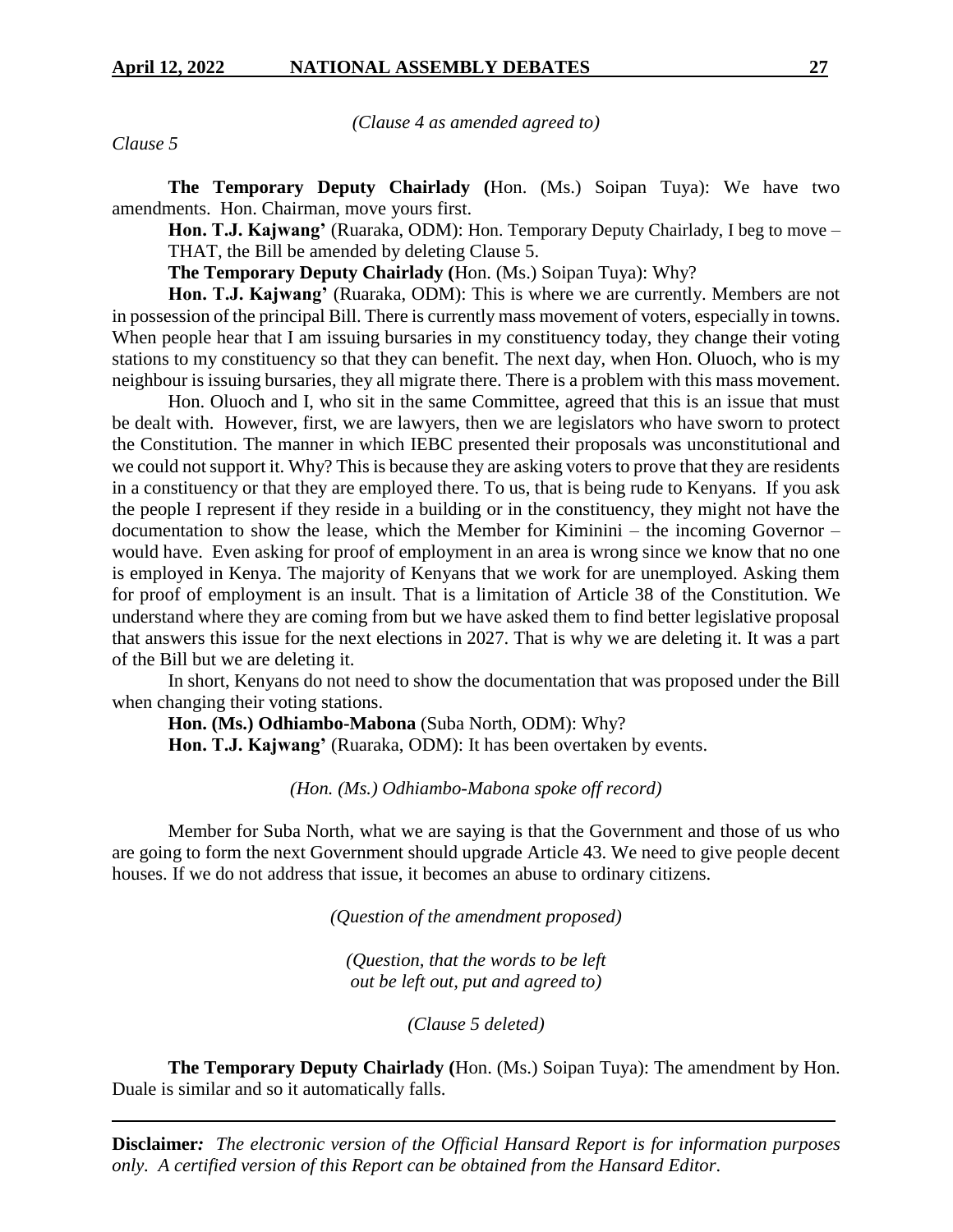*(Proposed amendment by Hon. Aden Duale dropped)*

*(Clauses 6, 7, 8, 9, 10, 11 and 12 agreed to)*

*Clause 13*

**The Temporary Deputy Chairlady** (Hon. (Ms.) Soipan Tuya): On Class 12, again, we have two amendments. The Chairman can move his first.

**Hon. T.J. Kajwang'** (Ruaraka, ODM): Hon. Deputy Chairlady, I beg to move:

THAT, Clause 13 of the Bill be amended by deleting paragraph (b) (ii).

This is the reverse of Clause 3. The Mariga case we were talking about was trying to fix that kind of situation. We looked at it and said it was unconstitutional because you cannot put a fetter or add a liability on legislation which is not given by the Constitution. Therefore, we are deleting it because it is a violation of Article 38 (3) of the Constitution.

Having carried the one in Clause 3, it fits very well and there is no ambiguity in law, it is certain.

I move.

*(Question of the amendment proposed)*

*(Question, that the words to be left out be left out, put and agreed to)*

*(Clause 13 as amended agreed to)*

**The Temporary Deputy Chairlady** (Hon. (Ms.) Soipan Tuya): Hon. Duale's amendment being similar to this one falls.

*(Proposed amendment by Hon. Aden Duale dropped)*

*Clause 14*

**Hon. T.J. Kajwang'** (Ruaraka, ODM): Hon. Deputy Chairlady, I beg to move: THAT, Clause 14 of the Bill be amended by deleting paragraph (b) (ii). This is just the same as what we have dealt with in Clause 13.

**The Temporary Deputy Chairlady** (Hon. (Ms.) Soipan Tuya): There is a similar amendment by Hon. Duale. We will, therefore, finish with yours first.

*(Question of the amendment proposed)*

*(Question, that the words to be left out be left out, put and agreed to)*

*(Clause 14 as amended agreed to)*

Hon. Duale's amendment being similar to this one falls.

*(Proposed amendment by Hon. Aden Duale dropped)*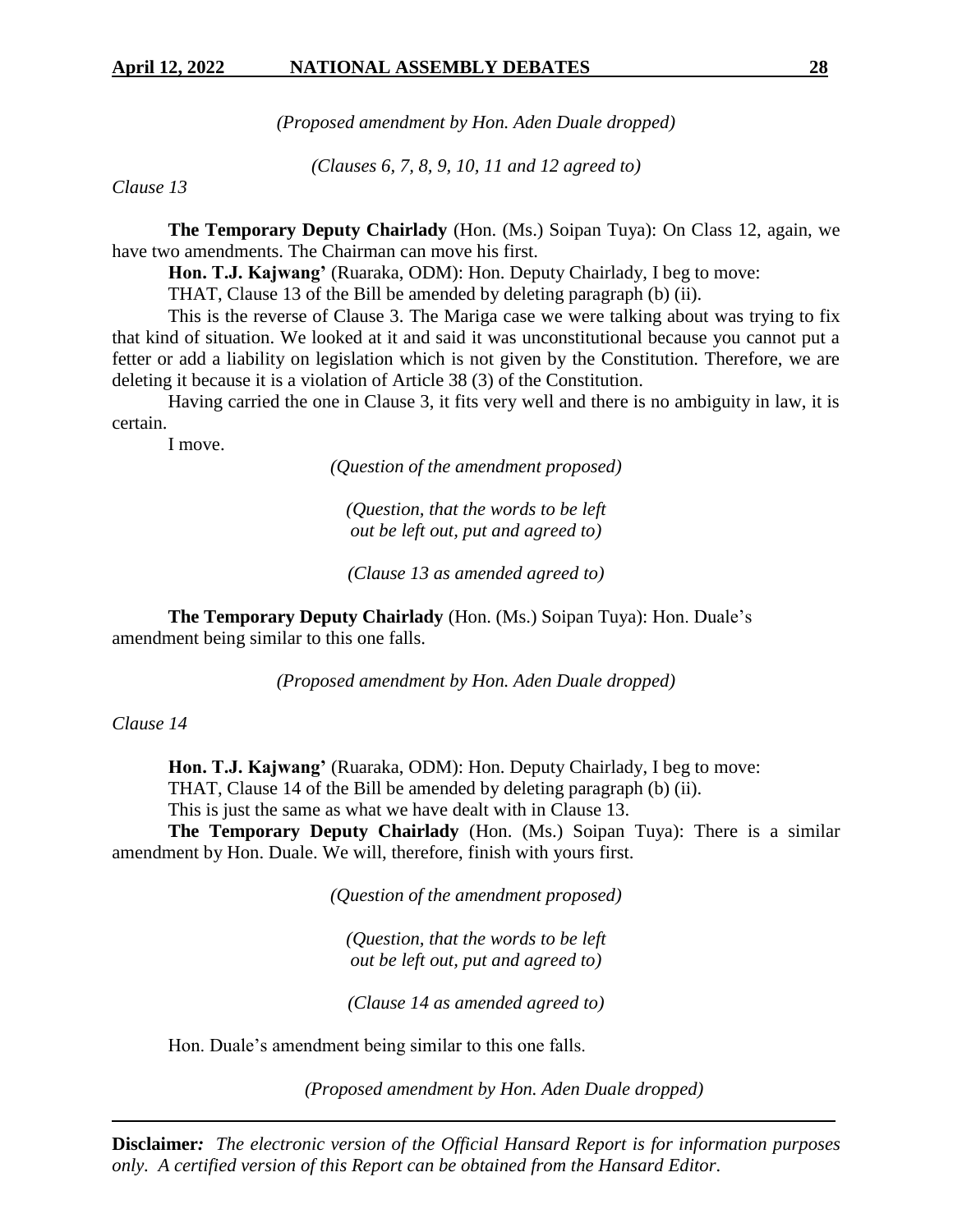*Clause 15*

**Hon. T.J. Kajwang'** (Ruaraka, ODM): Hon. Deputy Chairlady, I beg to move: THAT, Clause 15 of the Bill be amended by deleting paragraph (a).

We have taken this as a consequential amendment to the Political Parties Act. So, this is *otiose*.

*(Question of the amendment proposed)*

*(Question, that the words to be left out be left out, put and agreed to)*

*(Clause 15 as amended agreed to)*

**The Temporary Deputy Chairlady** (Hon. (Ms.) Soipan Tuya): There is a similar amendment by Hon. Duale, which consequently falls.

*(Proposed amendment by Hon. Aden Duale dropped)*

*Clause 16*

**Hon. T.J. Kajwang'** (Ruaraka, ODM): Hon. Temporary Deputy Chairlady, I beg to move: THAT, the Bill be amended by deleting Clause 16.

This is the sweetener of it all, the proverbial 10-day window. I am sure Hon. Sankok does not need this but you then can move from the party in which you have been to be an independent Member. So, I know the Member for Kisumu East is very excited because he is already there. He is an independent mind. Anybody who wants to go there should consult him first.

The second justification is that we have carried on paragraph (a) in the amendments to the Political Parties Act. So, this is just to clean up this part. We have dropped that clause, which would have tightened that window. So, this window is relaxed. I know that the Hon. Member for Suba North is not going to use this window because she likes using doors and not windows. I am sure she will use the doors that she always uses to come into this House.

*(Question of the amendment proposed)*

**The Temporary Deputy Chairlady** (Hon. (Ms.) Soipan Tuya): Hon. Wamalwa.

**Hon. (Dr.) Chris Wamalwa** (Kiminini (FORD-K): Thank you, Hon. Temporary Deputy Chairlady. I support the amendment. In life there must be checks and balances. People who are in one way or the other disadvantaged should be given that opportunity. This will put parties in check so that you do not apply anything that might not be applicable as far as democracy is concerned. So, people can participate in party primaries, also knowing that in case of anything that is contrary to the law, the provision of the 10 days will be maintained.

I thank you and support.

**The Temporary Deputy Chairlady** (Hon. (Ms.) Soipan Tuya): Let us have Hon. Millie Odhiambo.

**Hon. (Ms.) Odhiambo**-**Mabona** (Suba North, ODM): Thank you, Hon. Temporary Deputy Chairlady. If I were not a democrat, I would not be supporting this because the first time I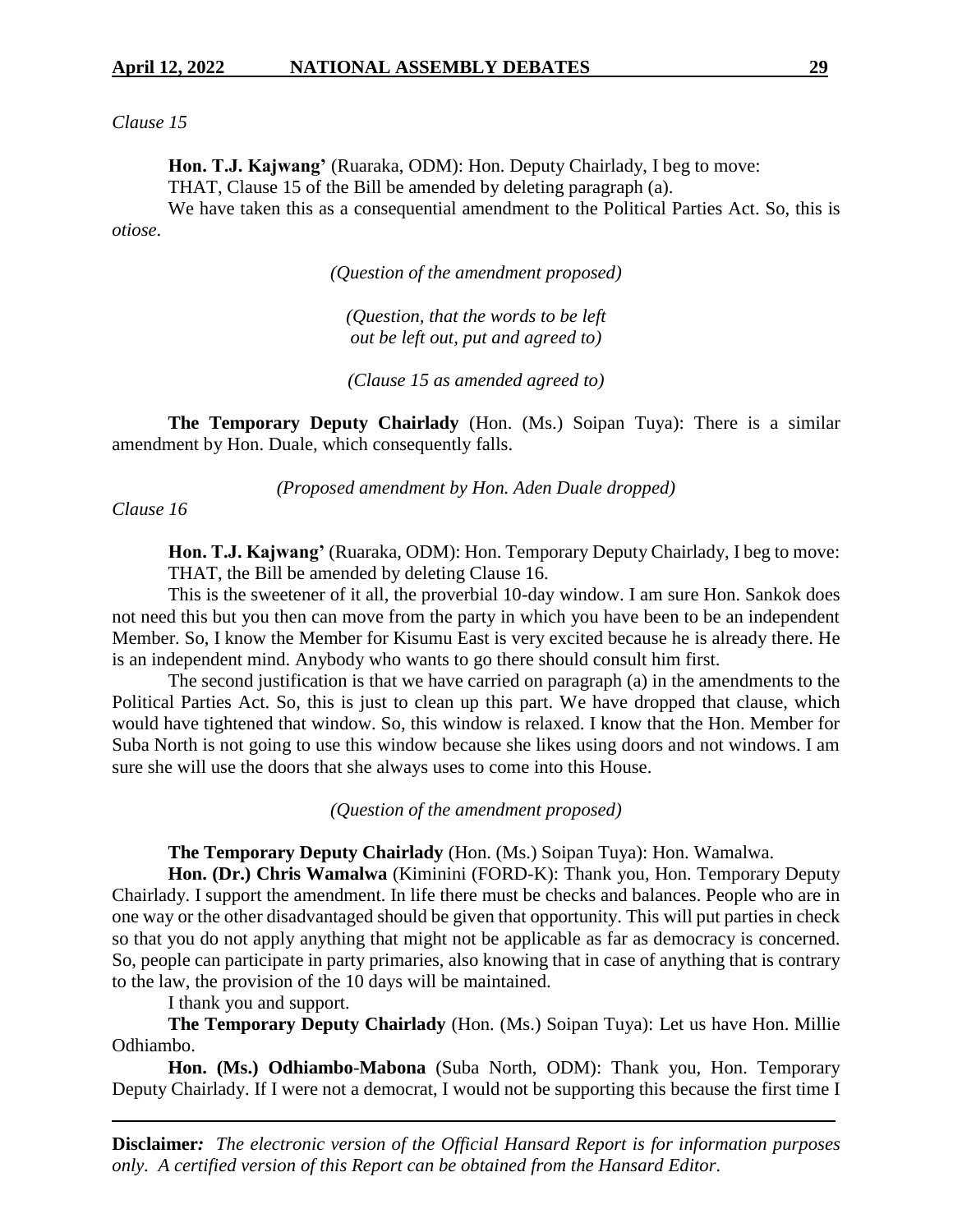vied, when I defeated one of my opponents in the party primaries, he went on to contest as an independent candidate. He came back and I defeated him. The second time I vied, again, the person I defeated contested as an independent candidate and I beat him by a bigger margin.

I know this is also likely to play out again. However, so that people do not consider you a selected candidate, if people complain, let them come and go independent and let us face each other off. So, I am okay with that window often days so that people do not feel that they are being oppressed when they are not. So, let them have that opportunity.

I support.

**The Temporary Deputy Chairlady** (Hon. (Ms.) Soipan Tuya): Let us have Hon. Sankok. **Hon. David ole Sankok** (Nominated, JP): Hon. Temporary Deputy Chairlady, I support

and urge Members to support the amendment. During party primaries, when it is considered final, you cannot party-hop. You must remain in that party. We may go back to the Kenya African National Union (KANU) days. We will have dictatorial parties. You can see what is happening now. The political party that was very huge called Jubilee is now in bed with the opposition and because of that, we are missing milk, fuel and water. The only available thing in Kenya is alcohol. However, other products are missing. We have no milk in shelves, no fuel and drinking water.

So, people have that window to go and be independent candidates. We will have many Members as independents who do not belong to political parties. Contestants will not be intimidated within political parties. Remember how we have been intimidated for almost four years in the Jubilee party. It is when we have got a leeway to get out of it because elections are around the corner. I support so that members can have that window. In fact, I wish it was a window of 20 days.

**The Temporary Deputy Chairlady** (Hon. (Ms.) Soipan Tuya): Hon. Osotsi.

**Hon. Godfrey Osotsi** (Nominated, ANC): Hon. Temporary Deputy Chairlady, I support this proposal. It is good to give individuals who lose in the primaries an option to become independent candidates. This scenario calls for an opportunity for us to create the relevant law that will reengineer the political party system in this country. If we allow things to go the way they are going, we may end up having a House full of independents and political parties will die. So, a lot of focus needs to be put in the management of political parties to make them democratic and well run instead of having mushrooming briefcase parties that want to sit on high tables demanding for things and yet they do not have numbers. A lot of effort has to be put in making parties democratic and legal entities that are functional and not parties that spring up during elections. I support this proposal and encourage that we invest in political parties' management.

**The Temporary Deputy Chairlady** (Hon. (Ms.) Soipan Tuya): Hon. Whip, do you want to speak on this amendment?

**Hon. Emmanuel Wangwe** (Navakholo, JP): Thank you, Hon. Temporary Deputy Chairlady. Mine is to support the amendment. I would wish that we open it up once elections are done so that we look at it further and see if it is good to go the independent way. We have the Political Parties Fund, which is supposed to take care of the political wing. This is a proposal we are supporting now but it cannot be sustained in the long run. We need to digest it and see what to propose in future.

In conclusion, in light of what Hon. Sankok has said about not having milk and everything else because of Jubilee Party, I want to wish him well although I do not want to go to the politics of it. You do not need to cut the hand that fed you when it is due.

Thank you.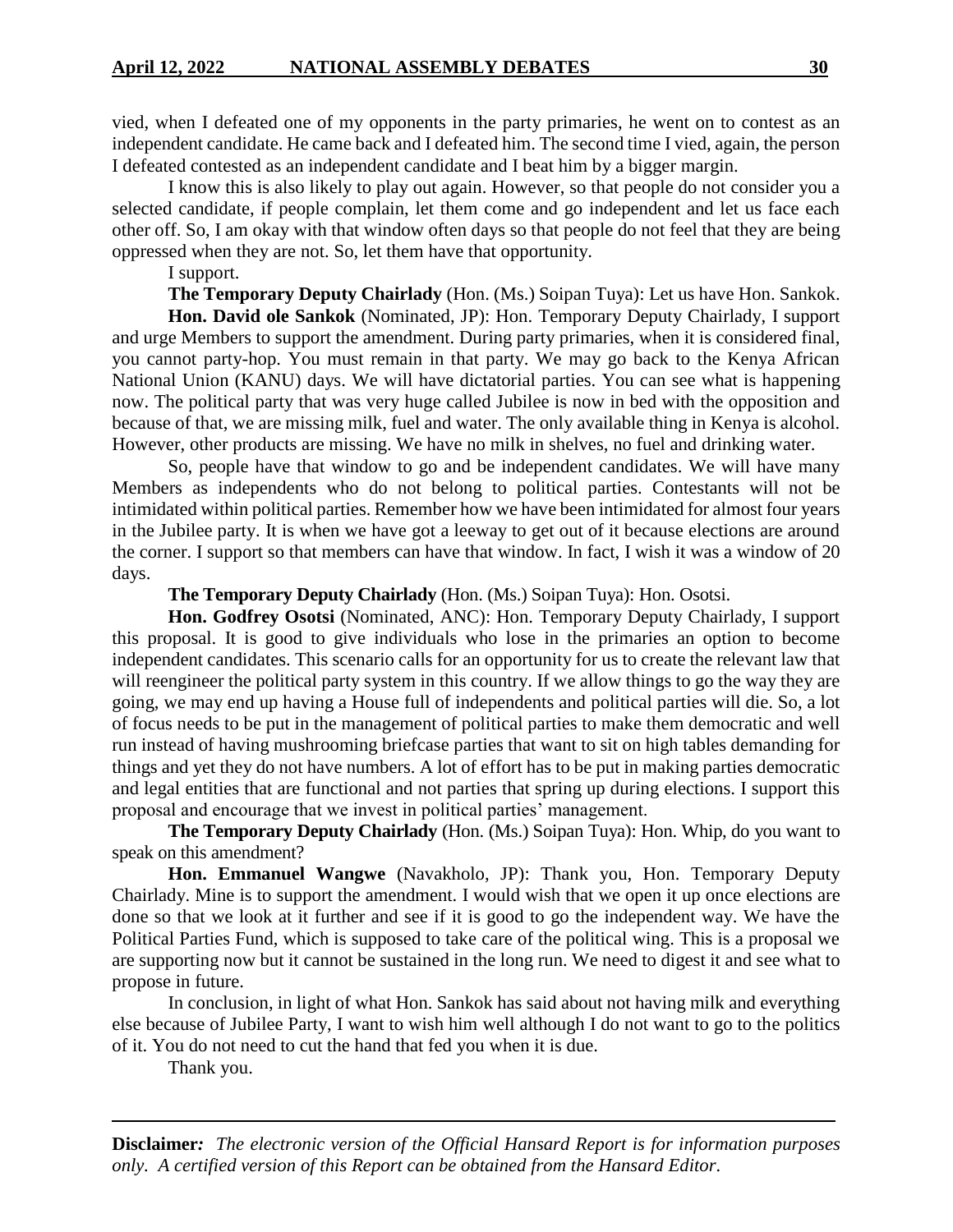**The Temporary Deputy Chairlady** (Hon. (Ms.) Soipan Tuya): Chair, do you want to speak to it?

**Hon. T.J. Kajwang'** (Ruaraka, ODM): Hon. Temporary Deputy Chairlady, I thank Hon. Osotsi and the Majority Whip for the remarks they have made. For the *Hansard*, we need to be clear. Kenya is a multiparty democracy. All efforts should be made to make sure that political parties work. Being an independent candidate is an exception rather than the rule. So, the exception cannot be the rule. However, we have said that it is not laws that make things. The IEBC should not be looking at legislation to be making things. There are a lot of non-legislative interventions that need to be put in place that can cure those mischiefs instead of a legislation like this which looks draconian and wants to bar people from moving elsewhere. For example, let them give more money to political parties, allow political parties to be trained, let people enjoy what it is in a political party and allow those people who Sankok is referring to, to be made to understand that a political party is a place where we exercise our rights. When that is done, people would want to participate in political parties without a law such as the one we are making. We cannot say that we are going that direction because we want to have everybody coming in as an independent Member. Independent, that is not what the Constitution demands of us.

Thank you, Mr. Chair.

**The Temporary Deputy Chairlady** (Hon. (Ms.) Soipan Tuya): It is Madam Chair. I do not know when you turned me to a Mr.

**Hon. T.J. Kajwang'** (Ruaraka, ODM): I saw the Clerk beside you and it confused me but you are always my Madam Chair.

**The Temporary Deputy Chairlady** (Hon. (Ms.) Soipan Tuya): So, can I proceed to put the Question?

**Hon. Members:** Put the Question!

*(Question, that the words to be left out be left out, put and agreed to)*

*(Clause 16 deleted)*

*(Clauses 17, 18 and 19 agreed to)*

*Clause 20*

**The Temporary Deputy Chairlady** (Hon. (Ms.) Soipan Tuya): Hon. Members, on this one, we have a number of amendments. We have proposed amendments by Hon. Kaluma and Hon. Duale, which will have a consequence to the ones proposed by the Leader of the Majority Party and the Departmental Committee Chair. However, I do not see those Members here.

Leader of the Majority Party, I will allow you to go first but let me propose the Question first.

**Hon. Amos Kimunya** (Kipipiri, JP): Thank you, Hon. Temporary Deputy Chairlady. I beg to move:

THAT, the Bill be amended by deleting Clause 20 and substituting therefor the following new Clause—

Repeal and replacement of section 39 of No.24 of 2011 20. The principal Act is amended by repealing section 39 and substituting therefor the following new section—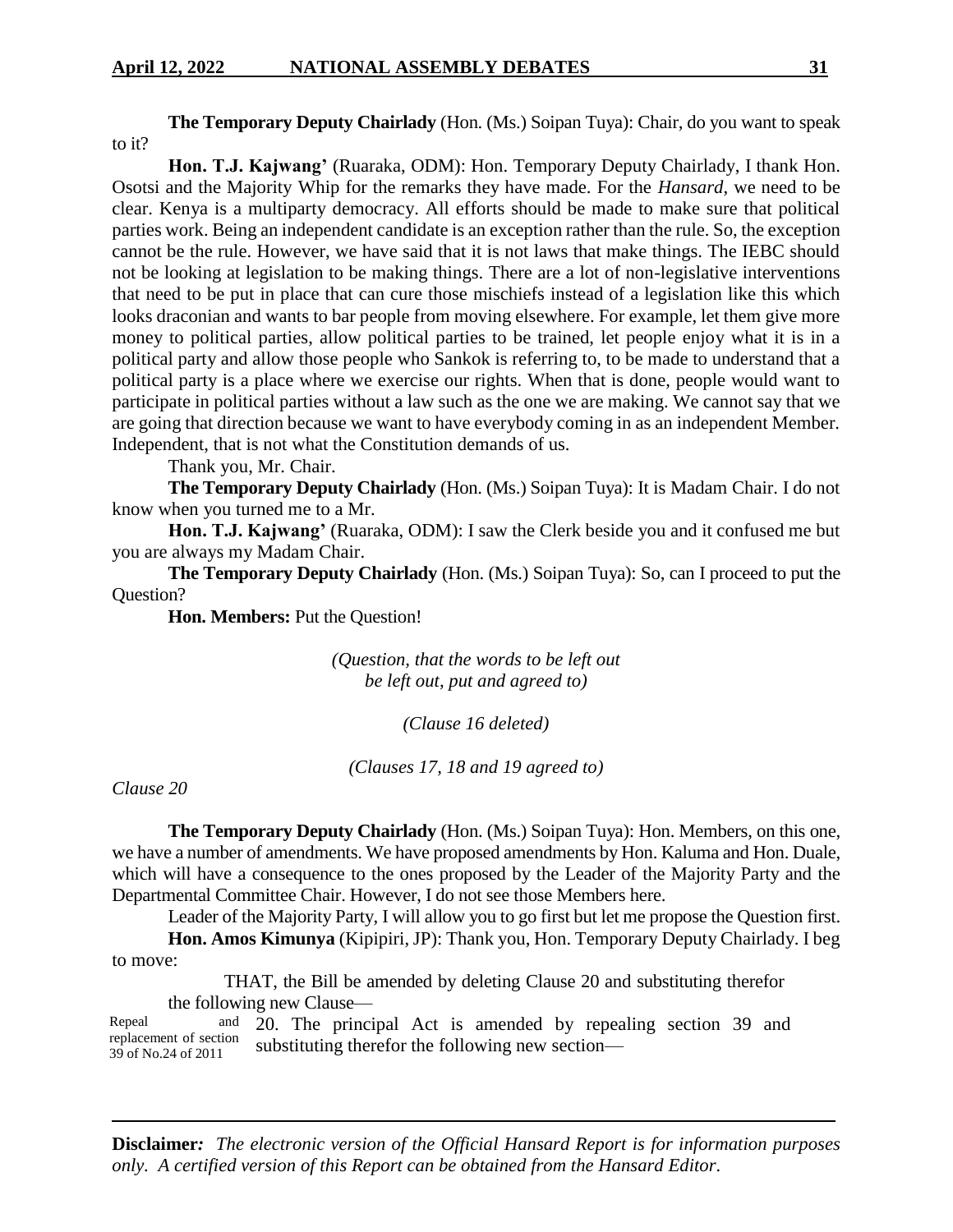| Determination and<br>declaration of results. | 39. (1) The Commission shall determine, declare and<br>publish the results of an election immediately after<br>close of polling.                                                                                                                                                                                                            |
|----------------------------------------------|---------------------------------------------------------------------------------------------------------------------------------------------------------------------------------------------------------------------------------------------------------------------------------------------------------------------------------------------|
|                                              | (2) The Commission shall appoint constituency<br>returning officers to be responsible for-<br>(d) tallying, announcement and declaration, in<br>the prescribed form, of the final results from<br>each polling station in a constituency for the<br>election of a member of the National<br>Assembly and members of the county<br>assembly; |
|                                              |                                                                                                                                                                                                                                                                                                                                             |

- (e) collating and announcing the results from each polling station in the constituency for the election of the President, county Governor, Senator and county women representative to the National Assembly; and
- (f) submitting, in the prescribed form, the collated results for the election of the President to the national tallying centre and the collated results for the election of the county Governor, Senator and county women representative to the National Assembly to the respective county returning officer.

(3) The Commission shall appoint county returning officers to be responsible for tallying, announcement and declaration, in the prescribed form, of final results from constituencies in the county for purposes of the election of the county Governor, Senator and county women representative to the National Assembly. (4) For purposes of a presidential election, the

Commission shall—

- (d) electronically transmit and physically deliver the tabulated results of the election, in the prescribed form, from a polling station to the constituency tallying centre and to the national tallying centre;
- (e) tally and verify the results received at the constituency tallying centre and the national tallying centre; and
- (f) publish the polling result forms on an online public portal maintained by the Commission.

(5) The Commission shall verify that the results transmitted under this section are an accurate record of the results tallied, verified and declared at the respective polling stations.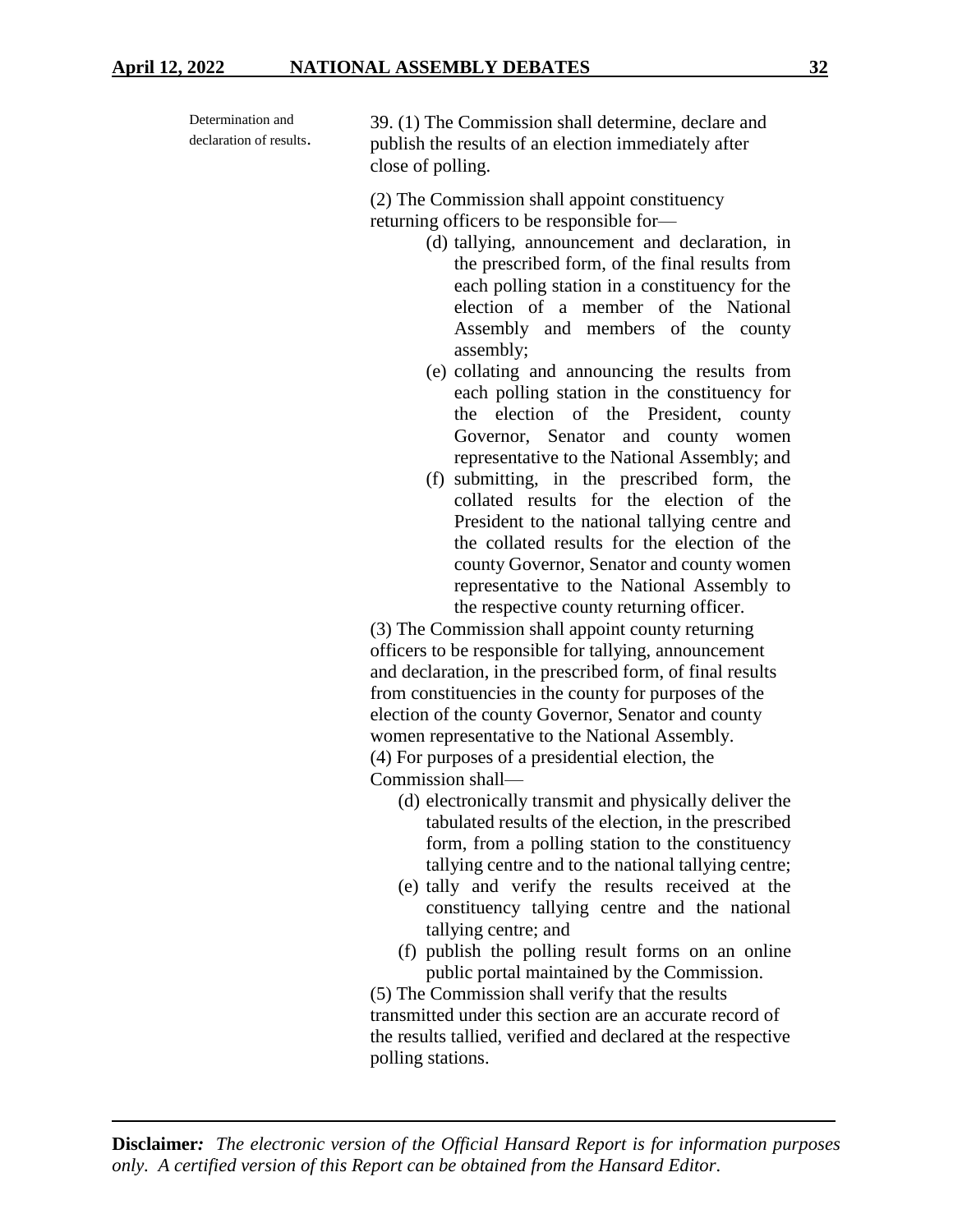(6) The chairperson of the Commission shall declare the results of the election of the President in accordance with Article 138(10) of the Constitution.

(7) The Chairperson may declare a candidate elected as the President before all the constituencies have transmitted their results if the Commission is satisfied the results that have not been received will not affect the result of the election.

(8) The Commission shall announce the final results in the order in which the tallying of the results is completed.

Hon. Temporary Deputy Chairlady, this is basically a reformulation of the contents of the Bill in the same way the Committee had provided except for one thing. If Members can look at the amendment proposed by the Committee, it has nine issues. Our point of departure is No.6 on the Committee's proposal on page 49. The Committee proposed that the Commission shall establish a mechanism for livestreaming of results as announced at a polling station. This was a subject matter of a court ruling and the court ruled that we do not have to provide in law livestreaming of results just for information only because it is not binding to anyone, it declared it unconstitutional. What the Committee tried to do was to reintroduce it. We discussed with the Committee and we were in agreement that the IEBC has no business in regulating what television stations do. It is somebody else to regulate. Once they announce their results and put them in their portal, other broadcasters can use that information without having to be regulated by the IEBC or have the IEBC determining how livestreaming will take place. That is a domain of a totally different regulator. The IEBC does not have its own television station.

The Bill had left out the issue of having a portal managed by the IEBC for publishing of polling forms on an online public portal. Since this has been reinstated, then the IEBC will have done their bit by transmitting results and giving the images of the forms of those transmitted results in their public portal. From there, other broadcasters can do their bit without forcing the IEBC to do the same. This was our point of departure.

This amendment to Section 39 of the Act is to harmonise the Act with the rulings that were made at different times, the latest being the ruling of the disputed 2017 General Elections. Mostly, they dealt with presidential elections although it also covers what happens at the constituency, polling centre, county and the national tallying centre. So, it is now an inter-formulation which again, we have agreed with the Committee except for that bit and on that one and, for the record, the Vice-Chair might want to put the concurrence on the record that we are happy to leave out IEBC from the live transmission of results.

I beg to move.

**The Temporary Deputy Chairlady** (Hon. (Ms.) Soipan Tuya): So, we will have him put his word. I am a bit mixed up here. At this point, we will have the Hon. Vice-Chair.

**Hon. T.J. Kajwang'** (Ruaraka, ODM): Hon. Temporary Deputy Chairlady, I concur.

At the end of the day, what I am excited about is that this section of the law has gone through tremendous bashing by litigants. Every section has been looked into with a spotlight. The Committee had this onerous duty of trying to harmonise the body of law which controls transmission, which is everything. If elections have been done properly at the polling station, we should not have a problem with elections because we cannot take it to the people to see what the polling stations had done. There must be a legal framework for doing that transmission. Transmission was an issue of post-election violence and not the way Kenyans went to vote. So, to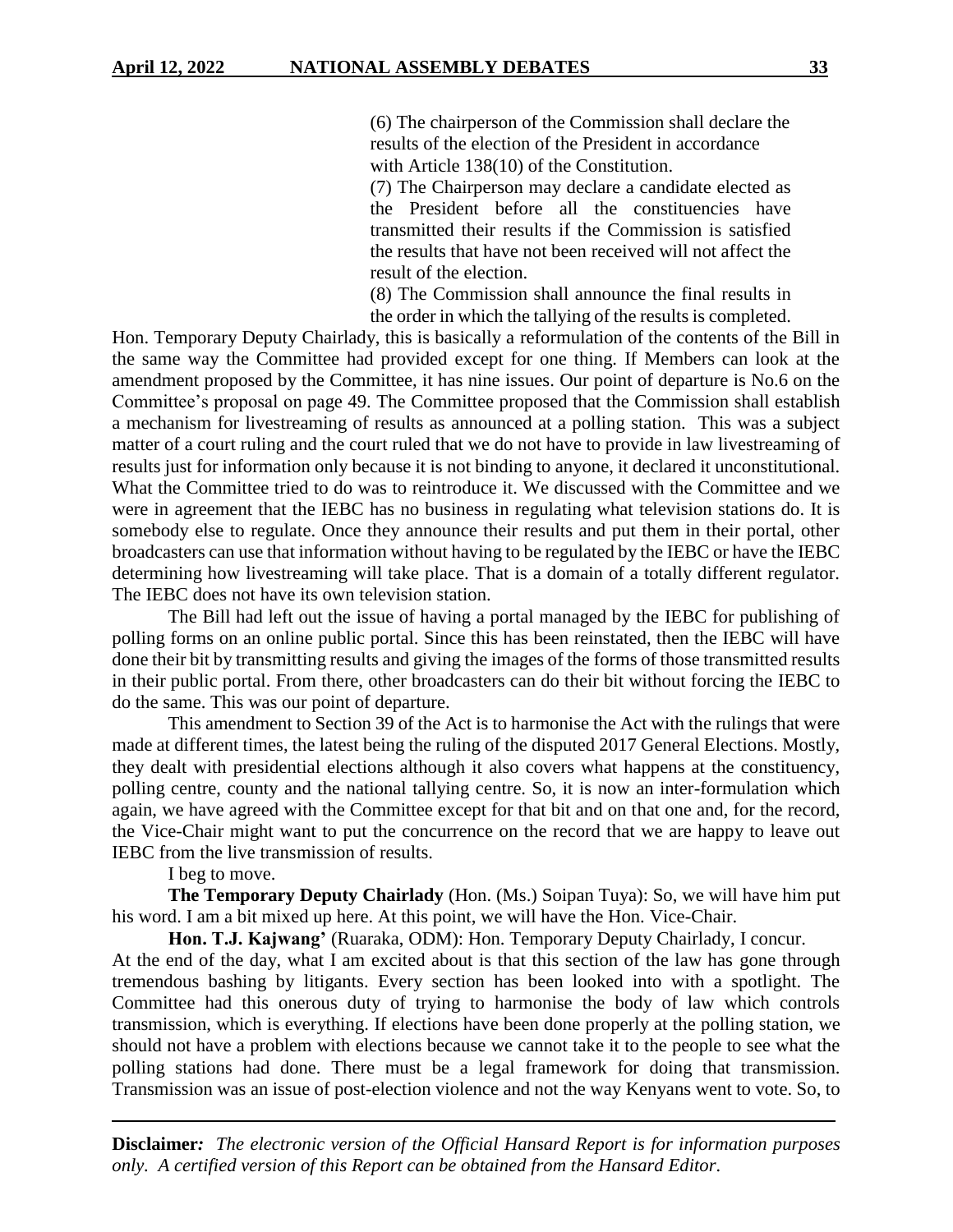say that we can have an election without transmission is being idle. But, again, the Constitution talks about variability, transparency – and many lofty words that an election must conform to. The amendment that you see is the clearest text that I have seen that cleans up the issue around transmission.

The Leader of the Majority Party has even made it clearer on the issue of live streaming because IEBC is not a communication authority which would regulate or create a mechanism for live transmission. That must be done elsewhere and it is not IEBC's job. So, we are not saying that by not legislating on it is something that we have impeded on. No! There are some other people with equal legislative powers who can then come in and the players' livestream whatever it is.

Sometime before, I saw members of the Fourth Estate bashing this and saying that Members want to curtail the media from announcing the results; which is not the case. The case is that you have the freedom to do it and nobody stops you. Do as much as you can, but make sure that you stream the polling stations as they come if you have the strength to do it. However, do not make IEBC be the one to create that mechanism because it does not have the mandate under the law.

Thank you, Hon. Temporary Deputy Chairlady.

**The Temporary Deputy Chairlady** (Hon. (Ms.) Soipan Tuya): Hon. Nguna, do you want to say something?

**Hon. Charles Nguna** (Mwingi West, WDM-K): Hon. Temporary Deputy Chairlady, I am very happy with this amendment and I support it.

This is because of late, we have been seeing the media manipulate results, and even go ahead to give us the final results before we get it from the Commission.

I, therefore, support.

*(Question of the amendment proposed)*

*(Question, that the words to be left out be left out, put and agreed to)*

*(Question, that the words to be inserted in place thereof be inserted, put and agreed to)*

*(Proposed amendment by Hon. T.J. Kajwang' dropped)*

*(Proposed amendment by Hon. Peter Kaluma dropped)*

*(Proposed amendment by Hon. Amos Kimunya dropped)*

*(Clause 20 as amended agreed to)*

**The Temporary Deputy Chairlady** (Hon. (Ms.) Soipan Tuya): Hon. Vice-Chair, Hon. Kaluma and Hon. Duale, your amendments then fall with the passage of that of the Leader of the Majority Party.

*(Hon. T.J. Kajwang' spoke off-record)*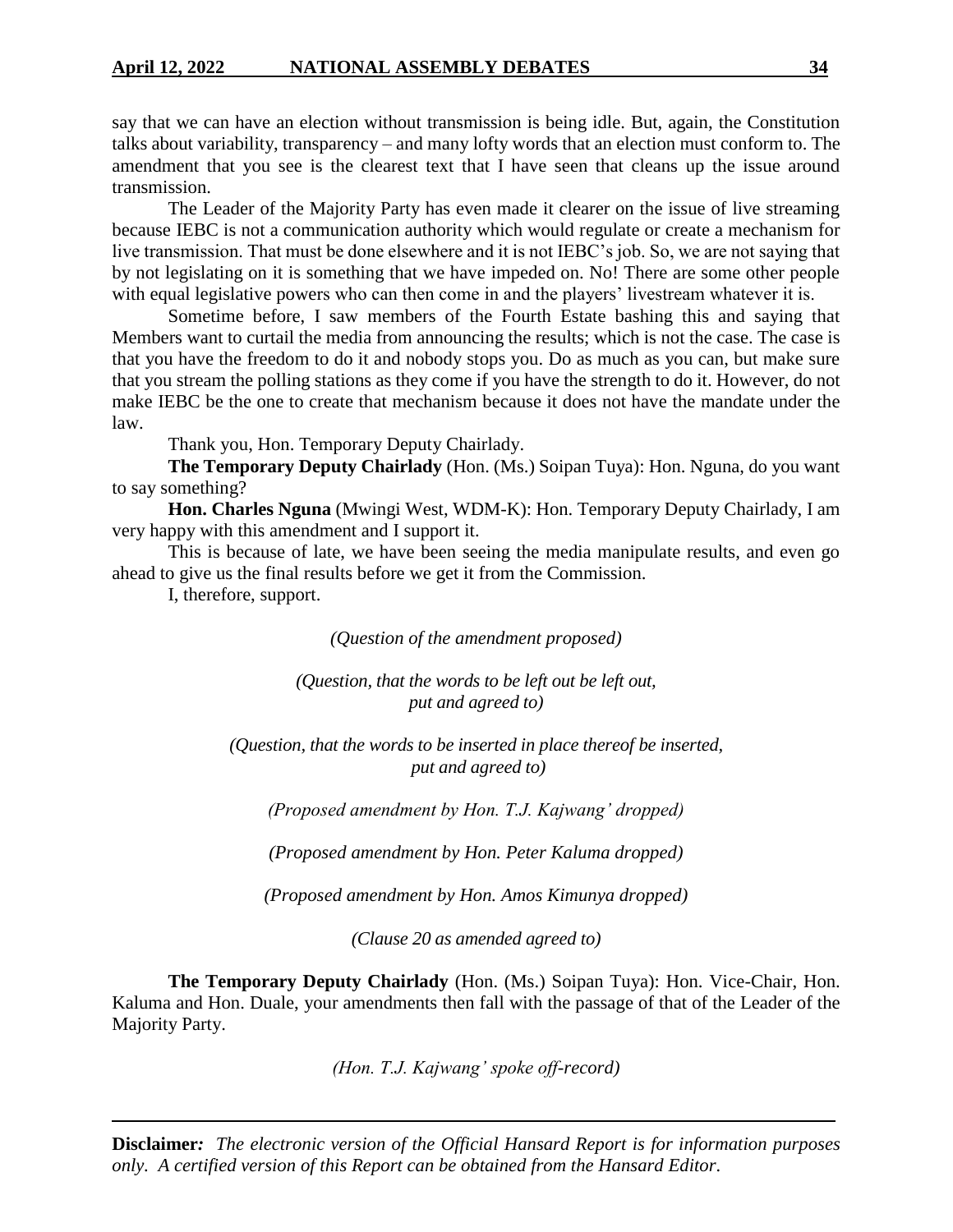The Leader of the Majority Party, you had indicated that you had agreed. So, we are good to go.

*Clause 21*

**The Temporary Deputy Chairlady** (Hon. (Ms.) Soipan Tuya): Hon. Chair.

**Hon. T.J. Kajwang'** (Ruaraka, ODM): Hon. Temporary Deputy Chairlady, I beg to move:

THAT, the Bill be amended by deleting Clause 21 and substituting therefor the following new clause–

*Repeal and*  21. The principal Act is amended by repealing section 44A and substituting therefor *replacement* the following new section –

*of section* 

*44A of No.* 

*24 of 2011.*

*Complementary mechanism for identification of voters and transmission of election results.* **44A.** (1) Notwithstanding the provisions of sections 39 and 44, the Commission shall put in place a complementary mechanism for identification of voters and transmission of election results that is simple, accurate, verifiable, secure, accountable and transparent to ensure that the Commission complies with the provisions of Article 38 of the Constitution. (2) The Commission shall make Regulations for the better carrying into effect the provisions of this section which shall be submitted to Parliament not later than thirty days from the date of the commencement of this section. (3) Regulations made under subsection (2) shall be tabled and approved

by Parliament before they take effect.

We have had discussions with the Leader of the Majority Party on this. Let me collect myself on this complementary mechanism for identification. I think I have seen the text. Leader of the Majority Party, which page is it?

*(Hon. Amos Kimunya spoke off-record)*

What the Leader of the Majority Party is proposing in Page 495 is a substitute to what we proposed, and I concur.

So, yes, I withdraw.

*(Proposed amendment by Hon. T.J. Kajwang' withdrawn)*

*(Question of the amendment proposed)*

*(Question, that the words to be left out be left out, put and agreed to)*

*(Question, that the words to be inserted in place thereof be inserted, put and agreed to)*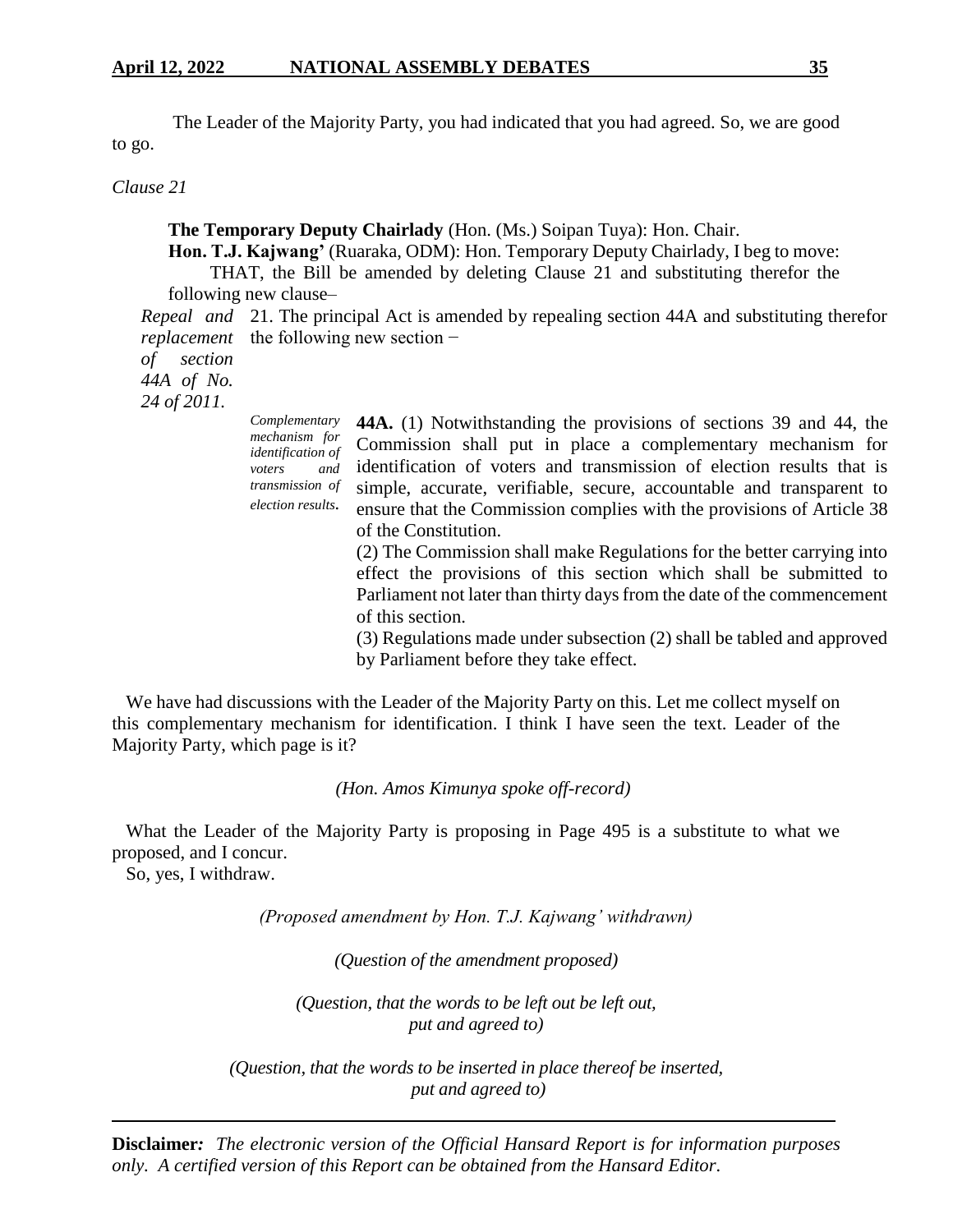*(Clause 21 as amended agreed to)*

*Clause 22*

**The Temporary Deputy Chairlady** (Hon. (Ms.) Soipan Tuya): Hon. Chair**.**

**Hon. T.J. Kajwang'** (Ruaraka, ODM): Hon. Temporary Deputy Chairlady, Clause 22 has something to do with electoral disputes. I beg to move:

THAT, Clause 22 of the Bill be amended by deleting the proposed new subsection (1A) and substituting therefor the following new subsection—

"(1A) An electoral dispute under subsection (1) shall be lodged with the Commission within seventy-two hours after the close of registration of all candidates in that election".

It has something to do with electoral disputes after registration of all candidates which we are now calling it registration. When you go to the IEBC or to your returning officer to present the documents that the Member for Suba North is owning what is called a direct ticket; when you place it there, and all the people have now been registered, just before that decision is made to be accepted by IEBC, there should be a window through which Members of the public can raise complaints to IEBC. For example, to say that the Member for Suba North did not go to school, and I happen to know that she did, and I have the register of the schools that she went to, however, somebody can complain. That window should be around 72 hours because from Suba to Nairobi takes about 48 hours and to exercise your rights properly, another 48 hours thus making it 72 hours.

I propose.

*(Question of the amendment proposed)*

*(Question, that the words to be left out be left out, put and agreed to)*

*(Question, that the words to be inserted in place thereof be inserted, put and agreed to)*

*(Clause 22 as amended agreed to)*

*Clause 23*

**The Temporary Deputy Chairlady** (Hon. (Ms.) Soipan Tuya): Where is the Mover? Hon. Duale is missing. We will therefore, go on to have this Clause be part of the Bill. THAT**,** the Bill be amended by deleting Clause 23.

*(Question of the amendment proposed)*

*(Question, that the words to be left out be left out, put and agreed to)*

*(Clause 23 deleted)*

*New Clause 19A*

THAT, the Bill be amended by inserting the following new Clauses immediately after Clause 19—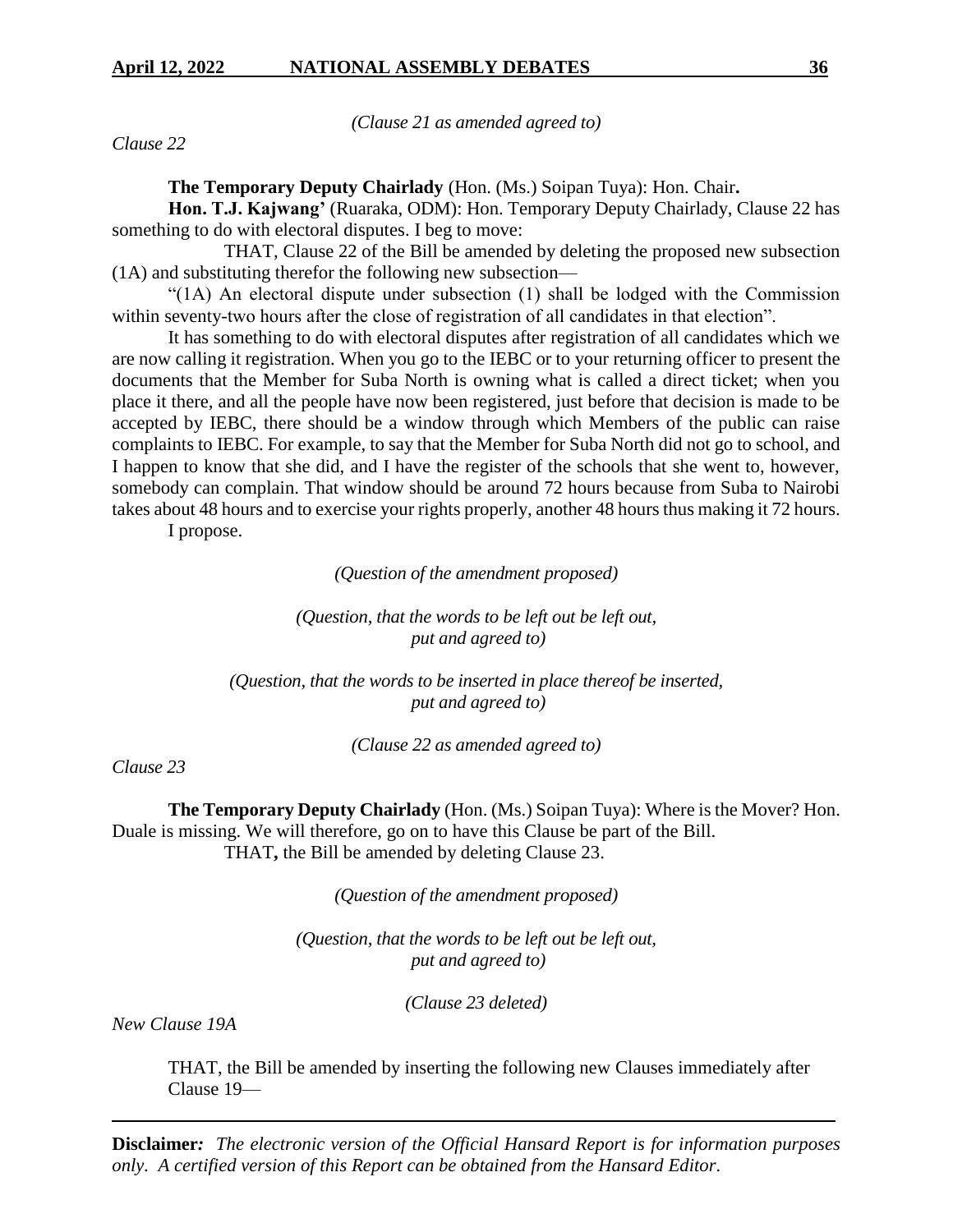```
Insertion of new section
33A in No. 24 of 2011.
```
19A. The principal Act is amended by inserting the following new sections immediately after section 33—

Publication of registered

candidates.

33A. The Commission shall publish in the Gazette the names of political party candidates and independent candidates registered to contest in an election.

*(Question of the new clause proposed)*

*(New clause read the First Time)*

**The Temporary Deputy Chairlady** (Hon. (Ms.) Soipan Tuya): I call upon the Mover to move Second Reading of the new clause.

**Hon. Amos Kimunya** (Kipipiri, JP): Hon. Temporary Deputy Chairlady, I beg to move that new clause 19A be read a Second Time. The amendment is simple and makes common sense. When the Commission has received the names of all contestants, then it will have to publish the names in the *Gazette*. It is simple but important. It is about the official decision of the Commission on those who are going to contest in an election. Election petitions begin here. The *Gazette* notice itself can form the basis of an election petition. For example, one may say that Hon. Sankok, who was on the list, should not have been on the list. Of course, it will be the other way. I move.

*(Question, that the new clause be read a Second Time, proposed)*

## **The Temporary Deputy Chairlady** (Hon. Soipan Tuya): Hon. Sankok.

**Hon. David ole Sankok** (Nominated, JP): As we agree on this amendment, because it is very straightforward, I wonder: Suppose, we have 300 independent candidates for Parliament and 1,000 independent candidates for county assemblies, and all of them have to have symbols, do you not think that all the symbols that are available in the world will be finished? I am just wondering. I support the amendment because it is straightforward, but I am just wondering so that Hon. Kimunya can advise me in private.

**The Temporary Deputy Chairlady** (Hon. Soipan Tuya): I wonder where we will situate your wonder. Maybe, the Chairman can help you.

**Hon. T.J. Kajwang'** (Ruaraka, ODM): Hon. Temporary Deputy Chairlady, Hon. Sankok should not worry. Even his flamboyant tie can be a symbol. It is actually beautiful and colourful. It can be a symbol.

*(Question, that the new clause be read a Second Time, put and agreed to)*

*(The new clause was read a Second Time)*

*(Question, that the new clause be added to the Bill, put and agreed to)*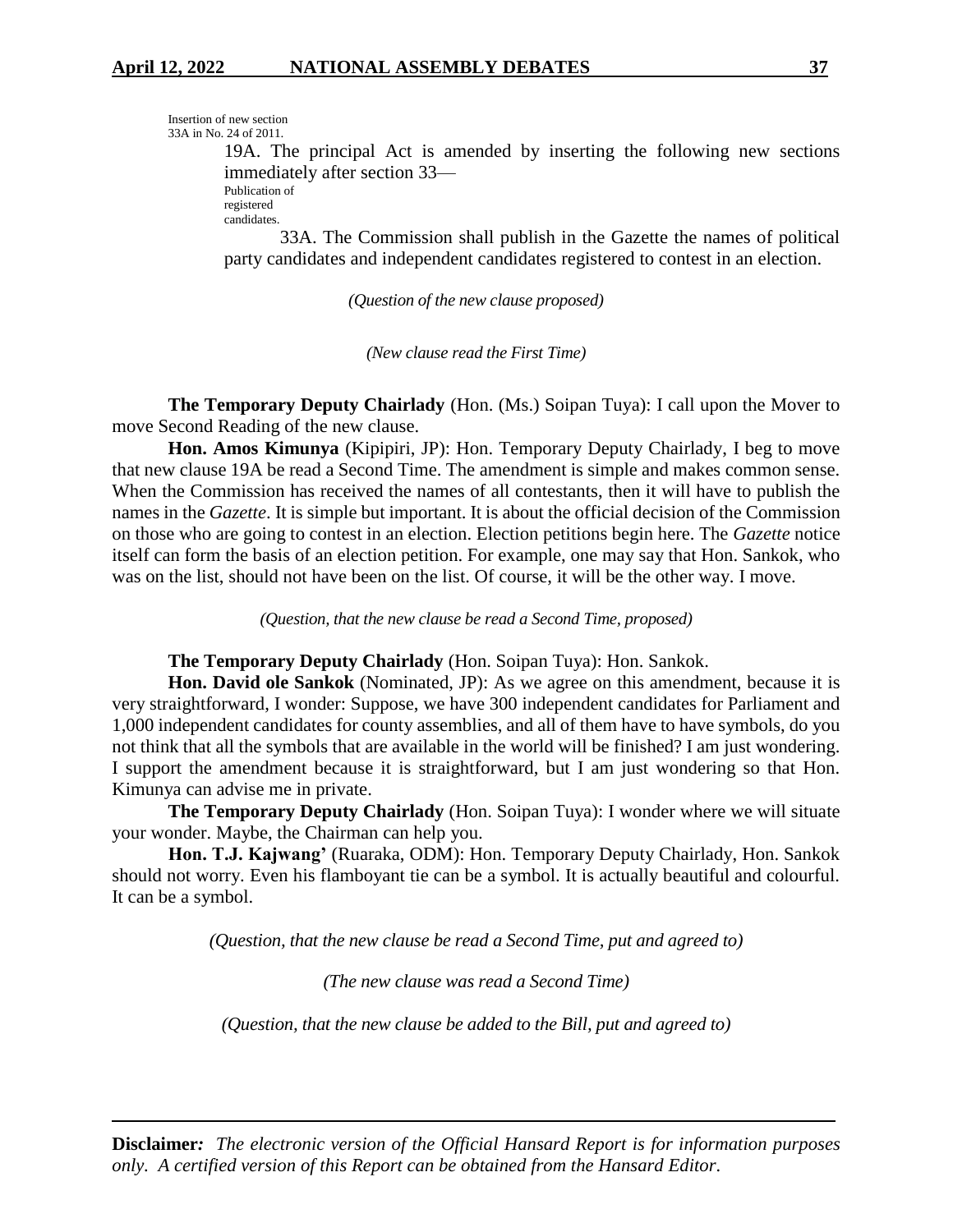*New Clause 19B*

THAT, the Bill be amended by inserting the following new Clauses immediately after Clause 19—

Amendment of section 34 of No. 24 of 2011.

> 19B. The principal Act is amended in section 34 by inserting the following new subsections immediately after subsection (8)—

(8A) A person shall not be nominated by a political party under subsection (4) unless the person is, on the date of submission of the party list by the political party, a registered voter in any of the wards in the county in which the person is to be nominated.

(8B) The nomination under subsection (4) by a political party shall, ensure equitable representation from all wards comprising the respective County.

*(Question of the new clause proposed)*

*(New clause read the First Time)*

**The Temporary Deputy Chairlady** (Hon. Soipan Tuya): I now call upon the Mover to move for Second Reading of the New Clause 19B.

Hon. TJ Kajwang' (Ruaraka, ODM): Hon. Temporary Deputy Chairlady, I beg to move that the New Clause 19B be read a Second Time. This is now not the Mariga case; this is akin to the Kethi Kilonzo case. You need to be registered in a ward in the county where you should be nominated. Previously, you could be registered in Nairobi and then you contest for a vacancy in Ikolomani or Turkana County. This is what we are trying to regulate so that the nominees must be registered in the electoral area in question. I beg to move.

*(Question, that the new clause be read a Second Time, proposed)*

**The Temporary Deputy Chairlady** (Hon. Soipan Tuya): Hon. Millie.

**Hon. (Ms.) Odhiambo-Mabona** (Suba North, ODM): Hon. Temporary Deputy Chairlady, my understanding is that what the Committee seeks to address relates to nominating MCAs to meet the two-thirds gender rule, so that no party nominates people from outside the county in question. That would mean that no person registered in Turkana is nominated to serve in the Homa Bay County Assembly. As much as we may be trying to deal with provisions in the National Integration and Cohesion Act, it would be important that a person nominated to a county assembly has some links to the county so that their nomination does not create a lot of frictions. I know of two live cases that created a lot of frictions in the respective counties. One, unfortunately, concerned a friend of mine.

**The Temporary Deputy Chairlady** (Hon. Soipan Tuya): Hon. Millie, I do not think the Chairman needs to clarify anything. The proposal does not only apply to the two-thirds gender rule, but persons with disabilities and the youth are also nominated. You need to be clear on that.

**Hon. (Ms.) Odhiambo-Mabona** (Suba North, ODM): Hon. Temporary Deputy Chairlady, thank you for the clarification. I am mentioning the two cases as examples, even if the nomination has to do with PWDs and other categories. There are enough PWDs in every county. I do not think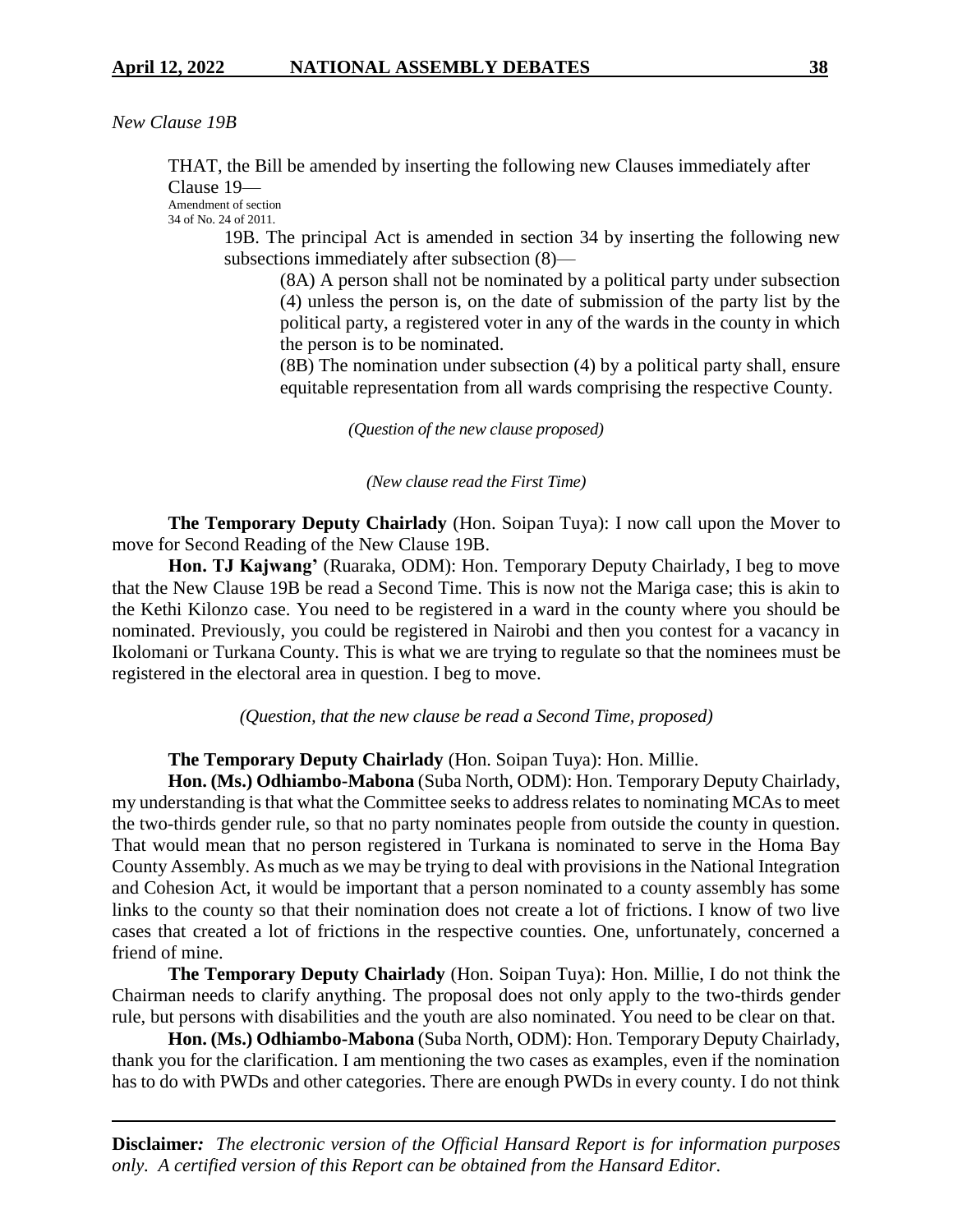we should disenfranchise them. This will also help parties to reward those who have worked very hard for the parties in certain areas. When you nominate a person who has not worked for the party in the said county, it discourages people. So, I support.

Thank you.

**The Temporary Deputy Chairlady** (Hon. Soipan Tuya): Leader of the Majority Party.

**Hon. Amos Kimunya** (Kipipiri, JP): Thank you, Hon. Temporary Deputy Chairlady. For purposes of the record, I was supposed to move this amendment, but we pushed it to the Committee. Members should know that there are two Elections (Amendment) Bills at the Committee of the whole House today. The one we are considering now is National Assembly Bill No. 3 of 2022. The other one is National Assembly Bill No. 41 of 2021. The latter is concerned with only this single provision. When we discussed the matters in the House Business Committee, we concluded that rather than passing two Amendment Bills to the same Act, we consolidate them into one. When this amendment is passed, then we do not have to consider the second Bill. The issue will have been considered in this Bill. Basically, this is a fast-tracking exercise. I am glad we had passed the Bill at Second Reading anyway.

There was no amendment to it in the Committee of the whole House. So, we lifted it to now consolidate the Elections (Amendment) Bill No. 41 into No. 3.

**The Temporary Deputy Chairlady** (Hon. (Ms.) Soipan Tuya): That is a good clarification. Hon. Sankok.

**Hon. David ole Sankok** (Nominated, JP): Thank you very much, Hon. Temporary Deputy Chairlady. I support this amendment fully because it is very good. Thank you very much, Leader of the Majority Party, although you pushed it to the Vice-Chairman, Hon. T. J. Kajwang'. This is an affirmative action top up which needs to be for affirmative action groups. It should be a breeding ground for future leaders. If you are in Homa Bay County and you are nominated in Lamu County, how will we breed you up, so that you can contest a Member of the County Assembly (MCA) seat in one of those wards after you have graduated? That is because it gives you an opportunity to profile yourself?

It is like the affirmative action seats of the women representatives which you benefitted from, Hon. Temporary Deputy Chairlady. After two terms, you are so honourable. You said that you would retire and then leave this affirmative action slot that was given to you, so that another woman from Narok County can benefit from the same and profile herself. You profiled yourself to the level of the Chairperson's Panel. You almost became the Governor of Narok County because you are so honourable enough to leave the woman representative position for another woman in Narok County. This amendment is the same. It is a breeding ground. If you nominate a MCA with disability, a woman or the minority tribes from Turkana County in Mombasa County, you do not assist them. You give them a salary.

Thank you very much, Hon. Temporary Deputy Chairlady. I support the amendment a 100 per cent.

**The Temporary Deputy Chairlady** (Hon. (Ms.) Soipan Tuya): Hon. Shamalla.

**Hon. (Ms.) Shamalla Jennifer** (Nominated, JP): Thank you very much, Hon. Temporary Deputy Chairlady. I also rise to support this amendment, especially against the backdrop of strengthening of political parties. In as much as we would like independent Members to run, we want a situation in this country where we can run on ideological basis but not for the convenience of just winning or at the whims of certain politicians.

Where we are deliberating and stating that the nominees for the MCAs must come from a particular area, it strengthens the political party. It locks out abuses that can be meted out by the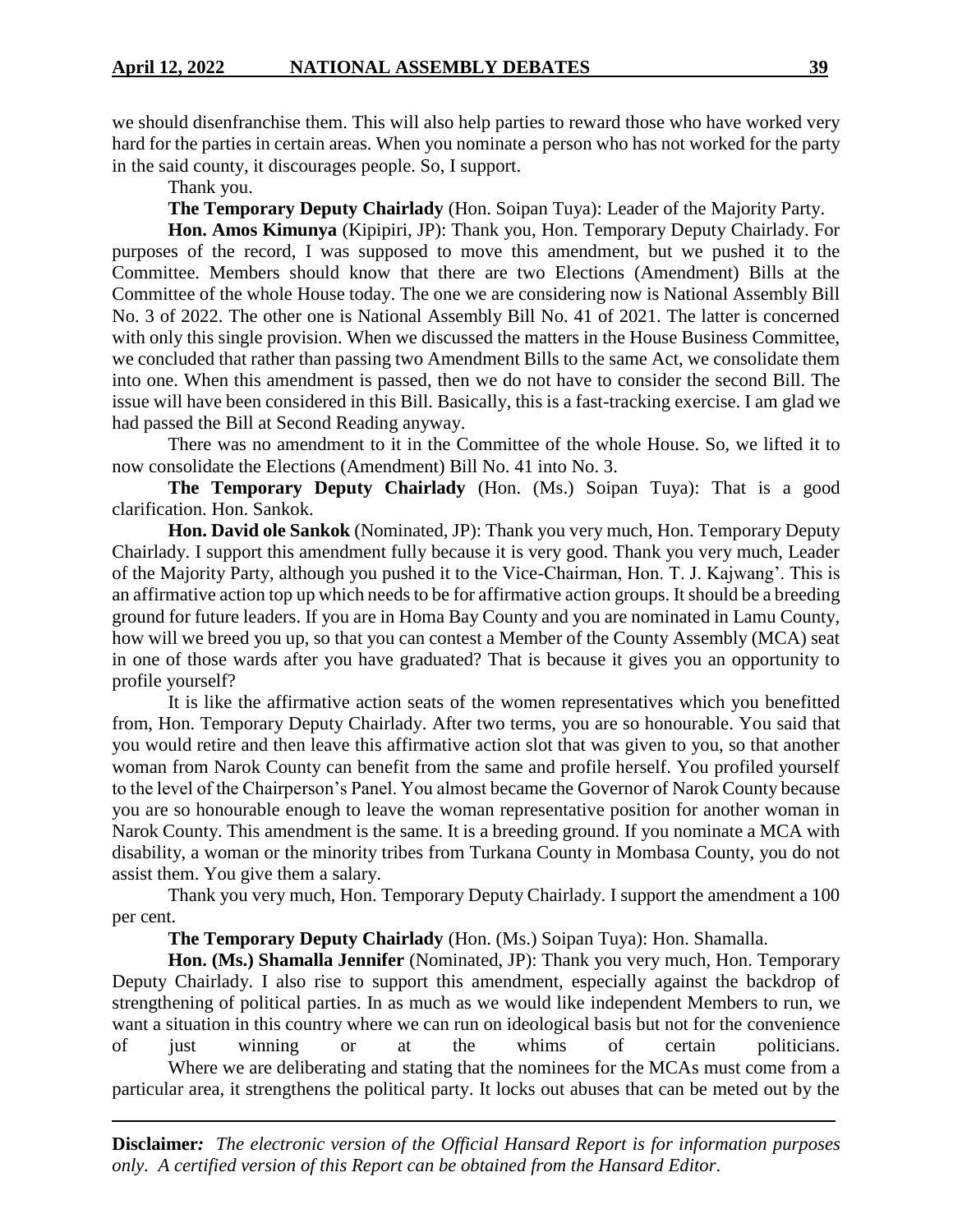leadership of the party by picking people from anywhere, when they have people on the ground in that particular area who have not necessarily run on an election ticket, but work extremely hard for the party.

With those few remarks, Hon. Temporary Deputy Chairlady, I support the amendment.

**The Temporary Deputy Chairlady** (Hon. (Ms.) Soipan Tuya): Majority Whip.

**Hon. Emmanuel Wangwe** (Navakholo, JP): Thank you, Hon. Temporary Deputy Chairlady. I support the amendment. The background of this amendment is on the basis that everything is local. When we nominate that group of persons, they represent the best local interests. We are curing a situation. We do not want to nominate somebody from outside a region or jurisdiction, which is in this case the ward, so that we cushion political parties, especially from the headquarters or the county regions, so that they do not just bring anybody to represent the interests which are not there.

Therefore, this is a good amendment. I support my Vice-Chairman. Thank you.

*(Question, that the new Clause be read a Second Time, put and agreed to)*

*(The new Clause was read a Second Time)*

*(Question, that the new Clause be added to the Bill, put and agreed to)*

*Clause 2*

**The Temporary Deputy Chairlady** (Hon. (Ms.) Soipan Tuya): Vice-Chairman.

**Hon. T.J. Kajwang'** (Ruaraka, ODM): Hon. Temporary Deputy Chairlady, I beg to move: THAT, Clause 2 of the Bill be amended by inserting the following new paragraph immediately after paragraph (c)—

"(ca) inserting the word "valid" immediately before the words "Kenyan passport" in the definition of "identification document".

This amendment fortifies the decision that we have taken in Clause 3 to bring in the word "valid". That valid passport has been defined in Clause 2. This brings more certainty and cleans up the process.

*(Question of the amendment proposed)*

*(Question, that the words to be inserted be inserted, put and agreed to)*

*(Clause 2 as amended agreed to)*

*(Title agreed to)*

*Clause 1*

**The Temporary Deputy Chairlady** (Hon. (Ms.) Soipan Tuya): Vice-Chairman. **Hon. T.J. Kajwang'** (Ruaraka, ODM): Hon. Temporary Deputy Chairlady, I beg to move: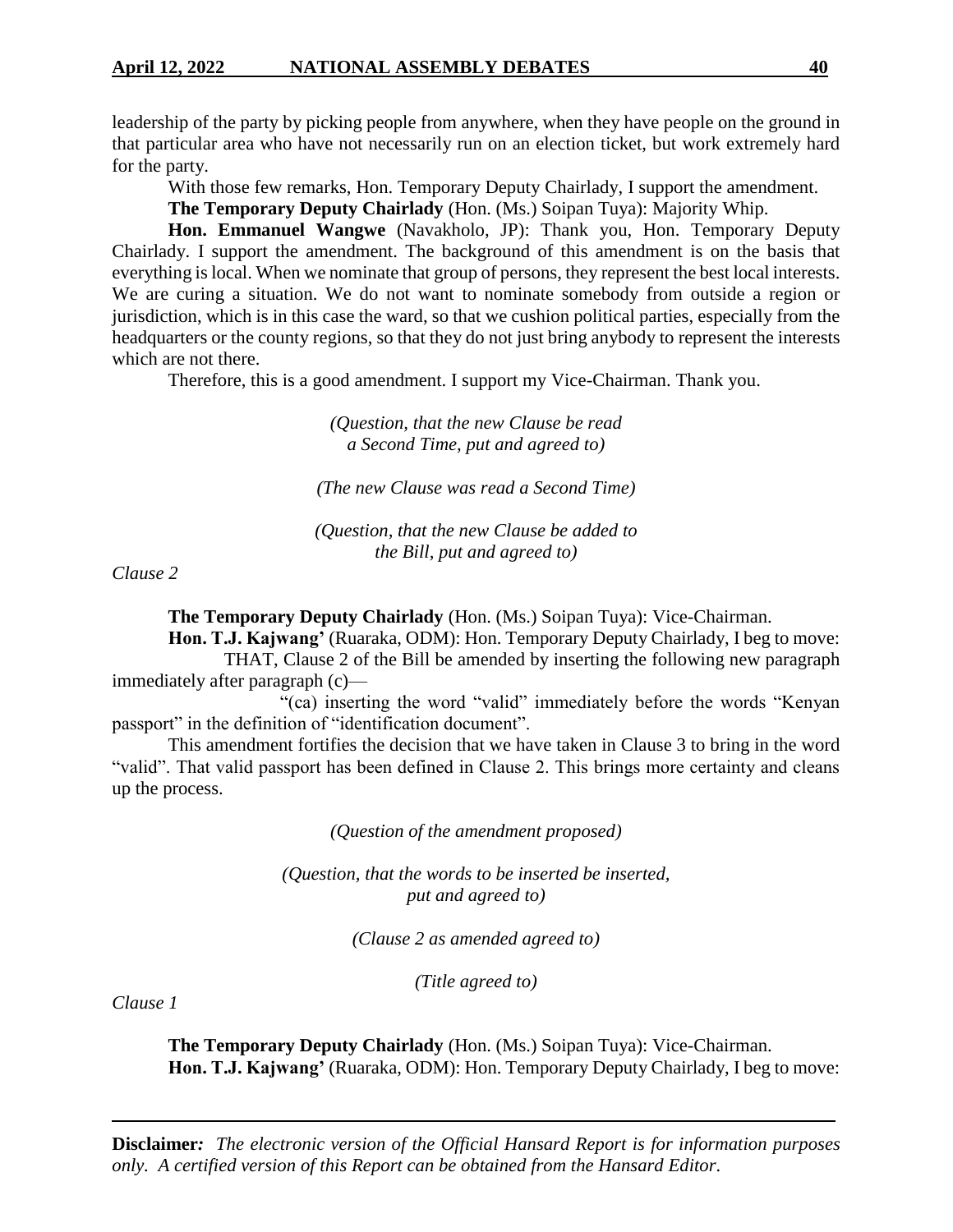THAT, the Bill be amended by deleting Clause 1 and substituting therefor the following new Clause—

#### Short title and

commencement. 1. This Act may be cited as the Elections (Amendment) Act, 2022 and shall come into force upon publication in the Gazette.

This amendment fast tracks the operation of this Bill. As soon as it is assented to and gazetted, it will take effect immediately.

*(Question of the amendment proposed)*

**The Temporary Deputy Chairlady** (Hon. (Ms.) Soipan Tuya): Majority Whip.

**Hon. Emmanuel Wangwe** (Navakholo, JP): Hon. Temporary Deputy Chairlady, I want a further clarification from my Vice-Chairman. He mentioned that once the Bill is assented to and gazetted, it will take effect immediately. However, the Order Paper does not insist on assent. Must it be assented to?

**Hon. Amos Kimunya** (Kipipiri, JP): The Bill will not be gazetted without being assented to.

**The Temporary Deputy Chairlady** (Hon. (Ms.) Soipan Tuya): Vice-Chairman.

**Hon. T.J. Kajwang'** (Ruaraka, ODM): Hon. Temporary Deputy Chairlady, in modern legislative practice, we do not put that. Assent is the signature of His Excellency the President. However, you can postpone commencement of an Act and everything else, if you do not specify how it will happen. For example, if the Senate passes this Bill by May, the Act should be operationalised in the manner it is amended.

Thank you.

*(Question, that the words to be left out be left out, put and agreed to)*

*(Question, that the words to be inserted in place thereof be inserted, put and agreed to)*

*(Clause 1 as amended agreed to)*

**The Temporary Deputy Chairlady** (Hon. (Ms.) Soipan Tuya): I now call upon the Mover to report.

**Hon. Amos Kimunya** (Kipipiri, JP): Hon. Temporary Deputy Chairlady, I beg to move that the Committee doth report to the House its consideration of the Elections (Amendment) Bill, (National Assembly Bill No. 3 of 2022), and its approval thereof with amendments.

*(Question proposed)*

*(Question put and agreed to)*

**The Temporary Deputy Chairlady** (Hon. (Ms.) Soipan Tuya): Hon. Members, as explained by the Leader of the Majority Party, having passed the amendment on Clause 19(b) of the Elections (Amendment) Bill (National Assembly Bill No. 3 of 2022), automatically, the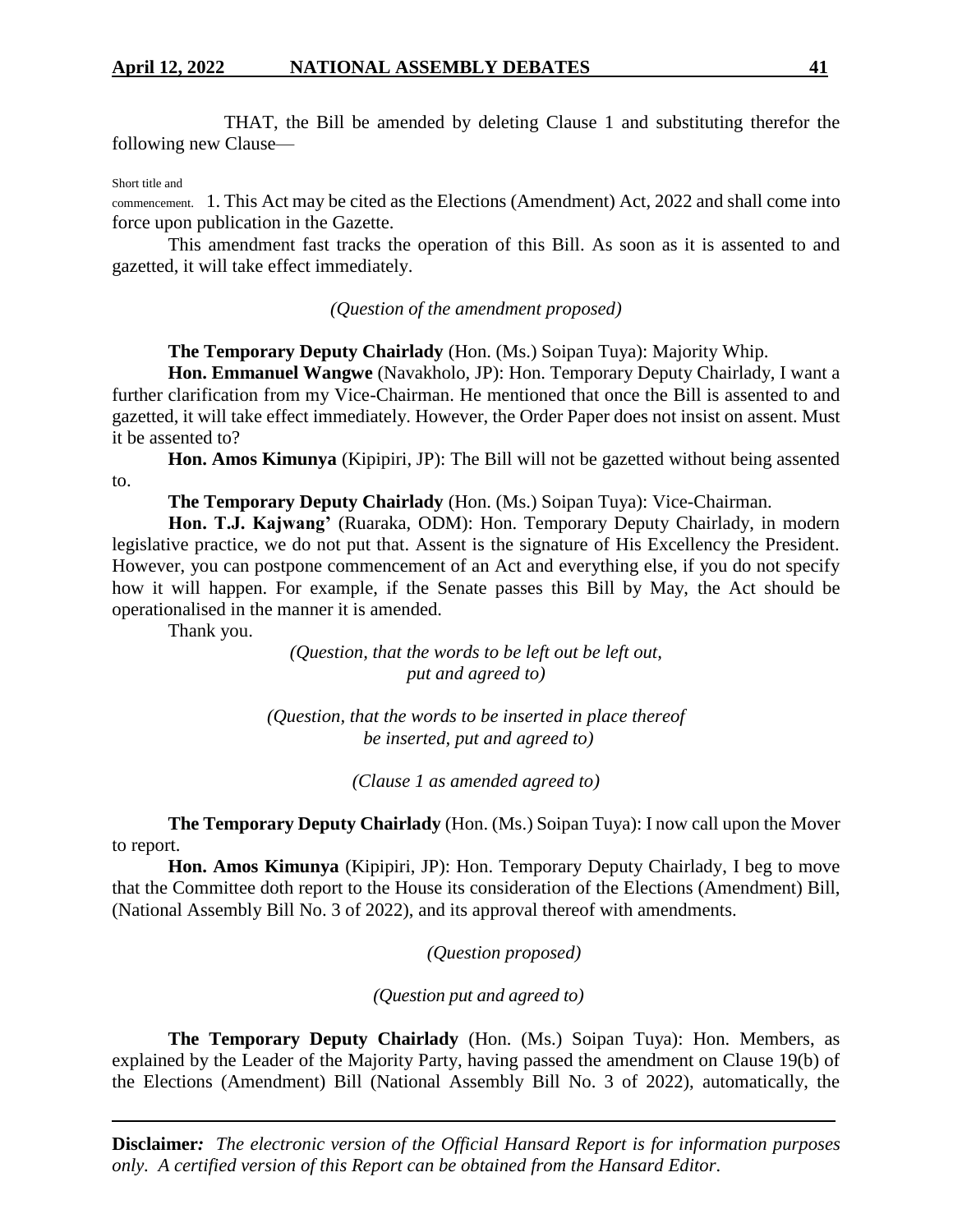Elections (Amendment) Bill (No. 41 of 2021) falls. It was well explained by the Leader of the Majority Party.

So, we move to the next Bill. We continue with Committee of the whole House. Now Members, we are in Committee of the whole House, on the Elections Campaign Financing (Amendment) Bill (National Assembly Bill No. 37 of 2021.

THE ELECTIONS CAMPAIGN FINANCING (AMENDMENT) BILL

*(Clauses 3, 4, 5, 6, 7, 8, 9, 10, 11, 12, 13 and 14 agreed to)*

# *Clause 2*

THAT, the Bill be amended by deleting Clause 2 and substituting therefor the following new clause—

**The Temporary Deputy Chairlady** (Hon. (Ms.) Soipan Tuya): There is a proposed amendment by Hon. Oundo. He is not here. So, we shall move on to have Clause 2 as part of the Bill.

*(Proposed amendment by Hon. (Dr.) Wilberforce Oundo dropped)*

*(Clause 2 agreed to)*

*(Title agreed to)*

*(Clause 1 agreed to)*

**The Temporary Deputy Chairlady** (Hon. (Ms.) Soipan Tuya): I now call upon the Mover to move reporting.

**Hon. Amos Kimunya** (Kipipiri, JP): Hon. Temporary Deputy Chairlady, I beg to move that the Committee doth report to the House its consideration of the Election Campaign Financing (Amendment) Bill, (National Assembly Bill No. 37 of 2021), and its approval thereof without amendments.

*(Question proposed)*

*(Question put and agreed to)*

**The Temporary Deputy Chairlady** (Hon. (Ms.) Soipan Tuya): We now proceed to the Coffee Bill (Senate Bill No. 22 of 2020). We shall continue from where we left. We stopped at Clause 45.

**Hon. David ole Sankok** (Nominated, JP): On a point of order, Hon. Temporary Deputy Chairlady.

**The Temporary Deputy Chairlady** (Hon. (Ms.) Soipan Tuya): Yes, Hon. Sankok.

# **QUORUM**

**Hon. David ole Sankok** (Nominated, JP): Hon. Temporary Deputy Chairlady, Hon. Members of Parliament from the coffee growing areas like Hon. Jude Njomo are just somewhere